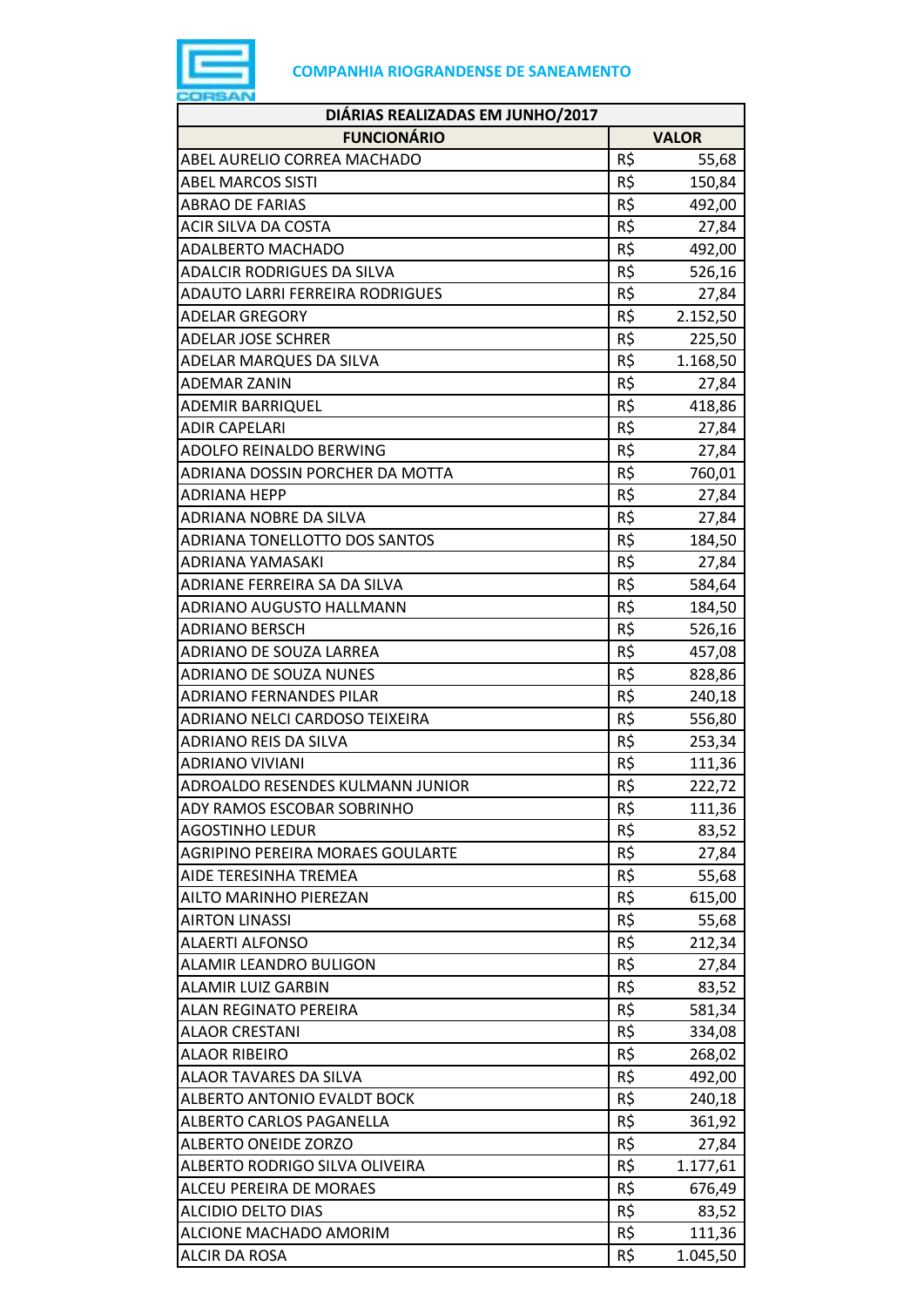

| DIÁRIAS REALIZADAS EM JUNHO/2017        |     |              |
|-----------------------------------------|-----|--------------|
| <b>FUNCIONÁRIO</b>                      |     | <b>VALOR</b> |
| ALDINEI LUTERO DE SIQUEIRA DORNELES     | R\$ | 676,49       |
| ALDO DE FREITAS BESKOW                  | R\$ | 27,84        |
| <b>ALDOLIR ANGELO BENEDETTI</b>         | R\$ | 167,04       |
| <b>ALDOMIR ANTONIO SANTI</b>            | R\$ | 1.114,33     |
| <b>ALENCAR ANTONIO RISSARDI</b>         | R\$ | 55,68        |
| ALESSANDRA CRISTINA FAGUNDES DOS SANTOS | R\$ | 450,99       |
| <b>ALESSANDRA ZOTTIS</b>                | R\$ | 27,84        |
| <b>ALESSANDRO LOPES</b>                 | R\$ | 111,36       |
| <b>ALEX RODRIGUES PEDROSO</b>           | R\$ | 1.968,00     |
| ALEX SANDER ZANOTELI MARTINS            | R\$ | 835,20       |
| ALEX SANDRO BANDEIRA DE SOUSA           | R\$ | 1.660,50     |
| <b>ALEX SANDRO DIAS CASTRO</b>          | R\$ | 861,00       |
| <b>ALEX SANDRO GOMES DORNELES</b>       | R\$ | 1.728,80     |
| ALEXANDRE ANTONIO THIEL WALL            | R\$ | 27,84        |
| ALEXANDRE BOURSCHEIDT GABRIEL           | R\$ | 306,24       |
| ALEXANDRE DOS SANTOS DE OLIVEIRA        | R\$ | 83,52        |
| <b>ALEXANDRE FERREIRA TOLFO</b>         | R\$ | 1.692,90     |
| ALEXANDRE HENRIQUE CAMARA DE SOUZA      | R\$ | 55,68        |
| ALEXANDRE KUNKEL DA COSTA               | R\$ | 27,84        |
| ALEXANDRE MADEIRA CALVETTI              | R\$ | 473,28       |
| ALEXANDRE MIETH DOS SANTOS              | R\$ | 3.567,00     |
| ALEXANDRE SILVA PRESTES SOUZA           | R\$ | 225,50       |
| ALEXANDRE SOKOLOV                       | R\$ | 528,96       |
| ALEXANDRE SOUZA SCHNEID                 | R\$ | 27,84        |
| <b>ALEXANDRE TEDESCO FARIAS</b>         | R\$ | 1.660,50     |
| ALEXSANDER MIRANDA                      | R\$ | 553,50       |
| <b>ALFREDO LEONARDO GUEDES FULBER</b>   | R\$ | 501,12       |
| ALIDA LETICIA ROCHA VAN DER MAAT        | R\$ | 212,34       |
| <b>ALINE GARTNER</b>                    | R\$ | 111,36       |
| ALINE JACONDINO RIBEIRO                 | R\$ | 403,67       |
| ALINE SCHERER DE ALVES                  | R\$ | 83,52        |
| ALINE SOUZA DE LIMA                     | R\$ | 27,84        |
| <b>ALISSON AFONSO AVELINO</b>           | R\$ | 2.979,33     |
| ALLAN DROESCHER FERREIRA                | R\$ | 123,00       |
| ALLAN SILVEIRA FOCKINK                  | R\$ | 553,50       |
| ALMIR CAVALINI DA SILVA                 | R\$ | 27,84        |
| <b>ALTAIR JOSE ALVES</b>                | R\$ | 27,84        |
| ALVARINO LIMA PEREIRA                   | R\$ | 55,68        |
| <b>ALVARO AUGUSTO STEFFEN TORRES</b>    | R\$ | 445,44       |
| <b>ALVARO LEITE FERNANDES</b>           | R\$ | 2.079,36     |
| ALVARO MOISES SILVEIRA JACOBSEN         | R\$ | 554,00       |
| AMANDA MARTINS MAFASSIOLLI              | R\$ | 83,52        |
| <b>AMANDA TROVO</b>                     | R\$ | 335,34       |
| <b>AMAURI LUIS MEOTTI</b>               | R\$ | 55,68        |
| AMELIA JEPSEN HEINECK                   | R\$ | 55,68        |
| ANA ALZIRA ACOSTA ZUCCOLO               | R\$ | 676,49       |
| ANA CAROLINA ABI RODRIGUES              | R\$ | 676,49       |
| ANA LUCIA CANTARELLI                    | R\$ | 1.052,32     |
| ANA MARIA PRESTES BRUM DA SILVEIRA      | R\$ | 403,67       |
| ANA MARIA RIGON BOLZAN                  | R\$ | 389,76       |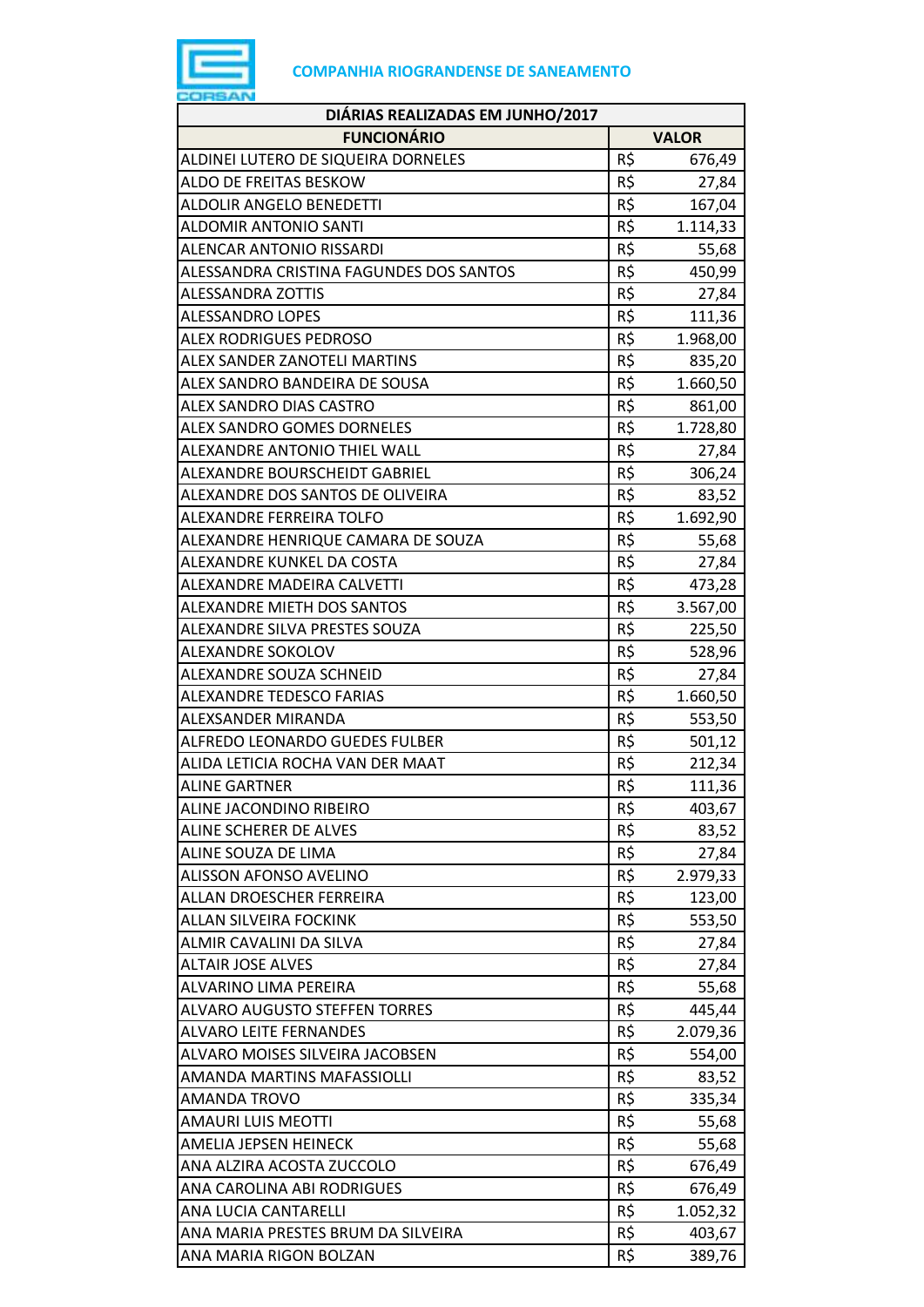

| <b>FUNCIONÁRIO</b><br><b>VALOR</b><br>R\$<br>ANA MARILIGE CORNELI<br>111,36<br>R\$<br>ANA PAULA RODRIGUES DE LIMA DE BITENCOURT<br>27,84<br>R\$<br>ANA ROSELI GATTO<br>369,00<br><b>ANACLETO SOLETTI</b><br>R\$<br>760,01<br>R\$<br>ANDERSON BARBOZA GOMES<br>334,08<br>R\$<br>ANDERSON ISMAEL CYGAINSKI<br>55,68<br>R\$<br><b>ANDERSON JOSE SILVERIO</b><br>139,20<br>R\$<br>ANDERSON SILVEIRA DOS SANTOS<br>27,84<br>R\$<br><b>ANDERSON SODRE</b><br>815,70<br>R\$<br>ANDRE ALEXANDRE LEITE DA SILVA<br>553,50<br>R\$<br>ANDRE ALVES MACHADO<br>417,60<br>R\$<br>ANDRE DA SILVA MACEDO<br>123,00<br>R\$<br><b>ANDRE GUTTERRES BORGES</b><br>83,52<br>R\$<br>ANDRE LIMA DE LIMA<br>55,68<br>R\$<br>ANDRE LUIS DA SILVA OLIVEIRA<br>1.414,50<br>R\$<br><b>ANDRE LUIS DE CAMPOS</b><br>612,48<br>R\$<br>ANDRE LUIS DE LIMA ORGUISSA<br>27,84<br>R\$<br><b>ANDRE LUIS GUERRA</b><br>55,68<br>R\$<br>ANDRE LUIS MACHADO MOREIRA<br>581,34<br>R\$<br>ANDRE LUIS MAURICIO DOS SANTOS<br>553,50<br>R\$<br>ANDRE LUIZ BERNARDI<br>27,84<br>R\$<br>ANDRE MAGANHA MANIQUE<br>184,50<br>R\$<br><b>ANDRE MITO DORNELLES</b><br>27,84<br>R\$<br>ANDRE PEREIRA DE ARAUJO<br>748,38<br>R\$<br>ANDRE RICARDO BERNARDI<br>222,72<br>R\$<br>ANDRE ZARPELON DA SILVA<br>2.583,00<br>R\$<br>ANDREA BANDEIRA SANCHES<br>450,99<br>R\$<br>ANDREA DE ARAUJO BORGES<br>556,80<br>R\$<br>ANDREIA MEDIANEIRA MARIN LORO<br>27,84<br>ANDREIA OLIVEIRA SOARES<br>R\$<br>55,68<br>R\$<br>ANDREIA VARGAS DOS SANTOS<br>167,04<br>R\$<br><b>ANDREY JAIME POGORECKI</b><br>139,20<br>R\$<br>ANDRIGO JAMUR DA SILVA<br>417,60<br>R\$<br>ANDRISA LIDIANE DA SILVA PANTALEAO PEREIRA<br>27,84<br>R\$<br>ANELIZE BELLIO TEIXEIRA<br>27,84<br>R\$<br>ANGELA BEATRIZ DE SOUZA STORCH BRASIL PRADO<br>1.783,50<br>R\$<br>ANGELA BORCHARTT LEMES<br>184,50<br>R\$<br>ANGELA DENIZ CAMARA FARIAS DE SOUZA<br>450,99<br>R\$<br>ANGELA MARIA FEIDEN SULZBACHER<br>55,68<br>R\$<br>ANGELA MARIA PORTO GAYER<br>184,50<br>R\$<br>ANGELICA SOUZA DA SILVEIRA RITTER<br>27,84<br>R\$<br>ANGELO ALVES WILLRICH<br>306,24<br>R\$<br><b>ANGELO FANTONI</b><br>770,40<br>R\$<br><b>ANGELO SCHWARZ</b><br>2.699,16<br>R\$<br>ANTONIO AUGUSTO CORTES DE CARVALHO<br>184,50<br>R\$<br>ANTONIO AUGUSTO RIBAS DE FREITAS<br>55,68<br>R\$<br>55,68<br>ANTONIO CARLOS CARATI GENERALI<br>R\$<br>ANTONIO CARLOS DE BORBA<br>890,88<br>R\$<br><b>ANTONIO CARLOS DE MORAIS</b><br>922,50<br>R\$<br>ANTONIO CARLOS MARTINS<br>27,84 | DIÁRIAS REALIZADAS EM JUNHO/2017 |  |  |  |
|------------------------------------------------------------------------------------------------------------------------------------------------------------------------------------------------------------------------------------------------------------------------------------------------------------------------------------------------------------------------------------------------------------------------------------------------------------------------------------------------------------------------------------------------------------------------------------------------------------------------------------------------------------------------------------------------------------------------------------------------------------------------------------------------------------------------------------------------------------------------------------------------------------------------------------------------------------------------------------------------------------------------------------------------------------------------------------------------------------------------------------------------------------------------------------------------------------------------------------------------------------------------------------------------------------------------------------------------------------------------------------------------------------------------------------------------------------------------------------------------------------------------------------------------------------------------------------------------------------------------------------------------------------------------------------------------------------------------------------------------------------------------------------------------------------------------------------------------------------------------------------------------------------------------------------------------------------------------------------------------------------------------------------------------------------------------------------------------------------------------------------------------------------------------------------------------------------------------------------------------------------------------------------------------------------------------------------------------------------------------------------------------------------------------------------------------------------------------|----------------------------------|--|--|--|
|                                                                                                                                                                                                                                                                                                                                                                                                                                                                                                                                                                                                                                                                                                                                                                                                                                                                                                                                                                                                                                                                                                                                                                                                                                                                                                                                                                                                                                                                                                                                                                                                                                                                                                                                                                                                                                                                                                                                                                                                                                                                                                                                                                                                                                                                                                                                                                                                                                                                        |                                  |  |  |  |
|                                                                                                                                                                                                                                                                                                                                                                                                                                                                                                                                                                                                                                                                                                                                                                                                                                                                                                                                                                                                                                                                                                                                                                                                                                                                                                                                                                                                                                                                                                                                                                                                                                                                                                                                                                                                                                                                                                                                                                                                                                                                                                                                                                                                                                                                                                                                                                                                                                                                        |                                  |  |  |  |
|                                                                                                                                                                                                                                                                                                                                                                                                                                                                                                                                                                                                                                                                                                                                                                                                                                                                                                                                                                                                                                                                                                                                                                                                                                                                                                                                                                                                                                                                                                                                                                                                                                                                                                                                                                                                                                                                                                                                                                                                                                                                                                                                                                                                                                                                                                                                                                                                                                                                        |                                  |  |  |  |
|                                                                                                                                                                                                                                                                                                                                                                                                                                                                                                                                                                                                                                                                                                                                                                                                                                                                                                                                                                                                                                                                                                                                                                                                                                                                                                                                                                                                                                                                                                                                                                                                                                                                                                                                                                                                                                                                                                                                                                                                                                                                                                                                                                                                                                                                                                                                                                                                                                                                        |                                  |  |  |  |
|                                                                                                                                                                                                                                                                                                                                                                                                                                                                                                                                                                                                                                                                                                                                                                                                                                                                                                                                                                                                                                                                                                                                                                                                                                                                                                                                                                                                                                                                                                                                                                                                                                                                                                                                                                                                                                                                                                                                                                                                                                                                                                                                                                                                                                                                                                                                                                                                                                                                        |                                  |  |  |  |
|                                                                                                                                                                                                                                                                                                                                                                                                                                                                                                                                                                                                                                                                                                                                                                                                                                                                                                                                                                                                                                                                                                                                                                                                                                                                                                                                                                                                                                                                                                                                                                                                                                                                                                                                                                                                                                                                                                                                                                                                                                                                                                                                                                                                                                                                                                                                                                                                                                                                        |                                  |  |  |  |
|                                                                                                                                                                                                                                                                                                                                                                                                                                                                                                                                                                                                                                                                                                                                                                                                                                                                                                                                                                                                                                                                                                                                                                                                                                                                                                                                                                                                                                                                                                                                                                                                                                                                                                                                                                                                                                                                                                                                                                                                                                                                                                                                                                                                                                                                                                                                                                                                                                                                        |                                  |  |  |  |
|                                                                                                                                                                                                                                                                                                                                                                                                                                                                                                                                                                                                                                                                                                                                                                                                                                                                                                                                                                                                                                                                                                                                                                                                                                                                                                                                                                                                                                                                                                                                                                                                                                                                                                                                                                                                                                                                                                                                                                                                                                                                                                                                                                                                                                                                                                                                                                                                                                                                        |                                  |  |  |  |
|                                                                                                                                                                                                                                                                                                                                                                                                                                                                                                                                                                                                                                                                                                                                                                                                                                                                                                                                                                                                                                                                                                                                                                                                                                                                                                                                                                                                                                                                                                                                                                                                                                                                                                                                                                                                                                                                                                                                                                                                                                                                                                                                                                                                                                                                                                                                                                                                                                                                        |                                  |  |  |  |
|                                                                                                                                                                                                                                                                                                                                                                                                                                                                                                                                                                                                                                                                                                                                                                                                                                                                                                                                                                                                                                                                                                                                                                                                                                                                                                                                                                                                                                                                                                                                                                                                                                                                                                                                                                                                                                                                                                                                                                                                                                                                                                                                                                                                                                                                                                                                                                                                                                                                        |                                  |  |  |  |
|                                                                                                                                                                                                                                                                                                                                                                                                                                                                                                                                                                                                                                                                                                                                                                                                                                                                                                                                                                                                                                                                                                                                                                                                                                                                                                                                                                                                                                                                                                                                                                                                                                                                                                                                                                                                                                                                                                                                                                                                                                                                                                                                                                                                                                                                                                                                                                                                                                                                        |                                  |  |  |  |
|                                                                                                                                                                                                                                                                                                                                                                                                                                                                                                                                                                                                                                                                                                                                                                                                                                                                                                                                                                                                                                                                                                                                                                                                                                                                                                                                                                                                                                                                                                                                                                                                                                                                                                                                                                                                                                                                                                                                                                                                                                                                                                                                                                                                                                                                                                                                                                                                                                                                        |                                  |  |  |  |
|                                                                                                                                                                                                                                                                                                                                                                                                                                                                                                                                                                                                                                                                                                                                                                                                                                                                                                                                                                                                                                                                                                                                                                                                                                                                                                                                                                                                                                                                                                                                                                                                                                                                                                                                                                                                                                                                                                                                                                                                                                                                                                                                                                                                                                                                                                                                                                                                                                                                        |                                  |  |  |  |
|                                                                                                                                                                                                                                                                                                                                                                                                                                                                                                                                                                                                                                                                                                                                                                                                                                                                                                                                                                                                                                                                                                                                                                                                                                                                                                                                                                                                                                                                                                                                                                                                                                                                                                                                                                                                                                                                                                                                                                                                                                                                                                                                                                                                                                                                                                                                                                                                                                                                        |                                  |  |  |  |
|                                                                                                                                                                                                                                                                                                                                                                                                                                                                                                                                                                                                                                                                                                                                                                                                                                                                                                                                                                                                                                                                                                                                                                                                                                                                                                                                                                                                                                                                                                                                                                                                                                                                                                                                                                                                                                                                                                                                                                                                                                                                                                                                                                                                                                                                                                                                                                                                                                                                        |                                  |  |  |  |
|                                                                                                                                                                                                                                                                                                                                                                                                                                                                                                                                                                                                                                                                                                                                                                                                                                                                                                                                                                                                                                                                                                                                                                                                                                                                                                                                                                                                                                                                                                                                                                                                                                                                                                                                                                                                                                                                                                                                                                                                                                                                                                                                                                                                                                                                                                                                                                                                                                                                        |                                  |  |  |  |
|                                                                                                                                                                                                                                                                                                                                                                                                                                                                                                                                                                                                                                                                                                                                                                                                                                                                                                                                                                                                                                                                                                                                                                                                                                                                                                                                                                                                                                                                                                                                                                                                                                                                                                                                                                                                                                                                                                                                                                                                                                                                                                                                                                                                                                                                                                                                                                                                                                                                        |                                  |  |  |  |
|                                                                                                                                                                                                                                                                                                                                                                                                                                                                                                                                                                                                                                                                                                                                                                                                                                                                                                                                                                                                                                                                                                                                                                                                                                                                                                                                                                                                                                                                                                                                                                                                                                                                                                                                                                                                                                                                                                                                                                                                                                                                                                                                                                                                                                                                                                                                                                                                                                                                        |                                  |  |  |  |
|                                                                                                                                                                                                                                                                                                                                                                                                                                                                                                                                                                                                                                                                                                                                                                                                                                                                                                                                                                                                                                                                                                                                                                                                                                                                                                                                                                                                                                                                                                                                                                                                                                                                                                                                                                                                                                                                                                                                                                                                                                                                                                                                                                                                                                                                                                                                                                                                                                                                        |                                  |  |  |  |
|                                                                                                                                                                                                                                                                                                                                                                                                                                                                                                                                                                                                                                                                                                                                                                                                                                                                                                                                                                                                                                                                                                                                                                                                                                                                                                                                                                                                                                                                                                                                                                                                                                                                                                                                                                                                                                                                                                                                                                                                                                                                                                                                                                                                                                                                                                                                                                                                                                                                        |                                  |  |  |  |
|                                                                                                                                                                                                                                                                                                                                                                                                                                                                                                                                                                                                                                                                                                                                                                                                                                                                                                                                                                                                                                                                                                                                                                                                                                                                                                                                                                                                                                                                                                                                                                                                                                                                                                                                                                                                                                                                                                                                                                                                                                                                                                                                                                                                                                                                                                                                                                                                                                                                        |                                  |  |  |  |
|                                                                                                                                                                                                                                                                                                                                                                                                                                                                                                                                                                                                                                                                                                                                                                                                                                                                                                                                                                                                                                                                                                                                                                                                                                                                                                                                                                                                                                                                                                                                                                                                                                                                                                                                                                                                                                                                                                                                                                                                                                                                                                                                                                                                                                                                                                                                                                                                                                                                        |                                  |  |  |  |
|                                                                                                                                                                                                                                                                                                                                                                                                                                                                                                                                                                                                                                                                                                                                                                                                                                                                                                                                                                                                                                                                                                                                                                                                                                                                                                                                                                                                                                                                                                                                                                                                                                                                                                                                                                                                                                                                                                                                                                                                                                                                                                                                                                                                                                                                                                                                                                                                                                                                        |                                  |  |  |  |
|                                                                                                                                                                                                                                                                                                                                                                                                                                                                                                                                                                                                                                                                                                                                                                                                                                                                                                                                                                                                                                                                                                                                                                                                                                                                                                                                                                                                                                                                                                                                                                                                                                                                                                                                                                                                                                                                                                                                                                                                                                                                                                                                                                                                                                                                                                                                                                                                                                                                        |                                  |  |  |  |
|                                                                                                                                                                                                                                                                                                                                                                                                                                                                                                                                                                                                                                                                                                                                                                                                                                                                                                                                                                                                                                                                                                                                                                                                                                                                                                                                                                                                                                                                                                                                                                                                                                                                                                                                                                                                                                                                                                                                                                                                                                                                                                                                                                                                                                                                                                                                                                                                                                                                        |                                  |  |  |  |
|                                                                                                                                                                                                                                                                                                                                                                                                                                                                                                                                                                                                                                                                                                                                                                                                                                                                                                                                                                                                                                                                                                                                                                                                                                                                                                                                                                                                                                                                                                                                                                                                                                                                                                                                                                                                                                                                                                                                                                                                                                                                                                                                                                                                                                                                                                                                                                                                                                                                        |                                  |  |  |  |
|                                                                                                                                                                                                                                                                                                                                                                                                                                                                                                                                                                                                                                                                                                                                                                                                                                                                                                                                                                                                                                                                                                                                                                                                                                                                                                                                                                                                                                                                                                                                                                                                                                                                                                                                                                                                                                                                                                                                                                                                                                                                                                                                                                                                                                                                                                                                                                                                                                                                        |                                  |  |  |  |
|                                                                                                                                                                                                                                                                                                                                                                                                                                                                                                                                                                                                                                                                                                                                                                                                                                                                                                                                                                                                                                                                                                                                                                                                                                                                                                                                                                                                                                                                                                                                                                                                                                                                                                                                                                                                                                                                                                                                                                                                                                                                                                                                                                                                                                                                                                                                                                                                                                                                        |                                  |  |  |  |
|                                                                                                                                                                                                                                                                                                                                                                                                                                                                                                                                                                                                                                                                                                                                                                                                                                                                                                                                                                                                                                                                                                                                                                                                                                                                                                                                                                                                                                                                                                                                                                                                                                                                                                                                                                                                                                                                                                                                                                                                                                                                                                                                                                                                                                                                                                                                                                                                                                                                        |                                  |  |  |  |
|                                                                                                                                                                                                                                                                                                                                                                                                                                                                                                                                                                                                                                                                                                                                                                                                                                                                                                                                                                                                                                                                                                                                                                                                                                                                                                                                                                                                                                                                                                                                                                                                                                                                                                                                                                                                                                                                                                                                                                                                                                                                                                                                                                                                                                                                                                                                                                                                                                                                        |                                  |  |  |  |
|                                                                                                                                                                                                                                                                                                                                                                                                                                                                                                                                                                                                                                                                                                                                                                                                                                                                                                                                                                                                                                                                                                                                                                                                                                                                                                                                                                                                                                                                                                                                                                                                                                                                                                                                                                                                                                                                                                                                                                                                                                                                                                                                                                                                                                                                                                                                                                                                                                                                        |                                  |  |  |  |
|                                                                                                                                                                                                                                                                                                                                                                                                                                                                                                                                                                                                                                                                                                                                                                                                                                                                                                                                                                                                                                                                                                                                                                                                                                                                                                                                                                                                                                                                                                                                                                                                                                                                                                                                                                                                                                                                                                                                                                                                                                                                                                                                                                                                                                                                                                                                                                                                                                                                        |                                  |  |  |  |
|                                                                                                                                                                                                                                                                                                                                                                                                                                                                                                                                                                                                                                                                                                                                                                                                                                                                                                                                                                                                                                                                                                                                                                                                                                                                                                                                                                                                                                                                                                                                                                                                                                                                                                                                                                                                                                                                                                                                                                                                                                                                                                                                                                                                                                                                                                                                                                                                                                                                        |                                  |  |  |  |
|                                                                                                                                                                                                                                                                                                                                                                                                                                                                                                                                                                                                                                                                                                                                                                                                                                                                                                                                                                                                                                                                                                                                                                                                                                                                                                                                                                                                                                                                                                                                                                                                                                                                                                                                                                                                                                                                                                                                                                                                                                                                                                                                                                                                                                                                                                                                                                                                                                                                        |                                  |  |  |  |
|                                                                                                                                                                                                                                                                                                                                                                                                                                                                                                                                                                                                                                                                                                                                                                                                                                                                                                                                                                                                                                                                                                                                                                                                                                                                                                                                                                                                                                                                                                                                                                                                                                                                                                                                                                                                                                                                                                                                                                                                                                                                                                                                                                                                                                                                                                                                                                                                                                                                        |                                  |  |  |  |
|                                                                                                                                                                                                                                                                                                                                                                                                                                                                                                                                                                                                                                                                                                                                                                                                                                                                                                                                                                                                                                                                                                                                                                                                                                                                                                                                                                                                                                                                                                                                                                                                                                                                                                                                                                                                                                                                                                                                                                                                                                                                                                                                                                                                                                                                                                                                                                                                                                                                        |                                  |  |  |  |
|                                                                                                                                                                                                                                                                                                                                                                                                                                                                                                                                                                                                                                                                                                                                                                                                                                                                                                                                                                                                                                                                                                                                                                                                                                                                                                                                                                                                                                                                                                                                                                                                                                                                                                                                                                                                                                                                                                                                                                                                                                                                                                                                                                                                                                                                                                                                                                                                                                                                        |                                  |  |  |  |
|                                                                                                                                                                                                                                                                                                                                                                                                                                                                                                                                                                                                                                                                                                                                                                                                                                                                                                                                                                                                                                                                                                                                                                                                                                                                                                                                                                                                                                                                                                                                                                                                                                                                                                                                                                                                                                                                                                                                                                                                                                                                                                                                                                                                                                                                                                                                                                                                                                                                        |                                  |  |  |  |
|                                                                                                                                                                                                                                                                                                                                                                                                                                                                                                                                                                                                                                                                                                                                                                                                                                                                                                                                                                                                                                                                                                                                                                                                                                                                                                                                                                                                                                                                                                                                                                                                                                                                                                                                                                                                                                                                                                                                                                                                                                                                                                                                                                                                                                                                                                                                                                                                                                                                        |                                  |  |  |  |
|                                                                                                                                                                                                                                                                                                                                                                                                                                                                                                                                                                                                                                                                                                                                                                                                                                                                                                                                                                                                                                                                                                                                                                                                                                                                                                                                                                                                                                                                                                                                                                                                                                                                                                                                                                                                                                                                                                                                                                                                                                                                                                                                                                                                                                                                                                                                                                                                                                                                        |                                  |  |  |  |
|                                                                                                                                                                                                                                                                                                                                                                                                                                                                                                                                                                                                                                                                                                                                                                                                                                                                                                                                                                                                                                                                                                                                                                                                                                                                                                                                                                                                                                                                                                                                                                                                                                                                                                                                                                                                                                                                                                                                                                                                                                                                                                                                                                                                                                                                                                                                                                                                                                                                        |                                  |  |  |  |
|                                                                                                                                                                                                                                                                                                                                                                                                                                                                                                                                                                                                                                                                                                                                                                                                                                                                                                                                                                                                                                                                                                                                                                                                                                                                                                                                                                                                                                                                                                                                                                                                                                                                                                                                                                                                                                                                                                                                                                                                                                                                                                                                                                                                                                                                                                                                                                                                                                                                        |                                  |  |  |  |
|                                                                                                                                                                                                                                                                                                                                                                                                                                                                                                                                                                                                                                                                                                                                                                                                                                                                                                                                                                                                                                                                                                                                                                                                                                                                                                                                                                                                                                                                                                                                                                                                                                                                                                                                                                                                                                                                                                                                                                                                                                                                                                                                                                                                                                                                                                                                                                                                                                                                        |                                  |  |  |  |
|                                                                                                                                                                                                                                                                                                                                                                                                                                                                                                                                                                                                                                                                                                                                                                                                                                                                                                                                                                                                                                                                                                                                                                                                                                                                                                                                                                                                                                                                                                                                                                                                                                                                                                                                                                                                                                                                                                                                                                                                                                                                                                                                                                                                                                                                                                                                                                                                                                                                        |                                  |  |  |  |
|                                                                                                                                                                                                                                                                                                                                                                                                                                                                                                                                                                                                                                                                                                                                                                                                                                                                                                                                                                                                                                                                                                                                                                                                                                                                                                                                                                                                                                                                                                                                                                                                                                                                                                                                                                                                                                                                                                                                                                                                                                                                                                                                                                                                                                                                                                                                                                                                                                                                        |                                  |  |  |  |
|                                                                                                                                                                                                                                                                                                                                                                                                                                                                                                                                                                                                                                                                                                                                                                                                                                                                                                                                                                                                                                                                                                                                                                                                                                                                                                                                                                                                                                                                                                                                                                                                                                                                                                                                                                                                                                                                                                                                                                                                                                                                                                                                                                                                                                                                                                                                                                                                                                                                        |                                  |  |  |  |
|                                                                                                                                                                                                                                                                                                                                                                                                                                                                                                                                                                                                                                                                                                                                                                                                                                                                                                                                                                                                                                                                                                                                                                                                                                                                                                                                                                                                                                                                                                                                                                                                                                                                                                                                                                                                                                                                                                                                                                                                                                                                                                                                                                                                                                                                                                                                                                                                                                                                        |                                  |  |  |  |
|                                                                                                                                                                                                                                                                                                                                                                                                                                                                                                                                                                                                                                                                                                                                                                                                                                                                                                                                                                                                                                                                                                                                                                                                                                                                                                                                                                                                                                                                                                                                                                                                                                                                                                                                                                                                                                                                                                                                                                                                                                                                                                                                                                                                                                                                                                                                                                                                                                                                        |                                  |  |  |  |
|                                                                                                                                                                                                                                                                                                                                                                                                                                                                                                                                                                                                                                                                                                                                                                                                                                                                                                                                                                                                                                                                                                                                                                                                                                                                                                                                                                                                                                                                                                                                                                                                                                                                                                                                                                                                                                                                                                                                                                                                                                                                                                                                                                                                                                                                                                                                                                                                                                                                        |                                  |  |  |  |
|                                                                                                                                                                                                                                                                                                                                                                                                                                                                                                                                                                                                                                                                                                                                                                                                                                                                                                                                                                                                                                                                                                                                                                                                                                                                                                                                                                                                                                                                                                                                                                                                                                                                                                                                                                                                                                                                                                                                                                                                                                                                                                                                                                                                                                                                                                                                                                                                                                                                        |                                  |  |  |  |
|                                                                                                                                                                                                                                                                                                                                                                                                                                                                                                                                                                                                                                                                                                                                                                                                                                                                                                                                                                                                                                                                                                                                                                                                                                                                                                                                                                                                                                                                                                                                                                                                                                                                                                                                                                                                                                                                                                                                                                                                                                                                                                                                                                                                                                                                                                                                                                                                                                                                        |                                  |  |  |  |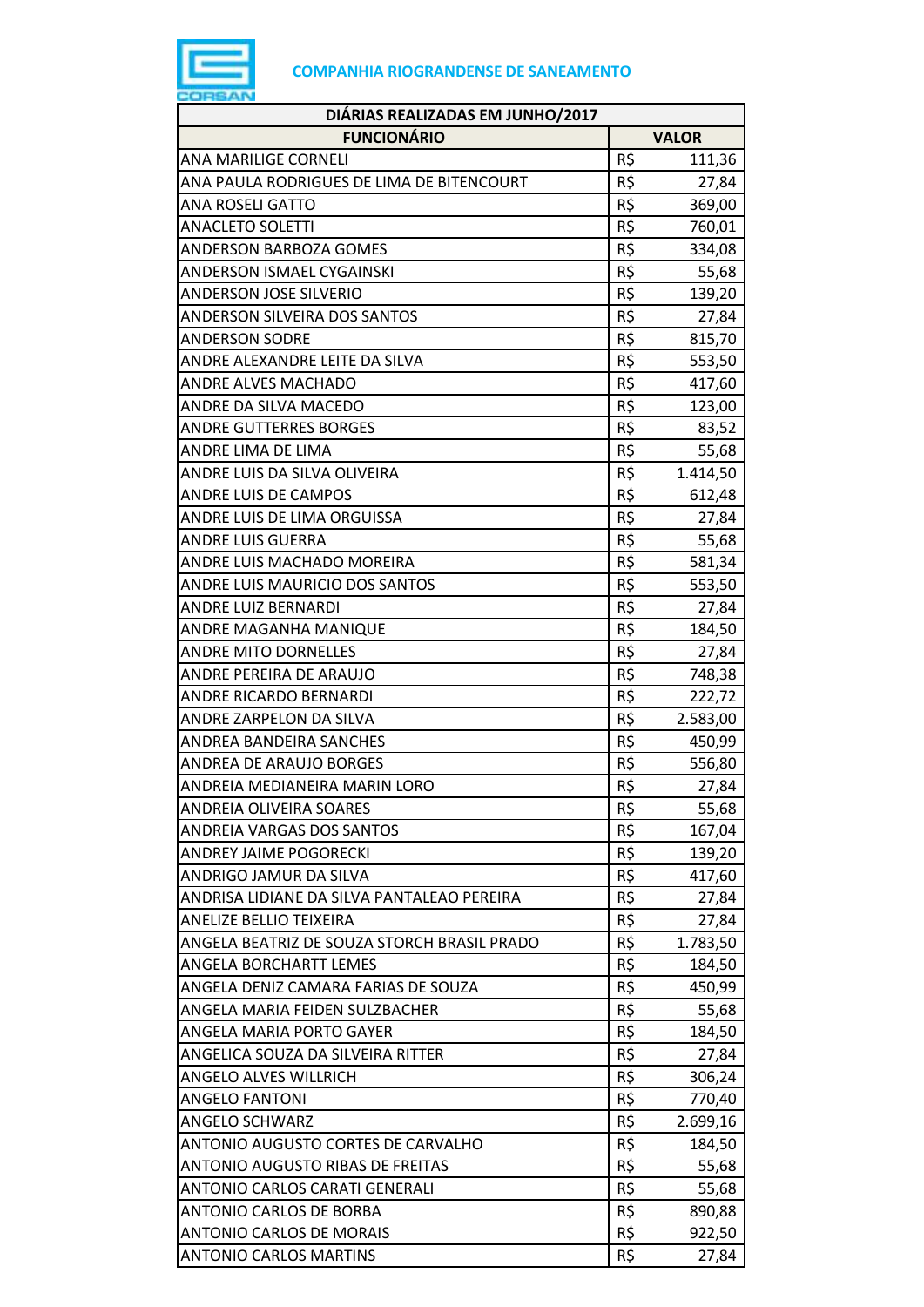

| <b>FUNCIONÁRIO</b><br><b>VALOR</b><br>R\$<br>ANTONIO CARLOS PINTO DA SILVA<br>27,84<br>R\$<br><b>ANTONIO CARLOS TORRES FERREIRA</b><br>553,50<br>R\$<br><b>ANTONIO CARLOS VEIGA</b><br>27,84<br>R\$<br><b>ANTONIO CARLOS VULFE NOTZOLD</b><br>27,84<br>R\$<br><b>ANTONIO CESAR MORAES</b><br>83,52<br>R\$<br>ANTONIO COMUNELLO ACCORSI<br>27,84<br>R\$<br><b>ANTONIO GIBRAIL DE CARNEIRO</b><br>27,84<br>R\$<br>ANTONIO LUIZ NOGUEIRA JUNIOR<br>222,72<br>R\$<br><b>ANTONIO MARCOS PAGANI DUARTE</b><br>111,36<br>R\$<br><b>ANTONIO PIVETTA</b><br>167,04<br>R\$<br>ANTONIO RICARDO DE OLIVEIRA RODRIGUES<br>212,34<br>R\$<br>ANTONIO ROBERTO MACHADO SILVEIRA<br>528,96<br>R\$<br>ANTONIO RODOLFO FERNANDES JUNIOR<br>55,68<br>R\$<br>826,82<br>ANTONIO SERGIO DE OLIVEIRA BERNARDO<br>R\$<br><b>ARAKEN MAICA</b><br>676,49<br>R\$<br><b>ARGEMIRO GALVES</b><br>167,04<br>R\$<br>ARIANE SOMMER TORRES RUFATTO<br>83,52<br>R\$<br>ARIEL FABIANO CARDOSO<br>1.906,50<br>R\$<br>167,04<br>ARIOVALDO DAROIT<br>R\$<br>ARMIN NERI HAUPT<br>637,52<br>R\$<br>ARY SA DE FIGUEIREDO<br>253,34<br>R\$<br><b>ASTOR JOSE SCHNEIDER</b><br>55,68<br>R\$<br><b>AUGUSTO CESAR NICODEMO RODRIGUES</b><br>309,02<br>R\$<br><b>AUGUSTO MORELLO CASTEGNARO</b><br>27,84<br>R\$<br>AURIO VIANA<br>250,56<br>R\$<br>BEN HUR DE SOUZA JENSEN<br>553,50<br>R\$<br><b>BRAULIO ROSA LEAO</b><br>83,52<br><b>BRUNA DE VARGAS DUCATO</b><br>R\$<br>27,84<br>R\$<br>375,83<br><b>BRUNA STANGHERLIN OLIVEIRA</b><br>R\$<br><b>BRUNO BARBOSA BARRETO</b><br>375,83<br>R\$<br><b>BRUNO DA COSTA COELHO</b><br>55,68<br>R\$<br><b>BRUNO DEBON</b><br>268,02<br>R\$<br><b>BRUNO DOS SANTOS BRAUN</b><br>668,16<br>R\$<br><b>BRUNO FOGLIATTO MARIOT</b><br>334,08<br>R\$<br>BRUNO FRANCISCO DA SILVA PANICHI<br>553,50<br><b>BRUNO GONCALVES DE OLIVEIRA</b><br>R\$<br>807,36<br>R\$<br><b>CAETANA VENTER</b><br>361,92<br>R\$<br>CAIRO RENATO SANDI CRESPO<br>184,50<br>R\$<br>CAMILA VIEIRA<br>27,84<br>R\$<br>CANDIDO ERLI ROCHA LIMA JUNIOR<br>111,36<br>CARINA OLIVEIRA DA CUNHA<br>R\$<br>553,50<br>R\$<br><b>CARINE HELENA MOLZ</b><br>307,50<br>R\$<br>CARLA CRISTINA PEREIRA<br>27,84<br>R\$<br><b>CARLA MEURER</b><br>553,50<br>R\$<br><b>CARLOS ALBERTO ALVES</b><br>640,32<br>R\$<br>CARLOS ALBERTO AZEVEDO DE NEQUE<br>111,36<br>R\$<br>CARLOS ALBERTO BERTUOL MACHADO<br>27,84<br>R\$<br><b>CARLOS ALBERTO CARON</b><br>27,84<br>R\$<br>CARLOS ALBERTO CORREA DOS SANTOS<br>528,96<br>R\$<br>CARLOS ALBERTO SOARES ANTUNES<br>139,20 | DIÁRIAS REALIZADAS EM JUNHO/2017 |  |
|--------------------------------------------------------------------------------------------------------------------------------------------------------------------------------------------------------------------------------------------------------------------------------------------------------------------------------------------------------------------------------------------------------------------------------------------------------------------------------------------------------------------------------------------------------------------------------------------------------------------------------------------------------------------------------------------------------------------------------------------------------------------------------------------------------------------------------------------------------------------------------------------------------------------------------------------------------------------------------------------------------------------------------------------------------------------------------------------------------------------------------------------------------------------------------------------------------------------------------------------------------------------------------------------------------------------------------------------------------------------------------------------------------------------------------------------------------------------------------------------------------------------------------------------------------------------------------------------------------------------------------------------------------------------------------------------------------------------------------------------------------------------------------------------------------------------------------------------------------------------------------------------------------------------------------------------------------------------------------------------------------------------------------------------------------------------------------------------------------------------------------------------------------------------------------------------------------------------------------------------------------------------------------------------------------------------------------------------------------------------------------------------------------------------------------------------------------------------------------------------------------------------|----------------------------------|--|
|                                                                                                                                                                                                                                                                                                                                                                                                                                                                                                                                                                                                                                                                                                                                                                                                                                                                                                                                                                                                                                                                                                                                                                                                                                                                                                                                                                                                                                                                                                                                                                                                                                                                                                                                                                                                                                                                                                                                                                                                                                                                                                                                                                                                                                                                                                                                                                                                                                                                                                                    |                                  |  |
|                                                                                                                                                                                                                                                                                                                                                                                                                                                                                                                                                                                                                                                                                                                                                                                                                                                                                                                                                                                                                                                                                                                                                                                                                                                                                                                                                                                                                                                                                                                                                                                                                                                                                                                                                                                                                                                                                                                                                                                                                                                                                                                                                                                                                                                                                                                                                                                                                                                                                                                    |                                  |  |
|                                                                                                                                                                                                                                                                                                                                                                                                                                                                                                                                                                                                                                                                                                                                                                                                                                                                                                                                                                                                                                                                                                                                                                                                                                                                                                                                                                                                                                                                                                                                                                                                                                                                                                                                                                                                                                                                                                                                                                                                                                                                                                                                                                                                                                                                                                                                                                                                                                                                                                                    |                                  |  |
|                                                                                                                                                                                                                                                                                                                                                                                                                                                                                                                                                                                                                                                                                                                                                                                                                                                                                                                                                                                                                                                                                                                                                                                                                                                                                                                                                                                                                                                                                                                                                                                                                                                                                                                                                                                                                                                                                                                                                                                                                                                                                                                                                                                                                                                                                                                                                                                                                                                                                                                    |                                  |  |
|                                                                                                                                                                                                                                                                                                                                                                                                                                                                                                                                                                                                                                                                                                                                                                                                                                                                                                                                                                                                                                                                                                                                                                                                                                                                                                                                                                                                                                                                                                                                                                                                                                                                                                                                                                                                                                                                                                                                                                                                                                                                                                                                                                                                                                                                                                                                                                                                                                                                                                                    |                                  |  |
|                                                                                                                                                                                                                                                                                                                                                                                                                                                                                                                                                                                                                                                                                                                                                                                                                                                                                                                                                                                                                                                                                                                                                                                                                                                                                                                                                                                                                                                                                                                                                                                                                                                                                                                                                                                                                                                                                                                                                                                                                                                                                                                                                                                                                                                                                                                                                                                                                                                                                                                    |                                  |  |
|                                                                                                                                                                                                                                                                                                                                                                                                                                                                                                                                                                                                                                                                                                                                                                                                                                                                                                                                                                                                                                                                                                                                                                                                                                                                                                                                                                                                                                                                                                                                                                                                                                                                                                                                                                                                                                                                                                                                                                                                                                                                                                                                                                                                                                                                                                                                                                                                                                                                                                                    |                                  |  |
|                                                                                                                                                                                                                                                                                                                                                                                                                                                                                                                                                                                                                                                                                                                                                                                                                                                                                                                                                                                                                                                                                                                                                                                                                                                                                                                                                                                                                                                                                                                                                                                                                                                                                                                                                                                                                                                                                                                                                                                                                                                                                                                                                                                                                                                                                                                                                                                                                                                                                                                    |                                  |  |
|                                                                                                                                                                                                                                                                                                                                                                                                                                                                                                                                                                                                                                                                                                                                                                                                                                                                                                                                                                                                                                                                                                                                                                                                                                                                                                                                                                                                                                                                                                                                                                                                                                                                                                                                                                                                                                                                                                                                                                                                                                                                                                                                                                                                                                                                                                                                                                                                                                                                                                                    |                                  |  |
|                                                                                                                                                                                                                                                                                                                                                                                                                                                                                                                                                                                                                                                                                                                                                                                                                                                                                                                                                                                                                                                                                                                                                                                                                                                                                                                                                                                                                                                                                                                                                                                                                                                                                                                                                                                                                                                                                                                                                                                                                                                                                                                                                                                                                                                                                                                                                                                                                                                                                                                    |                                  |  |
|                                                                                                                                                                                                                                                                                                                                                                                                                                                                                                                                                                                                                                                                                                                                                                                                                                                                                                                                                                                                                                                                                                                                                                                                                                                                                                                                                                                                                                                                                                                                                                                                                                                                                                                                                                                                                                                                                                                                                                                                                                                                                                                                                                                                                                                                                                                                                                                                                                                                                                                    |                                  |  |
|                                                                                                                                                                                                                                                                                                                                                                                                                                                                                                                                                                                                                                                                                                                                                                                                                                                                                                                                                                                                                                                                                                                                                                                                                                                                                                                                                                                                                                                                                                                                                                                                                                                                                                                                                                                                                                                                                                                                                                                                                                                                                                                                                                                                                                                                                                                                                                                                                                                                                                                    |                                  |  |
|                                                                                                                                                                                                                                                                                                                                                                                                                                                                                                                                                                                                                                                                                                                                                                                                                                                                                                                                                                                                                                                                                                                                                                                                                                                                                                                                                                                                                                                                                                                                                                                                                                                                                                                                                                                                                                                                                                                                                                                                                                                                                                                                                                                                                                                                                                                                                                                                                                                                                                                    |                                  |  |
|                                                                                                                                                                                                                                                                                                                                                                                                                                                                                                                                                                                                                                                                                                                                                                                                                                                                                                                                                                                                                                                                                                                                                                                                                                                                                                                                                                                                                                                                                                                                                                                                                                                                                                                                                                                                                                                                                                                                                                                                                                                                                                                                                                                                                                                                                                                                                                                                                                                                                                                    |                                  |  |
|                                                                                                                                                                                                                                                                                                                                                                                                                                                                                                                                                                                                                                                                                                                                                                                                                                                                                                                                                                                                                                                                                                                                                                                                                                                                                                                                                                                                                                                                                                                                                                                                                                                                                                                                                                                                                                                                                                                                                                                                                                                                                                                                                                                                                                                                                                                                                                                                                                                                                                                    |                                  |  |
|                                                                                                                                                                                                                                                                                                                                                                                                                                                                                                                                                                                                                                                                                                                                                                                                                                                                                                                                                                                                                                                                                                                                                                                                                                                                                                                                                                                                                                                                                                                                                                                                                                                                                                                                                                                                                                                                                                                                                                                                                                                                                                                                                                                                                                                                                                                                                                                                                                                                                                                    |                                  |  |
|                                                                                                                                                                                                                                                                                                                                                                                                                                                                                                                                                                                                                                                                                                                                                                                                                                                                                                                                                                                                                                                                                                                                                                                                                                                                                                                                                                                                                                                                                                                                                                                                                                                                                                                                                                                                                                                                                                                                                                                                                                                                                                                                                                                                                                                                                                                                                                                                                                                                                                                    |                                  |  |
|                                                                                                                                                                                                                                                                                                                                                                                                                                                                                                                                                                                                                                                                                                                                                                                                                                                                                                                                                                                                                                                                                                                                                                                                                                                                                                                                                                                                                                                                                                                                                                                                                                                                                                                                                                                                                                                                                                                                                                                                                                                                                                                                                                                                                                                                                                                                                                                                                                                                                                                    |                                  |  |
|                                                                                                                                                                                                                                                                                                                                                                                                                                                                                                                                                                                                                                                                                                                                                                                                                                                                                                                                                                                                                                                                                                                                                                                                                                                                                                                                                                                                                                                                                                                                                                                                                                                                                                                                                                                                                                                                                                                                                                                                                                                                                                                                                                                                                                                                                                                                                                                                                                                                                                                    |                                  |  |
|                                                                                                                                                                                                                                                                                                                                                                                                                                                                                                                                                                                                                                                                                                                                                                                                                                                                                                                                                                                                                                                                                                                                                                                                                                                                                                                                                                                                                                                                                                                                                                                                                                                                                                                                                                                                                                                                                                                                                                                                                                                                                                                                                                                                                                                                                                                                                                                                                                                                                                                    |                                  |  |
|                                                                                                                                                                                                                                                                                                                                                                                                                                                                                                                                                                                                                                                                                                                                                                                                                                                                                                                                                                                                                                                                                                                                                                                                                                                                                                                                                                                                                                                                                                                                                                                                                                                                                                                                                                                                                                                                                                                                                                                                                                                                                                                                                                                                                                                                                                                                                                                                                                                                                                                    |                                  |  |
|                                                                                                                                                                                                                                                                                                                                                                                                                                                                                                                                                                                                                                                                                                                                                                                                                                                                                                                                                                                                                                                                                                                                                                                                                                                                                                                                                                                                                                                                                                                                                                                                                                                                                                                                                                                                                                                                                                                                                                                                                                                                                                                                                                                                                                                                                                                                                                                                                                                                                                                    |                                  |  |
|                                                                                                                                                                                                                                                                                                                                                                                                                                                                                                                                                                                                                                                                                                                                                                                                                                                                                                                                                                                                                                                                                                                                                                                                                                                                                                                                                                                                                                                                                                                                                                                                                                                                                                                                                                                                                                                                                                                                                                                                                                                                                                                                                                                                                                                                                                                                                                                                                                                                                                                    |                                  |  |
|                                                                                                                                                                                                                                                                                                                                                                                                                                                                                                                                                                                                                                                                                                                                                                                                                                                                                                                                                                                                                                                                                                                                                                                                                                                                                                                                                                                                                                                                                                                                                                                                                                                                                                                                                                                                                                                                                                                                                                                                                                                                                                                                                                                                                                                                                                                                                                                                                                                                                                                    |                                  |  |
|                                                                                                                                                                                                                                                                                                                                                                                                                                                                                                                                                                                                                                                                                                                                                                                                                                                                                                                                                                                                                                                                                                                                                                                                                                                                                                                                                                                                                                                                                                                                                                                                                                                                                                                                                                                                                                                                                                                                                                                                                                                                                                                                                                                                                                                                                                                                                                                                                                                                                                                    |                                  |  |
|                                                                                                                                                                                                                                                                                                                                                                                                                                                                                                                                                                                                                                                                                                                                                                                                                                                                                                                                                                                                                                                                                                                                                                                                                                                                                                                                                                                                                                                                                                                                                                                                                                                                                                                                                                                                                                                                                                                                                                                                                                                                                                                                                                                                                                                                                                                                                                                                                                                                                                                    |                                  |  |
|                                                                                                                                                                                                                                                                                                                                                                                                                                                                                                                                                                                                                                                                                                                                                                                                                                                                                                                                                                                                                                                                                                                                                                                                                                                                                                                                                                                                                                                                                                                                                                                                                                                                                                                                                                                                                                                                                                                                                                                                                                                                                                                                                                                                                                                                                                                                                                                                                                                                                                                    |                                  |  |
|                                                                                                                                                                                                                                                                                                                                                                                                                                                                                                                                                                                                                                                                                                                                                                                                                                                                                                                                                                                                                                                                                                                                                                                                                                                                                                                                                                                                                                                                                                                                                                                                                                                                                                                                                                                                                                                                                                                                                                                                                                                                                                                                                                                                                                                                                                                                                                                                                                                                                                                    |                                  |  |
|                                                                                                                                                                                                                                                                                                                                                                                                                                                                                                                                                                                                                                                                                                                                                                                                                                                                                                                                                                                                                                                                                                                                                                                                                                                                                                                                                                                                                                                                                                                                                                                                                                                                                                                                                                                                                                                                                                                                                                                                                                                                                                                                                                                                                                                                                                                                                                                                                                                                                                                    |                                  |  |
|                                                                                                                                                                                                                                                                                                                                                                                                                                                                                                                                                                                                                                                                                                                                                                                                                                                                                                                                                                                                                                                                                                                                                                                                                                                                                                                                                                                                                                                                                                                                                                                                                                                                                                                                                                                                                                                                                                                                                                                                                                                                                                                                                                                                                                                                                                                                                                                                                                                                                                                    |                                  |  |
|                                                                                                                                                                                                                                                                                                                                                                                                                                                                                                                                                                                                                                                                                                                                                                                                                                                                                                                                                                                                                                                                                                                                                                                                                                                                                                                                                                                                                                                                                                                                                                                                                                                                                                                                                                                                                                                                                                                                                                                                                                                                                                                                                                                                                                                                                                                                                                                                                                                                                                                    |                                  |  |
|                                                                                                                                                                                                                                                                                                                                                                                                                                                                                                                                                                                                                                                                                                                                                                                                                                                                                                                                                                                                                                                                                                                                                                                                                                                                                                                                                                                                                                                                                                                                                                                                                                                                                                                                                                                                                                                                                                                                                                                                                                                                                                                                                                                                                                                                                                                                                                                                                                                                                                                    |                                  |  |
|                                                                                                                                                                                                                                                                                                                                                                                                                                                                                                                                                                                                                                                                                                                                                                                                                                                                                                                                                                                                                                                                                                                                                                                                                                                                                                                                                                                                                                                                                                                                                                                                                                                                                                                                                                                                                                                                                                                                                                                                                                                                                                                                                                                                                                                                                                                                                                                                                                                                                                                    |                                  |  |
|                                                                                                                                                                                                                                                                                                                                                                                                                                                                                                                                                                                                                                                                                                                                                                                                                                                                                                                                                                                                                                                                                                                                                                                                                                                                                                                                                                                                                                                                                                                                                                                                                                                                                                                                                                                                                                                                                                                                                                                                                                                                                                                                                                                                                                                                                                                                                                                                                                                                                                                    |                                  |  |
|                                                                                                                                                                                                                                                                                                                                                                                                                                                                                                                                                                                                                                                                                                                                                                                                                                                                                                                                                                                                                                                                                                                                                                                                                                                                                                                                                                                                                                                                                                                                                                                                                                                                                                                                                                                                                                                                                                                                                                                                                                                                                                                                                                                                                                                                                                                                                                                                                                                                                                                    |                                  |  |
|                                                                                                                                                                                                                                                                                                                                                                                                                                                                                                                                                                                                                                                                                                                                                                                                                                                                                                                                                                                                                                                                                                                                                                                                                                                                                                                                                                                                                                                                                                                                                                                                                                                                                                                                                                                                                                                                                                                                                                                                                                                                                                                                                                                                                                                                                                                                                                                                                                                                                                                    |                                  |  |
|                                                                                                                                                                                                                                                                                                                                                                                                                                                                                                                                                                                                                                                                                                                                                                                                                                                                                                                                                                                                                                                                                                                                                                                                                                                                                                                                                                                                                                                                                                                                                                                                                                                                                                                                                                                                                                                                                                                                                                                                                                                                                                                                                                                                                                                                                                                                                                                                                                                                                                                    |                                  |  |
|                                                                                                                                                                                                                                                                                                                                                                                                                                                                                                                                                                                                                                                                                                                                                                                                                                                                                                                                                                                                                                                                                                                                                                                                                                                                                                                                                                                                                                                                                                                                                                                                                                                                                                                                                                                                                                                                                                                                                                                                                                                                                                                                                                                                                                                                                                                                                                                                                                                                                                                    |                                  |  |
|                                                                                                                                                                                                                                                                                                                                                                                                                                                                                                                                                                                                                                                                                                                                                                                                                                                                                                                                                                                                                                                                                                                                                                                                                                                                                                                                                                                                                                                                                                                                                                                                                                                                                                                                                                                                                                                                                                                                                                                                                                                                                                                                                                                                                                                                                                                                                                                                                                                                                                                    |                                  |  |
|                                                                                                                                                                                                                                                                                                                                                                                                                                                                                                                                                                                                                                                                                                                                                                                                                                                                                                                                                                                                                                                                                                                                                                                                                                                                                                                                                                                                                                                                                                                                                                                                                                                                                                                                                                                                                                                                                                                                                                                                                                                                                                                                                                                                                                                                                                                                                                                                                                                                                                                    |                                  |  |
|                                                                                                                                                                                                                                                                                                                                                                                                                                                                                                                                                                                                                                                                                                                                                                                                                                                                                                                                                                                                                                                                                                                                                                                                                                                                                                                                                                                                                                                                                                                                                                                                                                                                                                                                                                                                                                                                                                                                                                                                                                                                                                                                                                                                                                                                                                                                                                                                                                                                                                                    |                                  |  |
|                                                                                                                                                                                                                                                                                                                                                                                                                                                                                                                                                                                                                                                                                                                                                                                                                                                                                                                                                                                                                                                                                                                                                                                                                                                                                                                                                                                                                                                                                                                                                                                                                                                                                                                                                                                                                                                                                                                                                                                                                                                                                                                                                                                                                                                                                                                                                                                                                                                                                                                    |                                  |  |
|                                                                                                                                                                                                                                                                                                                                                                                                                                                                                                                                                                                                                                                                                                                                                                                                                                                                                                                                                                                                                                                                                                                                                                                                                                                                                                                                                                                                                                                                                                                                                                                                                                                                                                                                                                                                                                                                                                                                                                                                                                                                                                                                                                                                                                                                                                                                                                                                                                                                                                                    |                                  |  |
|                                                                                                                                                                                                                                                                                                                                                                                                                                                                                                                                                                                                                                                                                                                                                                                                                                                                                                                                                                                                                                                                                                                                                                                                                                                                                                                                                                                                                                                                                                                                                                                                                                                                                                                                                                                                                                                                                                                                                                                                                                                                                                                                                                                                                                                                                                                                                                                                                                                                                                                    |                                  |  |
|                                                                                                                                                                                                                                                                                                                                                                                                                                                                                                                                                                                                                                                                                                                                                                                                                                                                                                                                                                                                                                                                                                                                                                                                                                                                                                                                                                                                                                                                                                                                                                                                                                                                                                                                                                                                                                                                                                                                                                                                                                                                                                                                                                                                                                                                                                                                                                                                                                                                                                                    |                                  |  |
|                                                                                                                                                                                                                                                                                                                                                                                                                                                                                                                                                                                                                                                                                                                                                                                                                                                                                                                                                                                                                                                                                                                                                                                                                                                                                                                                                                                                                                                                                                                                                                                                                                                                                                                                                                                                                                                                                                                                                                                                                                                                                                                                                                                                                                                                                                                                                                                                                                                                                                                    |                                  |  |
|                                                                                                                                                                                                                                                                                                                                                                                                                                                                                                                                                                                                                                                                                                                                                                                                                                                                                                                                                                                                                                                                                                                                                                                                                                                                                                                                                                                                                                                                                                                                                                                                                                                                                                                                                                                                                                                                                                                                                                                                                                                                                                                                                                                                                                                                                                                                                                                                                                                                                                                    |                                  |  |
|                                                                                                                                                                                                                                                                                                                                                                                                                                                                                                                                                                                                                                                                                                                                                                                                                                                                                                                                                                                                                                                                                                                                                                                                                                                                                                                                                                                                                                                                                                                                                                                                                                                                                                                                                                                                                                                                                                                                                                                                                                                                                                                                                                                                                                                                                                                                                                                                                                                                                                                    |                                  |  |
|                                                                                                                                                                                                                                                                                                                                                                                                                                                                                                                                                                                                                                                                                                                                                                                                                                                                                                                                                                                                                                                                                                                                                                                                                                                                                                                                                                                                                                                                                                                                                                                                                                                                                                                                                                                                                                                                                                                                                                                                                                                                                                                                                                                                                                                                                                                                                                                                                                                                                                                    |                                  |  |
|                                                                                                                                                                                                                                                                                                                                                                                                                                                                                                                                                                                                                                                                                                                                                                                                                                                                                                                                                                                                                                                                                                                                                                                                                                                                                                                                                                                                                                                                                                                                                                                                                                                                                                                                                                                                                                                                                                                                                                                                                                                                                                                                                                                                                                                                                                                                                                                                                                                                                                                    |                                  |  |
|                                                                                                                                                                                                                                                                                                                                                                                                                                                                                                                                                                                                                                                                                                                                                                                                                                                                                                                                                                                                                                                                                                                                                                                                                                                                                                                                                                                                                                                                                                                                                                                                                                                                                                                                                                                                                                                                                                                                                                                                                                                                                                                                                                                                                                                                                                                                                                                                                                                                                                                    |                                  |  |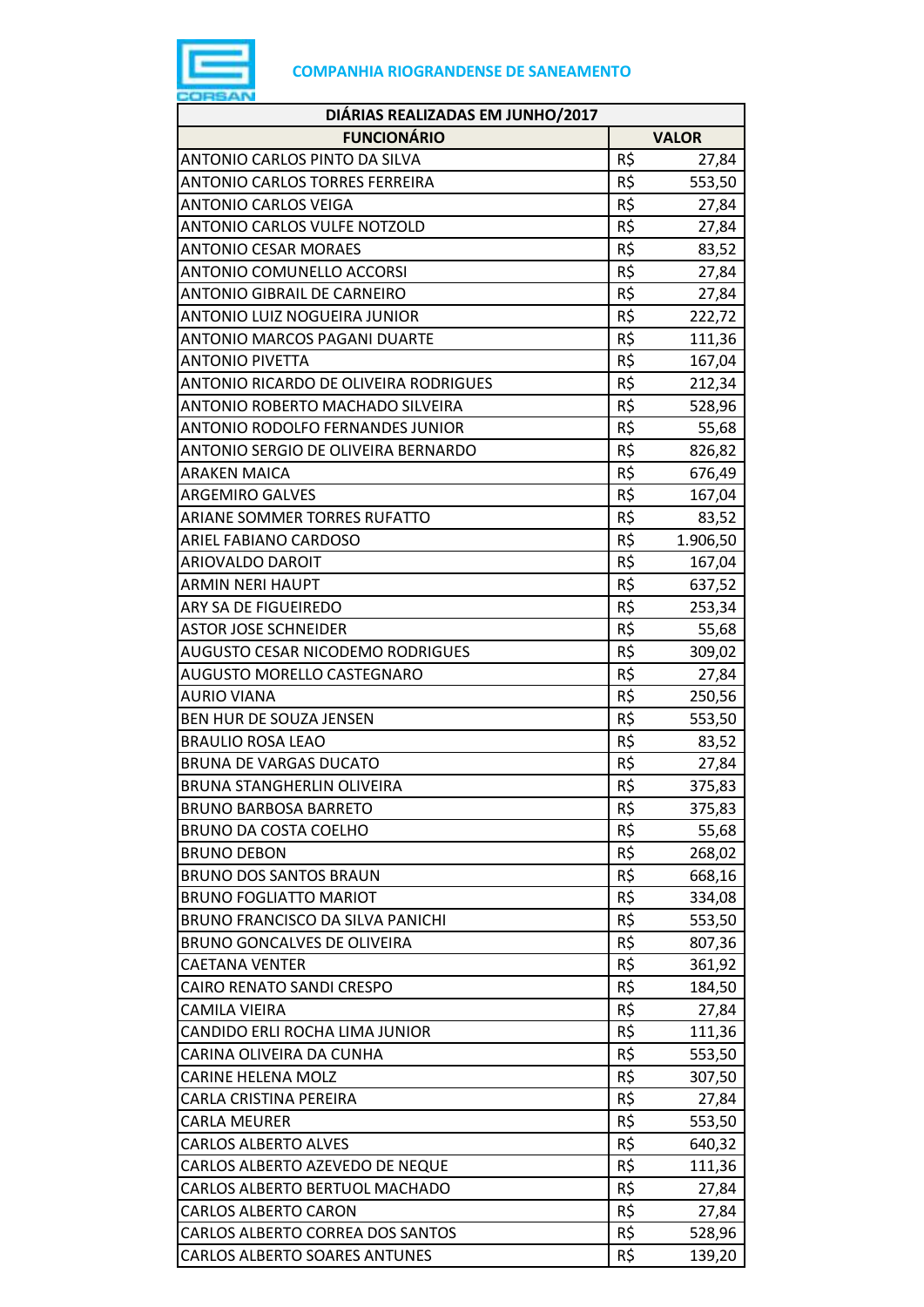

| DIÁRIAS REALIZADAS EM JUNHO/2017        |     |              |
|-----------------------------------------|-----|--------------|
| <b>FUNCIONÁRIO</b>                      |     | <b>VALOR</b> |
| <b>CARLOS ALBERTO VIEIRA BRAGA</b>      | R\$ | 1.537,50     |
| CARLOS ALEXANDRE PEREIRA DOS SANTOS     | R\$ | 55,68        |
| CARLOS ANTONIO SCHNEIDER DA SILVA       | R\$ | 3.813,00     |
| <b>CARLOS AUGUSTO DE QUEVEDO</b>        | R\$ | 27,84        |
| <b>CARLOS AUGUSTO SOARES</b>            | R\$ | 2.337,00     |
| <b>CARLOS BIBIANO DALLA NORA BORGES</b> | R\$ | 55,68        |
| <b>CARLOS CEZAR MENNET LEAL</b>         | R\$ | 863,04       |
| <b>CARLOS EDUARDO BARBOSA</b>           | R\$ | 916,68       |
| CARLOS EUGENIO SCALCO DE FRAGA          | R\$ | 375,83       |
| <b>CARLOS GIOVANE RODRIGUES</b>         | R\$ | 55,68        |
| <b>CARLOS JOSE RUIZ COELHO</b>          | R\$ | 222,72       |
| CARLOS MARCIO GALARCA PEREIRA           | R\$ | 111,36       |
| CARLOS RAYMUNDO SCHERER GONZALEZ        | R\$ | 27,84        |
| CARLOS REINALDO FREITAS LEAO            | R\$ | 55,68        |
| <b>CARLOS RENAN MENDES</b>              | R\$ | 526,16       |
| CARLOS ROBERTO AMARAL DOS SANTOS        | R\$ | 410,00       |
| CARLOS SOLAN GOULART TEIXEIRA           | R\$ | 212,34       |
| CARLOS UBIRAJARA MOREIRA GARCIA         | R\$ | 574,00       |
| <b>CARMEN FABIANE PEDAO</b>             | R\$ | 27,84        |
| CARMEN LUCIA DAVILA SCHUTTZ             | R\$ | 139,20       |
| CASSIA JOSIANE RODRIGUES SOARES         | R\$ | 615,00       |
| <b>CASSIANO CAMERA</b>                  | R\$ | 1.757,18     |
| <b>CASSIANO DAL PONTE</b>               | R\$ | 556,80       |
| <b>CASSIANO VINICIUS ZANARDI</b>        | R\$ | 640,32       |
| <b>CASSIO CHAVES BERTOLDO</b>           | R\$ | 1.291,50     |
| <b>CASSIO EMANUEL OPPITZ</b>            | R\$ | 167,04       |
| <b>CATIA VERLIZE NAGEL DIEL</b>         | R\$ | 139,20       |
| CATIANE MARISETE RAMBORGER ALVES        | R\$ | 1.414,98     |
| CECILIA STRZYKALSKA FONSECA             | R\$ | 1.257,33     |
| CELIO OSVALDO DE VARGAS                 | R\$ | 553,50       |
| <b>CESAR FERNANDO MARTINS</b>           | R\$ | 462,90       |
| <b>CESAR LEMOS ARIM</b>                 | R\$ | 2.829,00     |
| <b>CESAR LUIS BONNEBERGER</b>           | R\$ | 501,12       |
| <b>CESAR LUIS RAMBO</b>                 | R\$ | 553,50       |
| CESAR RENATO DA SILVA MAZZINI           | R\$ | 83,52        |
| <b>CESAR SALVETTI</b>                   | R\$ | 55,68        |
| CHARLENE CRISTINA DOS SANTOS SILVEIRA   | R\$ | 417,60       |
| <b>CHARLES IVAIR JONER</b>              | R\$ | 916,68       |
| <b>CILDO MARCOS VONTROBA</b>            | R\$ | 1.968,00     |
| CILVIO FARIAS DE SOUZA                  | R\$ | 295,86       |
| CIRINEU ATTILIO ZUCHETTO                | R\$ | 2.146,68     |
| <b>CIRO JUNIOR VIEIRA GAERTNER</b>      | R\$ | 55,68        |
| <b>CLAIR ANTONIO BARONI</b>             | R\$ | 27,84        |
| <b>CLAIRTON CAMINI</b>                  | R\$ | 558,06       |
| <b>CLAIRTON VIDI</b>                    | R\$ | 295,86       |
| <b>CLAUDENIR PINTO LEIVAS</b>           | R\$ | 553,50       |
| <b>CLAUDIA MARIA ACOSTA</b>             | R\$ | 278,40       |
| <b>CLAUDIA MARIA MUNHOZ</b>             | R\$ | 83,52        |
| <b>CLAUDIA MARQUES VECOZZI</b>          | R\$ | 111,36       |
| CLAUDIA VIEIRA DAS NEVES VIANA          | R\$ | 615,00       |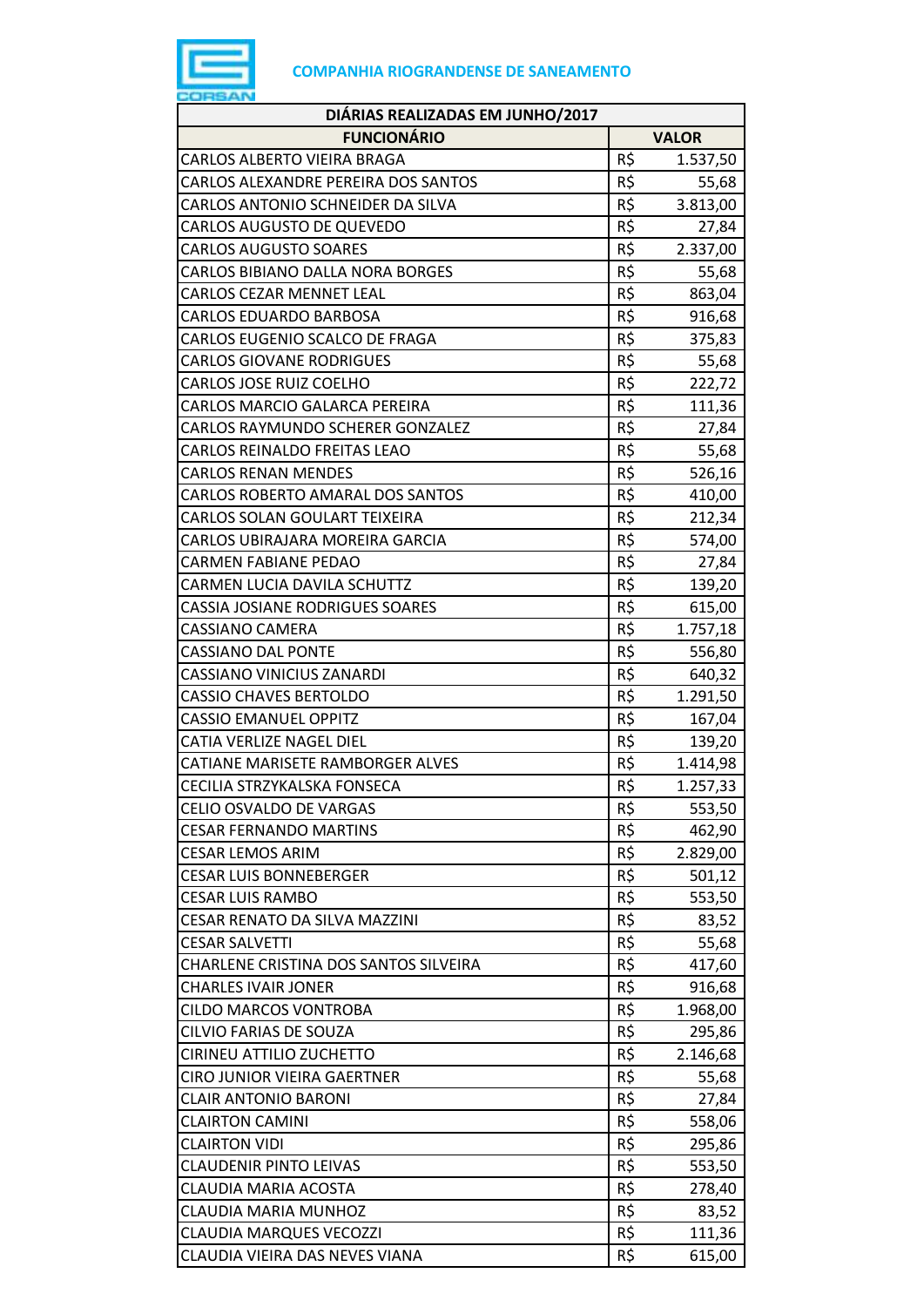

| <b>FUNCIONÁRIO</b><br><b>VALOR</b><br>R\$<br>CLAUDIO ANDRE CARDOSO<br>553,50<br>R\$<br><b>CLAUDIO CARVALHO NUNES</b><br>584,64<br>R\$<br>CLAUDIO EMILIO IBAIRROS LIMA<br>83,52<br>R\$<br>CLAUDIO MANOEL BAPTISTA DOS SANTOS<br>27,84<br>R\$<br><b>CLAUDIO ROBERTO SOUZA</b><br>27,84<br>R\$<br><b>CLAUDIOMAR GONCALVES DOS SANTOS</b><br>1.107,00<br>R\$<br><b>CLAUDIR LUIZ ALVES</b><br>758,50<br>R\$<br>CLAUREA GUERREIRO MACHADO<br>27,84<br>R\$<br><b>CLAUSIR MIGUEL ALVES</b><br>27,84<br>R\$<br>CLEBER DIAS DE OLIVEIRA AMARAL<br>1.476,00<br>R\$<br><b>CLEDER LISBOA</b><br>424,68<br>R\$<br><b>CLEDIR STURZBECHER RIBEIRO</b><br>748,38<br>R\$<br><b>CLEIDSON BITENCOURT LOPES</b><br>27,84<br>R\$<br><b>CLEIMAR ROGERIO PRESOTTO</b><br>55,68<br>R\$<br><b>CLEITON BERNSMULLER NUNES</b><br>553,50<br>R\$<br><b>CLEITON DA SILVA MACHADO</b><br>167,04<br>R\$<br><b>CLEMIR ANTONIO MORAS</b><br>306,24<br>R\$<br><b>CLENIO DA SILVA</b><br>676,49<br>R\$<br><b>CLEO PEREIRA MACHADO</b><br>492,00<br>R\$<br><b>CLEOCIR BARBIERI</b><br>139,20<br>R\$<br><b>CLEOCIR CARLOS VONTROBA</b><br>27,84<br>R\$<br><b>CLEOMAR MARINO POLESSO</b><br>27,84<br>R\$<br><b>CLEOMAR PEDRO MACHIAVELLI</b><br>55,68<br>R\$<br>CLEONE MARIA DE FRAGA FOFONKA<br>27,84<br>R\$<br>CLERIO BARBOSA DE OLIVEIRA<br>111,36<br>R\$<br><b>CLETO MACHADO DOS ANJOS</b><br>139,20<br>R\$<br>CLEUSA MARIA MACHADO CUNHA<br>55,68<br>R\$<br><b>CLOVIS ANTONIO RODRIGUES</b><br>55,68<br>R\$<br><b>CLOVIS SCHNEIDER KRAEMER</b><br>83,52<br>R\$<br><b>CRISTIAN GORGEN</b><br>278,40<br>R\$<br><b>CRISTIAN ZINI</b><br>55,68<br>R\$<br>CRISTIANE MACHADO LORENCI<br>676,49<br>R\$<br>CRISTIANE WAIKAMP DO AMARAL<br>553,50<br>R\$<br>CRISTIANO CARDOSO LOCATELI<br>430,50<br>R\$<br>CRISTIANO COCHLAR DE MATOS<br>2.214,00<br>R\$<br>CRISTIANO DE FREITAS MACHADO<br>212,34<br>R\$<br>CRISTIANO DE OLIVEIRA DOICO<br>1.934,34<br>R\$<br>CRISTIANO GOULART OLIVEIRA<br>1.414,50<br>R\$<br><b>CRISTIANO GROSS JUSTIN</b><br>361,92<br>R\$<br><b>CRISTIANO HUBER</b><br>888,84<br>R\$<br>CRISTIANO LINO DE CARVALHO SEGUETTO<br>553,50<br>R\$<br>CRISTIANO MACHADO DA SILVA<br>27,84<br>R\$<br><b>CRISTIANO MOREIRA MEDEIROS</b><br>1.107,00<br>R\$<br><b>CRISTIANO NUNES DE NEQUE</b><br>246,00<br>R\$<br><b>CRISTIANO WOLF</b><br>27,84<br>R\$<br><b>CRISTINA FINAMOR FROTA</b><br>27,84<br>R\$<br><b>CRISTINA GRESPAN</b><br>27,84<br>R\$<br>DAGOBERTO SILVEIRA DA SILVA<br>584,64<br>R\$<br>DAIANA DE MORAIS SILVEIRA<br>27,84<br>R\$<br>DAIANE CECCHIN RODRIGUES<br>553,50 | DIÁRIAS REALIZADAS EM JUNHO/2017 |  |
|---------------------------------------------------------------------------------------------------------------------------------------------------------------------------------------------------------------------------------------------------------------------------------------------------------------------------------------------------------------------------------------------------------------------------------------------------------------------------------------------------------------------------------------------------------------------------------------------------------------------------------------------------------------------------------------------------------------------------------------------------------------------------------------------------------------------------------------------------------------------------------------------------------------------------------------------------------------------------------------------------------------------------------------------------------------------------------------------------------------------------------------------------------------------------------------------------------------------------------------------------------------------------------------------------------------------------------------------------------------------------------------------------------------------------------------------------------------------------------------------------------------------------------------------------------------------------------------------------------------------------------------------------------------------------------------------------------------------------------------------------------------------------------------------------------------------------------------------------------------------------------------------------------------------------------------------------------------------------------------------------------------------------------------------------------------------------------------------------------------------------------------------------------------------------------------------------------------------------------------------------------------------------------------------------------------------------------------------------------------------------------------------------------------------------------------------------------------------------------------------------------------------------------------------------------|----------------------------------|--|
|                                                                                                                                                                                                                                                                                                                                                                                                                                                                                                                                                                                                                                                                                                                                                                                                                                                                                                                                                                                                                                                                                                                                                                                                                                                                                                                                                                                                                                                                                                                                                                                                                                                                                                                                                                                                                                                                                                                                                                                                                                                                                                                                                                                                                                                                                                                                                                                                                                                                                                                                                         |                                  |  |
|                                                                                                                                                                                                                                                                                                                                                                                                                                                                                                                                                                                                                                                                                                                                                                                                                                                                                                                                                                                                                                                                                                                                                                                                                                                                                                                                                                                                                                                                                                                                                                                                                                                                                                                                                                                                                                                                                                                                                                                                                                                                                                                                                                                                                                                                                                                                                                                                                                                                                                                                                         |                                  |  |
|                                                                                                                                                                                                                                                                                                                                                                                                                                                                                                                                                                                                                                                                                                                                                                                                                                                                                                                                                                                                                                                                                                                                                                                                                                                                                                                                                                                                                                                                                                                                                                                                                                                                                                                                                                                                                                                                                                                                                                                                                                                                                                                                                                                                                                                                                                                                                                                                                                                                                                                                                         |                                  |  |
|                                                                                                                                                                                                                                                                                                                                                                                                                                                                                                                                                                                                                                                                                                                                                                                                                                                                                                                                                                                                                                                                                                                                                                                                                                                                                                                                                                                                                                                                                                                                                                                                                                                                                                                                                                                                                                                                                                                                                                                                                                                                                                                                                                                                                                                                                                                                                                                                                                                                                                                                                         |                                  |  |
|                                                                                                                                                                                                                                                                                                                                                                                                                                                                                                                                                                                                                                                                                                                                                                                                                                                                                                                                                                                                                                                                                                                                                                                                                                                                                                                                                                                                                                                                                                                                                                                                                                                                                                                                                                                                                                                                                                                                                                                                                                                                                                                                                                                                                                                                                                                                                                                                                                                                                                                                                         |                                  |  |
|                                                                                                                                                                                                                                                                                                                                                                                                                                                                                                                                                                                                                                                                                                                                                                                                                                                                                                                                                                                                                                                                                                                                                                                                                                                                                                                                                                                                                                                                                                                                                                                                                                                                                                                                                                                                                                                                                                                                                                                                                                                                                                                                                                                                                                                                                                                                                                                                                                                                                                                                                         |                                  |  |
|                                                                                                                                                                                                                                                                                                                                                                                                                                                                                                                                                                                                                                                                                                                                                                                                                                                                                                                                                                                                                                                                                                                                                                                                                                                                                                                                                                                                                                                                                                                                                                                                                                                                                                                                                                                                                                                                                                                                                                                                                                                                                                                                                                                                                                                                                                                                                                                                                                                                                                                                                         |                                  |  |
|                                                                                                                                                                                                                                                                                                                                                                                                                                                                                                                                                                                                                                                                                                                                                                                                                                                                                                                                                                                                                                                                                                                                                                                                                                                                                                                                                                                                                                                                                                                                                                                                                                                                                                                                                                                                                                                                                                                                                                                                                                                                                                                                                                                                                                                                                                                                                                                                                                                                                                                                                         |                                  |  |
|                                                                                                                                                                                                                                                                                                                                                                                                                                                                                                                                                                                                                                                                                                                                                                                                                                                                                                                                                                                                                                                                                                                                                                                                                                                                                                                                                                                                                                                                                                                                                                                                                                                                                                                                                                                                                                                                                                                                                                                                                                                                                                                                                                                                                                                                                                                                                                                                                                                                                                                                                         |                                  |  |
|                                                                                                                                                                                                                                                                                                                                                                                                                                                                                                                                                                                                                                                                                                                                                                                                                                                                                                                                                                                                                                                                                                                                                                                                                                                                                                                                                                                                                                                                                                                                                                                                                                                                                                                                                                                                                                                                                                                                                                                                                                                                                                                                                                                                                                                                                                                                                                                                                                                                                                                                                         |                                  |  |
|                                                                                                                                                                                                                                                                                                                                                                                                                                                                                                                                                                                                                                                                                                                                                                                                                                                                                                                                                                                                                                                                                                                                                                                                                                                                                                                                                                                                                                                                                                                                                                                                                                                                                                                                                                                                                                                                                                                                                                                                                                                                                                                                                                                                                                                                                                                                                                                                                                                                                                                                                         |                                  |  |
|                                                                                                                                                                                                                                                                                                                                                                                                                                                                                                                                                                                                                                                                                                                                                                                                                                                                                                                                                                                                                                                                                                                                                                                                                                                                                                                                                                                                                                                                                                                                                                                                                                                                                                                                                                                                                                                                                                                                                                                                                                                                                                                                                                                                                                                                                                                                                                                                                                                                                                                                                         |                                  |  |
|                                                                                                                                                                                                                                                                                                                                                                                                                                                                                                                                                                                                                                                                                                                                                                                                                                                                                                                                                                                                                                                                                                                                                                                                                                                                                                                                                                                                                                                                                                                                                                                                                                                                                                                                                                                                                                                                                                                                                                                                                                                                                                                                                                                                                                                                                                                                                                                                                                                                                                                                                         |                                  |  |
|                                                                                                                                                                                                                                                                                                                                                                                                                                                                                                                                                                                                                                                                                                                                                                                                                                                                                                                                                                                                                                                                                                                                                                                                                                                                                                                                                                                                                                                                                                                                                                                                                                                                                                                                                                                                                                                                                                                                                                                                                                                                                                                                                                                                                                                                                                                                                                                                                                                                                                                                                         |                                  |  |
|                                                                                                                                                                                                                                                                                                                                                                                                                                                                                                                                                                                                                                                                                                                                                                                                                                                                                                                                                                                                                                                                                                                                                                                                                                                                                                                                                                                                                                                                                                                                                                                                                                                                                                                                                                                                                                                                                                                                                                                                                                                                                                                                                                                                                                                                                                                                                                                                                                                                                                                                                         |                                  |  |
|                                                                                                                                                                                                                                                                                                                                                                                                                                                                                                                                                                                                                                                                                                                                                                                                                                                                                                                                                                                                                                                                                                                                                                                                                                                                                                                                                                                                                                                                                                                                                                                                                                                                                                                                                                                                                                                                                                                                                                                                                                                                                                                                                                                                                                                                                                                                                                                                                                                                                                                                                         |                                  |  |
|                                                                                                                                                                                                                                                                                                                                                                                                                                                                                                                                                                                                                                                                                                                                                                                                                                                                                                                                                                                                                                                                                                                                                                                                                                                                                                                                                                                                                                                                                                                                                                                                                                                                                                                                                                                                                                                                                                                                                                                                                                                                                                                                                                                                                                                                                                                                                                                                                                                                                                                                                         |                                  |  |
|                                                                                                                                                                                                                                                                                                                                                                                                                                                                                                                                                                                                                                                                                                                                                                                                                                                                                                                                                                                                                                                                                                                                                                                                                                                                                                                                                                                                                                                                                                                                                                                                                                                                                                                                                                                                                                                                                                                                                                                                                                                                                                                                                                                                                                                                                                                                                                                                                                                                                                                                                         |                                  |  |
|                                                                                                                                                                                                                                                                                                                                                                                                                                                                                                                                                                                                                                                                                                                                                                                                                                                                                                                                                                                                                                                                                                                                                                                                                                                                                                                                                                                                                                                                                                                                                                                                                                                                                                                                                                                                                                                                                                                                                                                                                                                                                                                                                                                                                                                                                                                                                                                                                                                                                                                                                         |                                  |  |
|                                                                                                                                                                                                                                                                                                                                                                                                                                                                                                                                                                                                                                                                                                                                                                                                                                                                                                                                                                                                                                                                                                                                                                                                                                                                                                                                                                                                                                                                                                                                                                                                                                                                                                                                                                                                                                                                                                                                                                                                                                                                                                                                                                                                                                                                                                                                                                                                                                                                                                                                                         |                                  |  |
|                                                                                                                                                                                                                                                                                                                                                                                                                                                                                                                                                                                                                                                                                                                                                                                                                                                                                                                                                                                                                                                                                                                                                                                                                                                                                                                                                                                                                                                                                                                                                                                                                                                                                                                                                                                                                                                                                                                                                                                                                                                                                                                                                                                                                                                                                                                                                                                                                                                                                                                                                         |                                  |  |
|                                                                                                                                                                                                                                                                                                                                                                                                                                                                                                                                                                                                                                                                                                                                                                                                                                                                                                                                                                                                                                                                                                                                                                                                                                                                                                                                                                                                                                                                                                                                                                                                                                                                                                                                                                                                                                                                                                                                                                                                                                                                                                                                                                                                                                                                                                                                                                                                                                                                                                                                                         |                                  |  |
|                                                                                                                                                                                                                                                                                                                                                                                                                                                                                                                                                                                                                                                                                                                                                                                                                                                                                                                                                                                                                                                                                                                                                                                                                                                                                                                                                                                                                                                                                                                                                                                                                                                                                                                                                                                                                                                                                                                                                                                                                                                                                                                                                                                                                                                                                                                                                                                                                                                                                                                                                         |                                  |  |
|                                                                                                                                                                                                                                                                                                                                                                                                                                                                                                                                                                                                                                                                                                                                                                                                                                                                                                                                                                                                                                                                                                                                                                                                                                                                                                                                                                                                                                                                                                                                                                                                                                                                                                                                                                                                                                                                                                                                                                                                                                                                                                                                                                                                                                                                                                                                                                                                                                                                                                                                                         |                                  |  |
|                                                                                                                                                                                                                                                                                                                                                                                                                                                                                                                                                                                                                                                                                                                                                                                                                                                                                                                                                                                                                                                                                                                                                                                                                                                                                                                                                                                                                                                                                                                                                                                                                                                                                                                                                                                                                                                                                                                                                                                                                                                                                                                                                                                                                                                                                                                                                                                                                                                                                                                                                         |                                  |  |
|                                                                                                                                                                                                                                                                                                                                                                                                                                                                                                                                                                                                                                                                                                                                                                                                                                                                                                                                                                                                                                                                                                                                                                                                                                                                                                                                                                                                                                                                                                                                                                                                                                                                                                                                                                                                                                                                                                                                                                                                                                                                                                                                                                                                                                                                                                                                                                                                                                                                                                                                                         |                                  |  |
|                                                                                                                                                                                                                                                                                                                                                                                                                                                                                                                                                                                                                                                                                                                                                                                                                                                                                                                                                                                                                                                                                                                                                                                                                                                                                                                                                                                                                                                                                                                                                                                                                                                                                                                                                                                                                                                                                                                                                                                                                                                                                                                                                                                                                                                                                                                                                                                                                                                                                                                                                         |                                  |  |
|                                                                                                                                                                                                                                                                                                                                                                                                                                                                                                                                                                                                                                                                                                                                                                                                                                                                                                                                                                                                                                                                                                                                                                                                                                                                                                                                                                                                                                                                                                                                                                                                                                                                                                                                                                                                                                                                                                                                                                                                                                                                                                                                                                                                                                                                                                                                                                                                                                                                                                                                                         |                                  |  |
|                                                                                                                                                                                                                                                                                                                                                                                                                                                                                                                                                                                                                                                                                                                                                                                                                                                                                                                                                                                                                                                                                                                                                                                                                                                                                                                                                                                                                                                                                                                                                                                                                                                                                                                                                                                                                                                                                                                                                                                                                                                                                                                                                                                                                                                                                                                                                                                                                                                                                                                                                         |                                  |  |
|                                                                                                                                                                                                                                                                                                                                                                                                                                                                                                                                                                                                                                                                                                                                                                                                                                                                                                                                                                                                                                                                                                                                                                                                                                                                                                                                                                                                                                                                                                                                                                                                                                                                                                                                                                                                                                                                                                                                                                                                                                                                                                                                                                                                                                                                                                                                                                                                                                                                                                                                                         |                                  |  |
|                                                                                                                                                                                                                                                                                                                                                                                                                                                                                                                                                                                                                                                                                                                                                                                                                                                                                                                                                                                                                                                                                                                                                                                                                                                                                                                                                                                                                                                                                                                                                                                                                                                                                                                                                                                                                                                                                                                                                                                                                                                                                                                                                                                                                                                                                                                                                                                                                                                                                                                                                         |                                  |  |
|                                                                                                                                                                                                                                                                                                                                                                                                                                                                                                                                                                                                                                                                                                                                                                                                                                                                                                                                                                                                                                                                                                                                                                                                                                                                                                                                                                                                                                                                                                                                                                                                                                                                                                                                                                                                                                                                                                                                                                                                                                                                                                                                                                                                                                                                                                                                                                                                                                                                                                                                                         |                                  |  |
|                                                                                                                                                                                                                                                                                                                                                                                                                                                                                                                                                                                                                                                                                                                                                                                                                                                                                                                                                                                                                                                                                                                                                                                                                                                                                                                                                                                                                                                                                                                                                                                                                                                                                                                                                                                                                                                                                                                                                                                                                                                                                                                                                                                                                                                                                                                                                                                                                                                                                                                                                         |                                  |  |
|                                                                                                                                                                                                                                                                                                                                                                                                                                                                                                                                                                                                                                                                                                                                                                                                                                                                                                                                                                                                                                                                                                                                                                                                                                                                                                                                                                                                                                                                                                                                                                                                                                                                                                                                                                                                                                                                                                                                                                                                                                                                                                                                                                                                                                                                                                                                                                                                                                                                                                                                                         |                                  |  |
|                                                                                                                                                                                                                                                                                                                                                                                                                                                                                                                                                                                                                                                                                                                                                                                                                                                                                                                                                                                                                                                                                                                                                                                                                                                                                                                                                                                                                                                                                                                                                                                                                                                                                                                                                                                                                                                                                                                                                                                                                                                                                                                                                                                                                                                                                                                                                                                                                                                                                                                                                         |                                  |  |
|                                                                                                                                                                                                                                                                                                                                                                                                                                                                                                                                                                                                                                                                                                                                                                                                                                                                                                                                                                                                                                                                                                                                                                                                                                                                                                                                                                                                                                                                                                                                                                                                                                                                                                                                                                                                                                                                                                                                                                                                                                                                                                                                                                                                                                                                                                                                                                                                                                                                                                                                                         |                                  |  |
|                                                                                                                                                                                                                                                                                                                                                                                                                                                                                                                                                                                                                                                                                                                                                                                                                                                                                                                                                                                                                                                                                                                                                                                                                                                                                                                                                                                                                                                                                                                                                                                                                                                                                                                                                                                                                                                                                                                                                                                                                                                                                                                                                                                                                                                                                                                                                                                                                                                                                                                                                         |                                  |  |
|                                                                                                                                                                                                                                                                                                                                                                                                                                                                                                                                                                                                                                                                                                                                                                                                                                                                                                                                                                                                                                                                                                                                                                                                                                                                                                                                                                                                                                                                                                                                                                                                                                                                                                                                                                                                                                                                                                                                                                                                                                                                                                                                                                                                                                                                                                                                                                                                                                                                                                                                                         |                                  |  |
|                                                                                                                                                                                                                                                                                                                                                                                                                                                                                                                                                                                                                                                                                                                                                                                                                                                                                                                                                                                                                                                                                                                                                                                                                                                                                                                                                                                                                                                                                                                                                                                                                                                                                                                                                                                                                                                                                                                                                                                                                                                                                                                                                                                                                                                                                                                                                                                                                                                                                                                                                         |                                  |  |
|                                                                                                                                                                                                                                                                                                                                                                                                                                                                                                                                                                                                                                                                                                                                                                                                                                                                                                                                                                                                                                                                                                                                                                                                                                                                                                                                                                                                                                                                                                                                                                                                                                                                                                                                                                                                                                                                                                                                                                                                                                                                                                                                                                                                                                                                                                                                                                                                                                                                                                                                                         |                                  |  |
|                                                                                                                                                                                                                                                                                                                                                                                                                                                                                                                                                                                                                                                                                                                                                                                                                                                                                                                                                                                                                                                                                                                                                                                                                                                                                                                                                                                                                                                                                                                                                                                                                                                                                                                                                                                                                                                                                                                                                                                                                                                                                                                                                                                                                                                                                                                                                                                                                                                                                                                                                         |                                  |  |
|                                                                                                                                                                                                                                                                                                                                                                                                                                                                                                                                                                                                                                                                                                                                                                                                                                                                                                                                                                                                                                                                                                                                                                                                                                                                                                                                                                                                                                                                                                                                                                                                                                                                                                                                                                                                                                                                                                                                                                                                                                                                                                                                                                                                                                                                                                                                                                                                                                                                                                                                                         |                                  |  |
|                                                                                                                                                                                                                                                                                                                                                                                                                                                                                                                                                                                                                                                                                                                                                                                                                                                                                                                                                                                                                                                                                                                                                                                                                                                                                                                                                                                                                                                                                                                                                                                                                                                                                                                                                                                                                                                                                                                                                                                                                                                                                                                                                                                                                                                                                                                                                                                                                                                                                                                                                         |                                  |  |
|                                                                                                                                                                                                                                                                                                                                                                                                                                                                                                                                                                                                                                                                                                                                                                                                                                                                                                                                                                                                                                                                                                                                                                                                                                                                                                                                                                                                                                                                                                                                                                                                                                                                                                                                                                                                                                                                                                                                                                                                                                                                                                                                                                                                                                                                                                                                                                                                                                                                                                                                                         |                                  |  |
|                                                                                                                                                                                                                                                                                                                                                                                                                                                                                                                                                                                                                                                                                                                                                                                                                                                                                                                                                                                                                                                                                                                                                                                                                                                                                                                                                                                                                                                                                                                                                                                                                                                                                                                                                                                                                                                                                                                                                                                                                                                                                                                                                                                                                                                                                                                                                                                                                                                                                                                                                         |                                  |  |
|                                                                                                                                                                                                                                                                                                                                                                                                                                                                                                                                                                                                                                                                                                                                                                                                                                                                                                                                                                                                                                                                                                                                                                                                                                                                                                                                                                                                                                                                                                                                                                                                                                                                                                                                                                                                                                                                                                                                                                                                                                                                                                                                                                                                                                                                                                                                                                                                                                                                                                                                                         |                                  |  |
|                                                                                                                                                                                                                                                                                                                                                                                                                                                                                                                                                                                                                                                                                                                                                                                                                                                                                                                                                                                                                                                                                                                                                                                                                                                                                                                                                                                                                                                                                                                                                                                                                                                                                                                                                                                                                                                                                                                                                                                                                                                                                                                                                                                                                                                                                                                                                                                                                                                                                                                                                         |                                  |  |
|                                                                                                                                                                                                                                                                                                                                                                                                                                                                                                                                                                                                                                                                                                                                                                                                                                                                                                                                                                                                                                                                                                                                                                                                                                                                                                                                                                                                                                                                                                                                                                                                                                                                                                                                                                                                                                                                                                                                                                                                                                                                                                                                                                                                                                                                                                                                                                                                                                                                                                                                                         |                                  |  |
|                                                                                                                                                                                                                                                                                                                                                                                                                                                                                                                                                                                                                                                                                                                                                                                                                                                                                                                                                                                                                                                                                                                                                                                                                                                                                                                                                                                                                                                                                                                                                                                                                                                                                                                                                                                                                                                                                                                                                                                                                                                                                                                                                                                                                                                                                                                                                                                                                                                                                                                                                         |                                  |  |
|                                                                                                                                                                                                                                                                                                                                                                                                                                                                                                                                                                                                                                                                                                                                                                                                                                                                                                                                                                                                                                                                                                                                                                                                                                                                                                                                                                                                                                                                                                                                                                                                                                                                                                                                                                                                                                                                                                                                                                                                                                                                                                                                                                                                                                                                                                                                                                                                                                                                                                                                                         |                                  |  |
|                                                                                                                                                                                                                                                                                                                                                                                                                                                                                                                                                                                                                                                                                                                                                                                                                                                                                                                                                                                                                                                                                                                                                                                                                                                                                                                                                                                                                                                                                                                                                                                                                                                                                                                                                                                                                                                                                                                                                                                                                                                                                                                                                                                                                                                                                                                                                                                                                                                                                                                                                         |                                  |  |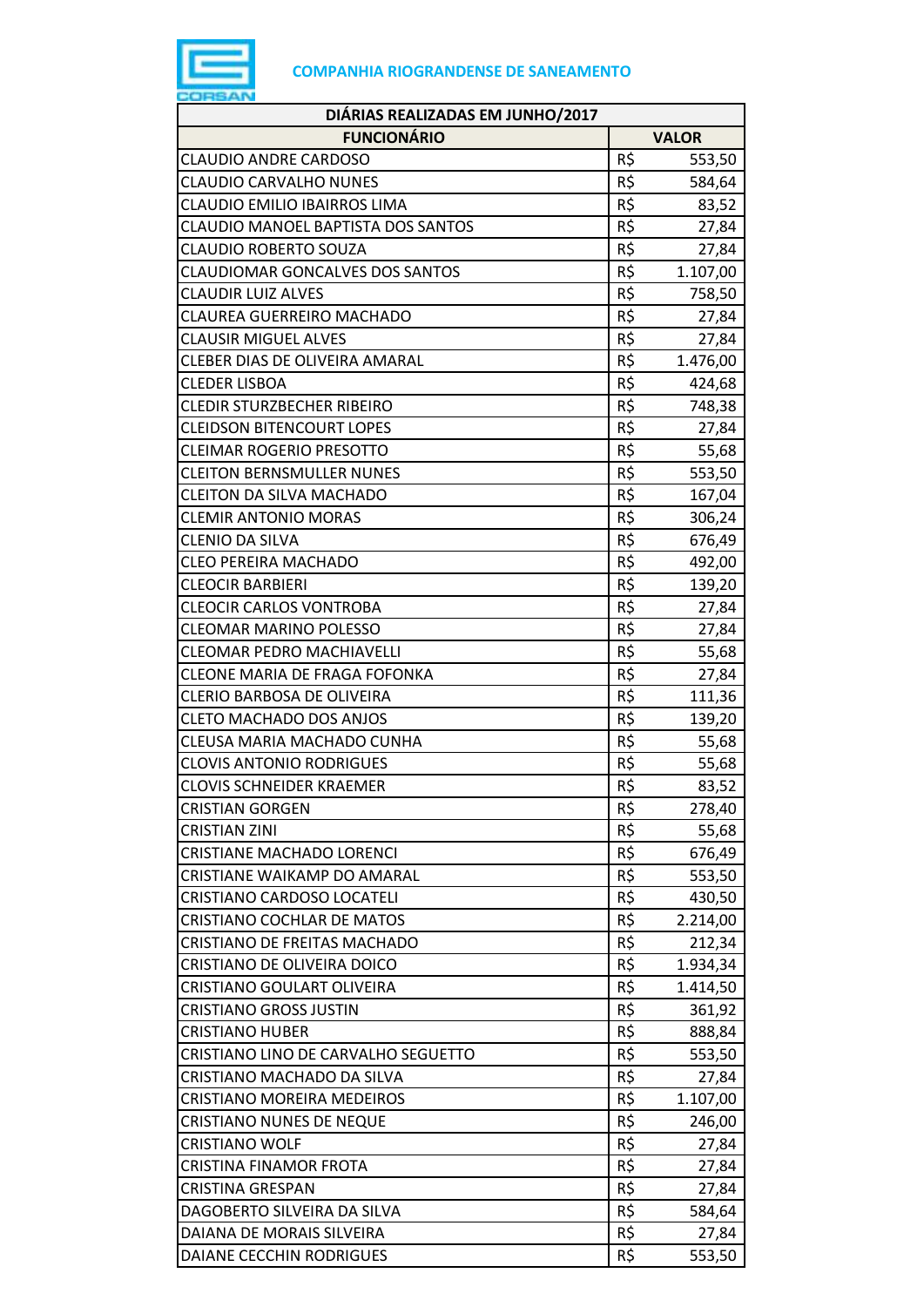

| DIÁRIAS REALIZADAS EM JUNHO/2017 |     |              |
|----------------------------------|-----|--------------|
| <b>FUNCIONÁRIO</b>               |     | <b>VALOR</b> |
| DALTO GOMES DA SILVA FRAGA       | R\$ | 55,68        |
| DALVANE DA ROSA BANDEIRA         | R\$ | 553,50       |
| DANIEL DA COSTA                  | R\$ | 139,20       |
| DANIEL DA ROCHA GARCIA           | R\$ | 278,40       |
| DANIEL DANTE COGNATO             | R\$ | 55,68        |
| DANIEL FARIAS JACINTO            | R\$ | 553,50       |
| DANIEL FERRAZ DOS SANTOS         | R\$ | 27,84        |
| DANIEL FOLLMANN                  | R\$ | 139,20       |
| DANIEL FRIDERICHS PEREIRA        | R\$ | 83,52        |
| DANIEL GONCALVES BOTELHO         | R\$ | 27,84        |
| DANIEL LUIS KRACHEFSKI TEIXEIRA  | R\$ | 676,50       |
| DANIEL OLIVEIRA MESQUITA         | R\$ | 1.414,50     |
| <b>DANIEL PASSOS SERPA</b>       | R\$ | 375,83       |
| <b>DANIEL POZZATTI</b>           | R\$ | 553,50       |
| DANIEL VITORIA PINHEIRO          | R\$ | 553,50       |
| DANIELA SILVA DE CARVALHO        | R\$ | 1.660,50     |
| DANIELE DE MORAIS GONCALVES      | R\$ | 1.414,50     |
| DARCI SCHUMANN                   | R\$ | 27,84        |
| DARLAN DOS SANTOS DE OLIVEIRA    | R\$ | 27,84        |
| <b>DARLAN KOLLET</b>             | R\$ | 307,50       |
| DAVI DE ALBERNAZ ARAUJO          | R\$ | 111,36       |
| <b>DAVI GREQUE LUCAS</b>         | R\$ | 307,50       |
| DAVID TUMME SILVA RABELO         | R\$ | 55,68        |
| DAYNNER MACHADO FARIAS           | R\$ | 1.414,50     |
| DEBORA MARIA DOS SANTOS          | R\$ | 553,50       |
| DEISE CRISTINA FERRARI KROHN     | R\$ | 250,56       |
| <b>DEISE NASCIMENTO NUNES</b>    | R\$ | 184,50       |
| DEISE PEREIRA MACHADO            | R\$ | 738,00       |
| DEISON ANTONIO TAUFER FOCHI      | R\$ | 184,50       |
| <b>DEJAIR BRITTO FERREIRA</b>    | R\$ | 615,00       |
| <b>DELCIO PERIN</b>              | R\$ | 139,20       |
| <b>DELMAR JOSE RITTER</b>        | R\$ | 27,84        |
| <b>DELSO FRANCISCO ZWIRTES</b>   | R\$ | 55,68        |
| DELVAIR SCHMITT LONDERO          | R\$ | 27,84        |
| DENIS DOS SANTOS GONCALVES       | R\$ | 922,50       |
| DENISE GRACIELI SCHALLEMBERGER   | R\$ | 609,18       |
| <b>DENIZ BATISTA DE FREITAS</b>  | R\$ | 861,00       |
| DERLEI DORNELLES JACQUES         | R\$ | 111,36       |
| <b>DESYREE BATISTA RIBEIRO</b>   | R\$ | 83,52        |
| DICKSON VON MUHLEN               | R\$ | 27,84        |
| DIEGO AMAURY ALVES ACOSTA        | R\$ | 375,83       |
| DIEGO BRIAO DIAS                 | R\$ | 615,00       |
| DIEGO COLOMBO SANA               | R\$ | 445,44       |
| DIEGO DOS REIS DAKAN             | R\$ | 139,20       |
| <b>DIEGO JUNGES</b>              | R\$ | 451,00       |
| <b>DIEGO MANICA</b>              | R\$ | 307,50       |
| <b>DIEGO MENTA</b>               | R\$ | 27,84        |
| DIEGO NEVES SOARES               | R\$ | 748,38       |
| <b>DIEGO RENAN SANTIN</b>        | R\$ | 222,72       |
| <b>DIEGO STRIEDER</b>            | R\$ | 1.872,84     |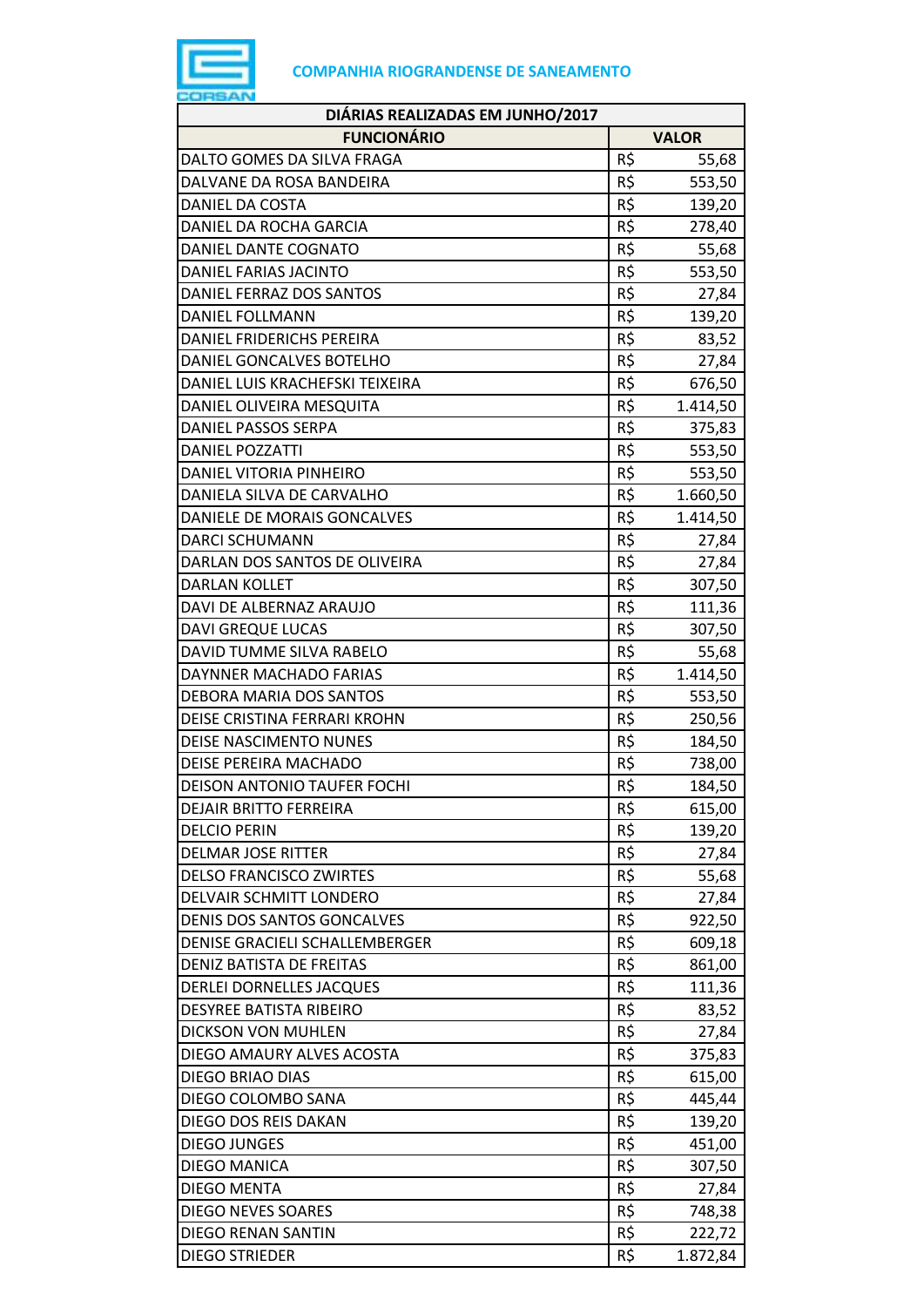

| <b>FUNCIONÁRIO</b><br><b>VALOR</b><br>R\$<br><b>DIEGO TURCATO DUARTE</b><br>1.107,00<br>R\$<br>DIEGO VAZ PAIXAO<br>615,00<br>R\$<br><b>DILMAR COLISSI</b><br>139,20<br>R\$<br>DILNEI EDUARDO CORREA RIBEIRO<br>2.398,50<br>R\$<br><b>DIMITRY NARDI</b><br>27,84<br>R\$<br>DIMITRYOS HELMANN KLUG<br>55,68<br>R\$<br>DIOGO GUSMAO<br>55,68<br>R\$<br>DIOGO PEREIRA DA SILVEIRA<br>307,50<br>R\$<br>DION ELITON VALENTE DA SILVA<br>55,68<br>R\$<br><b>DIONATAN FECK DIAS</b><br>250,56<br>R\$<br>DIONATHAN DOS SANTOS SOARES<br>748,38<br>R\$<br><b>DIONISIO LANIUS</b><br>1.968,00<br>R\$<br><b>DIONISIO LUIZ RIGOTTI</b><br>83,52<br>R\$<br>DIRLEI LUIZ BONCOSKI BRIZOLA<br>27,84<br>R\$<br>DIULIANO PAVLAK DAMASCENO<br>225,50<br>R\$<br><b>DJEISON FERNANDO STORCK</b><br>83,52<br>R\$<br>DOUGLAS DA SILVA GAMBA<br>556,80<br>R\$<br><b>DOUGLAS DE CARVALHO</b><br>738,00<br>R\$<br>DOUGLAS MACEDO AVILA<br>83,52<br>R\$<br>DOUGLAS OSCAR GALVAO DO AMARAL<br>27,84<br>R\$<br>DOWER TAYLOR TRINDADE ROBALLO<br>27,84<br>R\$<br>DULCAMAR ELISANDRO CONCEICAO<br>1.006,02<br>R\$<br><b>EDELMAR DOS SANTOS TOPA</b><br>473,28<br>R\$<br>EDENILSON DOS SANTOS VITORIA<br>225,50<br>R\$<br><b>EDER LUIS PINTO BERTUOL</b><br>306,24<br>R\$<br><b>EDER MACHADO MORAES</b><br>943,26<br>R\$<br><b>EDER MATTANA</b><br>111,36<br>R\$<br><b>EDERSON ALMEIDA</b><br>55,68<br>R\$<br>EDERSON ALMEIDA DE OLIVEIRA<br>27,84<br>R\$<br><b>EDERSON DARDE FERNANDES</b><br>55,68<br>R\$<br><b>EDIMAR JOSE MARIO</b><br>575,52<br>R\$<br>EDINARA ROSA DA ROCHA<br>473,28<br>R\$<br>EDINELSON CARLOS DOS SANTOS LIMA<br>984,00<br>R\$<br>EDISON UBIRAJARA RODRIGUES<br>194,88<br>R\$<br><b>EDSON BEMFICA QUILES</b><br>55,68<br>R\$<br>EDSON CASTILHO BATISTA DE CASTRO<br>27,84<br>R\$<br>EDSON LUIS DA SILVA<br>27,84<br>R\$<br><b>EDSON LUIS KERN</b><br>239,67<br>R\$<br><b>EDSON LUIZ SPECHT</b><br>83,52<br>R\$<br>EDSON MARIAO OLIVEIRA PITUCO<br>396,84<br>R\$<br><b>EDSON NESTOR EMMEL</b><br>1.975,33<br>R\$<br>EDU DA SILVA MARQUES<br>334,08<br>R\$<br>EDUARDO BACIGALUZ GUIMARAES<br>977,16<br>R\$<br>EDUARDO BARBOSA CARVALHO<br>337,18<br>R\$<br><b>EDUARDO BIANCHI NETO</b><br>139,20<br>R\$<br><b>EDUARDO BORBA DE LEMOS</b><br>922,50<br>R\$<br>EDUARDO DOBRACHINSKI BARBOSA<br>854,66<br>R\$<br>EDUARDO FERREIRA DE OLIVEIRA<br>55,68<br>R\$<br><b>EDUARDO FERREIRA FILHO</b><br>27,84<br>R\$<br>55,68<br><b>EDUARDO HERRMANN HECK</b> | DIÁRIAS REALIZADAS EM JUNHO/2017 |  |
|--------------------------------------------------------------------------------------------------------------------------------------------------------------------------------------------------------------------------------------------------------------------------------------------------------------------------------------------------------------------------------------------------------------------------------------------------------------------------------------------------------------------------------------------------------------------------------------------------------------------------------------------------------------------------------------------------------------------------------------------------------------------------------------------------------------------------------------------------------------------------------------------------------------------------------------------------------------------------------------------------------------------------------------------------------------------------------------------------------------------------------------------------------------------------------------------------------------------------------------------------------------------------------------------------------------------------------------------------------------------------------------------------------------------------------------------------------------------------------------------------------------------------------------------------------------------------------------------------------------------------------------------------------------------------------------------------------------------------------------------------------------------------------------------------------------------------------------------------------------------------------------------------------------------------------------------------------------------------------------------------------------------------------------------------------------------------------------------------------------------------------------------------------------------------------------------------------------------------------------------------------------------------------------------------------------------------------------------------------------------------------------------------------------------------------------------|----------------------------------|--|
|                                                                                                                                                                                                                                                                                                                                                                                                                                                                                                                                                                                                                                                                                                                                                                                                                                                                                                                                                                                                                                                                                                                                                                                                                                                                                                                                                                                                                                                                                                                                                                                                                                                                                                                                                                                                                                                                                                                                                                                                                                                                                                                                                                                                                                                                                                                                                                                                                                            |                                  |  |
|                                                                                                                                                                                                                                                                                                                                                                                                                                                                                                                                                                                                                                                                                                                                                                                                                                                                                                                                                                                                                                                                                                                                                                                                                                                                                                                                                                                                                                                                                                                                                                                                                                                                                                                                                                                                                                                                                                                                                                                                                                                                                                                                                                                                                                                                                                                                                                                                                                            |                                  |  |
|                                                                                                                                                                                                                                                                                                                                                                                                                                                                                                                                                                                                                                                                                                                                                                                                                                                                                                                                                                                                                                                                                                                                                                                                                                                                                                                                                                                                                                                                                                                                                                                                                                                                                                                                                                                                                                                                                                                                                                                                                                                                                                                                                                                                                                                                                                                                                                                                                                            |                                  |  |
|                                                                                                                                                                                                                                                                                                                                                                                                                                                                                                                                                                                                                                                                                                                                                                                                                                                                                                                                                                                                                                                                                                                                                                                                                                                                                                                                                                                                                                                                                                                                                                                                                                                                                                                                                                                                                                                                                                                                                                                                                                                                                                                                                                                                                                                                                                                                                                                                                                            |                                  |  |
|                                                                                                                                                                                                                                                                                                                                                                                                                                                                                                                                                                                                                                                                                                                                                                                                                                                                                                                                                                                                                                                                                                                                                                                                                                                                                                                                                                                                                                                                                                                                                                                                                                                                                                                                                                                                                                                                                                                                                                                                                                                                                                                                                                                                                                                                                                                                                                                                                                            |                                  |  |
|                                                                                                                                                                                                                                                                                                                                                                                                                                                                                                                                                                                                                                                                                                                                                                                                                                                                                                                                                                                                                                                                                                                                                                                                                                                                                                                                                                                                                                                                                                                                                                                                                                                                                                                                                                                                                                                                                                                                                                                                                                                                                                                                                                                                                                                                                                                                                                                                                                            |                                  |  |
|                                                                                                                                                                                                                                                                                                                                                                                                                                                                                                                                                                                                                                                                                                                                                                                                                                                                                                                                                                                                                                                                                                                                                                                                                                                                                                                                                                                                                                                                                                                                                                                                                                                                                                                                                                                                                                                                                                                                                                                                                                                                                                                                                                                                                                                                                                                                                                                                                                            |                                  |  |
|                                                                                                                                                                                                                                                                                                                                                                                                                                                                                                                                                                                                                                                                                                                                                                                                                                                                                                                                                                                                                                                                                                                                                                                                                                                                                                                                                                                                                                                                                                                                                                                                                                                                                                                                                                                                                                                                                                                                                                                                                                                                                                                                                                                                                                                                                                                                                                                                                                            |                                  |  |
|                                                                                                                                                                                                                                                                                                                                                                                                                                                                                                                                                                                                                                                                                                                                                                                                                                                                                                                                                                                                                                                                                                                                                                                                                                                                                                                                                                                                                                                                                                                                                                                                                                                                                                                                                                                                                                                                                                                                                                                                                                                                                                                                                                                                                                                                                                                                                                                                                                            |                                  |  |
|                                                                                                                                                                                                                                                                                                                                                                                                                                                                                                                                                                                                                                                                                                                                                                                                                                                                                                                                                                                                                                                                                                                                                                                                                                                                                                                                                                                                                                                                                                                                                                                                                                                                                                                                                                                                                                                                                                                                                                                                                                                                                                                                                                                                                                                                                                                                                                                                                                            |                                  |  |
|                                                                                                                                                                                                                                                                                                                                                                                                                                                                                                                                                                                                                                                                                                                                                                                                                                                                                                                                                                                                                                                                                                                                                                                                                                                                                                                                                                                                                                                                                                                                                                                                                                                                                                                                                                                                                                                                                                                                                                                                                                                                                                                                                                                                                                                                                                                                                                                                                                            |                                  |  |
|                                                                                                                                                                                                                                                                                                                                                                                                                                                                                                                                                                                                                                                                                                                                                                                                                                                                                                                                                                                                                                                                                                                                                                                                                                                                                                                                                                                                                                                                                                                                                                                                                                                                                                                                                                                                                                                                                                                                                                                                                                                                                                                                                                                                                                                                                                                                                                                                                                            |                                  |  |
|                                                                                                                                                                                                                                                                                                                                                                                                                                                                                                                                                                                                                                                                                                                                                                                                                                                                                                                                                                                                                                                                                                                                                                                                                                                                                                                                                                                                                                                                                                                                                                                                                                                                                                                                                                                                                                                                                                                                                                                                                                                                                                                                                                                                                                                                                                                                                                                                                                            |                                  |  |
|                                                                                                                                                                                                                                                                                                                                                                                                                                                                                                                                                                                                                                                                                                                                                                                                                                                                                                                                                                                                                                                                                                                                                                                                                                                                                                                                                                                                                                                                                                                                                                                                                                                                                                                                                                                                                                                                                                                                                                                                                                                                                                                                                                                                                                                                                                                                                                                                                                            |                                  |  |
|                                                                                                                                                                                                                                                                                                                                                                                                                                                                                                                                                                                                                                                                                                                                                                                                                                                                                                                                                                                                                                                                                                                                                                                                                                                                                                                                                                                                                                                                                                                                                                                                                                                                                                                                                                                                                                                                                                                                                                                                                                                                                                                                                                                                                                                                                                                                                                                                                                            |                                  |  |
|                                                                                                                                                                                                                                                                                                                                                                                                                                                                                                                                                                                                                                                                                                                                                                                                                                                                                                                                                                                                                                                                                                                                                                                                                                                                                                                                                                                                                                                                                                                                                                                                                                                                                                                                                                                                                                                                                                                                                                                                                                                                                                                                                                                                                                                                                                                                                                                                                                            |                                  |  |
|                                                                                                                                                                                                                                                                                                                                                                                                                                                                                                                                                                                                                                                                                                                                                                                                                                                                                                                                                                                                                                                                                                                                                                                                                                                                                                                                                                                                                                                                                                                                                                                                                                                                                                                                                                                                                                                                                                                                                                                                                                                                                                                                                                                                                                                                                                                                                                                                                                            |                                  |  |
|                                                                                                                                                                                                                                                                                                                                                                                                                                                                                                                                                                                                                                                                                                                                                                                                                                                                                                                                                                                                                                                                                                                                                                                                                                                                                                                                                                                                                                                                                                                                                                                                                                                                                                                                                                                                                                                                                                                                                                                                                                                                                                                                                                                                                                                                                                                                                                                                                                            |                                  |  |
|                                                                                                                                                                                                                                                                                                                                                                                                                                                                                                                                                                                                                                                                                                                                                                                                                                                                                                                                                                                                                                                                                                                                                                                                                                                                                                                                                                                                                                                                                                                                                                                                                                                                                                                                                                                                                                                                                                                                                                                                                                                                                                                                                                                                                                                                                                                                                                                                                                            |                                  |  |
|                                                                                                                                                                                                                                                                                                                                                                                                                                                                                                                                                                                                                                                                                                                                                                                                                                                                                                                                                                                                                                                                                                                                                                                                                                                                                                                                                                                                                                                                                                                                                                                                                                                                                                                                                                                                                                                                                                                                                                                                                                                                                                                                                                                                                                                                                                                                                                                                                                            |                                  |  |
|                                                                                                                                                                                                                                                                                                                                                                                                                                                                                                                                                                                                                                                                                                                                                                                                                                                                                                                                                                                                                                                                                                                                                                                                                                                                                                                                                                                                                                                                                                                                                                                                                                                                                                                                                                                                                                                                                                                                                                                                                                                                                                                                                                                                                                                                                                                                                                                                                                            |                                  |  |
|                                                                                                                                                                                                                                                                                                                                                                                                                                                                                                                                                                                                                                                                                                                                                                                                                                                                                                                                                                                                                                                                                                                                                                                                                                                                                                                                                                                                                                                                                                                                                                                                                                                                                                                                                                                                                                                                                                                                                                                                                                                                                                                                                                                                                                                                                                                                                                                                                                            |                                  |  |
|                                                                                                                                                                                                                                                                                                                                                                                                                                                                                                                                                                                                                                                                                                                                                                                                                                                                                                                                                                                                                                                                                                                                                                                                                                                                                                                                                                                                                                                                                                                                                                                                                                                                                                                                                                                                                                                                                                                                                                                                                                                                                                                                                                                                                                                                                                                                                                                                                                            |                                  |  |
|                                                                                                                                                                                                                                                                                                                                                                                                                                                                                                                                                                                                                                                                                                                                                                                                                                                                                                                                                                                                                                                                                                                                                                                                                                                                                                                                                                                                                                                                                                                                                                                                                                                                                                                                                                                                                                                                                                                                                                                                                                                                                                                                                                                                                                                                                                                                                                                                                                            |                                  |  |
|                                                                                                                                                                                                                                                                                                                                                                                                                                                                                                                                                                                                                                                                                                                                                                                                                                                                                                                                                                                                                                                                                                                                                                                                                                                                                                                                                                                                                                                                                                                                                                                                                                                                                                                                                                                                                                                                                                                                                                                                                                                                                                                                                                                                                                                                                                                                                                                                                                            |                                  |  |
|                                                                                                                                                                                                                                                                                                                                                                                                                                                                                                                                                                                                                                                                                                                                                                                                                                                                                                                                                                                                                                                                                                                                                                                                                                                                                                                                                                                                                                                                                                                                                                                                                                                                                                                                                                                                                                                                                                                                                                                                                                                                                                                                                                                                                                                                                                                                                                                                                                            |                                  |  |
|                                                                                                                                                                                                                                                                                                                                                                                                                                                                                                                                                                                                                                                                                                                                                                                                                                                                                                                                                                                                                                                                                                                                                                                                                                                                                                                                                                                                                                                                                                                                                                                                                                                                                                                                                                                                                                                                                                                                                                                                                                                                                                                                                                                                                                                                                                                                                                                                                                            |                                  |  |
|                                                                                                                                                                                                                                                                                                                                                                                                                                                                                                                                                                                                                                                                                                                                                                                                                                                                                                                                                                                                                                                                                                                                                                                                                                                                                                                                                                                                                                                                                                                                                                                                                                                                                                                                                                                                                                                                                                                                                                                                                                                                                                                                                                                                                                                                                                                                                                                                                                            |                                  |  |
|                                                                                                                                                                                                                                                                                                                                                                                                                                                                                                                                                                                                                                                                                                                                                                                                                                                                                                                                                                                                                                                                                                                                                                                                                                                                                                                                                                                                                                                                                                                                                                                                                                                                                                                                                                                                                                                                                                                                                                                                                                                                                                                                                                                                                                                                                                                                                                                                                                            |                                  |  |
|                                                                                                                                                                                                                                                                                                                                                                                                                                                                                                                                                                                                                                                                                                                                                                                                                                                                                                                                                                                                                                                                                                                                                                                                                                                                                                                                                                                                                                                                                                                                                                                                                                                                                                                                                                                                                                                                                                                                                                                                                                                                                                                                                                                                                                                                                                                                                                                                                                            |                                  |  |
|                                                                                                                                                                                                                                                                                                                                                                                                                                                                                                                                                                                                                                                                                                                                                                                                                                                                                                                                                                                                                                                                                                                                                                                                                                                                                                                                                                                                                                                                                                                                                                                                                                                                                                                                                                                                                                                                                                                                                                                                                                                                                                                                                                                                                                                                                                                                                                                                                                            |                                  |  |
|                                                                                                                                                                                                                                                                                                                                                                                                                                                                                                                                                                                                                                                                                                                                                                                                                                                                                                                                                                                                                                                                                                                                                                                                                                                                                                                                                                                                                                                                                                                                                                                                                                                                                                                                                                                                                                                                                                                                                                                                                                                                                                                                                                                                                                                                                                                                                                                                                                            |                                  |  |
|                                                                                                                                                                                                                                                                                                                                                                                                                                                                                                                                                                                                                                                                                                                                                                                                                                                                                                                                                                                                                                                                                                                                                                                                                                                                                                                                                                                                                                                                                                                                                                                                                                                                                                                                                                                                                                                                                                                                                                                                                                                                                                                                                                                                                                                                                                                                                                                                                                            |                                  |  |
|                                                                                                                                                                                                                                                                                                                                                                                                                                                                                                                                                                                                                                                                                                                                                                                                                                                                                                                                                                                                                                                                                                                                                                                                                                                                                                                                                                                                                                                                                                                                                                                                                                                                                                                                                                                                                                                                                                                                                                                                                                                                                                                                                                                                                                                                                                                                                                                                                                            |                                  |  |
|                                                                                                                                                                                                                                                                                                                                                                                                                                                                                                                                                                                                                                                                                                                                                                                                                                                                                                                                                                                                                                                                                                                                                                                                                                                                                                                                                                                                                                                                                                                                                                                                                                                                                                                                                                                                                                                                                                                                                                                                                                                                                                                                                                                                                                                                                                                                                                                                                                            |                                  |  |
|                                                                                                                                                                                                                                                                                                                                                                                                                                                                                                                                                                                                                                                                                                                                                                                                                                                                                                                                                                                                                                                                                                                                                                                                                                                                                                                                                                                                                                                                                                                                                                                                                                                                                                                                                                                                                                                                                                                                                                                                                                                                                                                                                                                                                                                                                                                                                                                                                                            |                                  |  |
|                                                                                                                                                                                                                                                                                                                                                                                                                                                                                                                                                                                                                                                                                                                                                                                                                                                                                                                                                                                                                                                                                                                                                                                                                                                                                                                                                                                                                                                                                                                                                                                                                                                                                                                                                                                                                                                                                                                                                                                                                                                                                                                                                                                                                                                                                                                                                                                                                                            |                                  |  |
|                                                                                                                                                                                                                                                                                                                                                                                                                                                                                                                                                                                                                                                                                                                                                                                                                                                                                                                                                                                                                                                                                                                                                                                                                                                                                                                                                                                                                                                                                                                                                                                                                                                                                                                                                                                                                                                                                                                                                                                                                                                                                                                                                                                                                                                                                                                                                                                                                                            |                                  |  |
|                                                                                                                                                                                                                                                                                                                                                                                                                                                                                                                                                                                                                                                                                                                                                                                                                                                                                                                                                                                                                                                                                                                                                                                                                                                                                                                                                                                                                                                                                                                                                                                                                                                                                                                                                                                                                                                                                                                                                                                                                                                                                                                                                                                                                                                                                                                                                                                                                                            |                                  |  |
|                                                                                                                                                                                                                                                                                                                                                                                                                                                                                                                                                                                                                                                                                                                                                                                                                                                                                                                                                                                                                                                                                                                                                                                                                                                                                                                                                                                                                                                                                                                                                                                                                                                                                                                                                                                                                                                                                                                                                                                                                                                                                                                                                                                                                                                                                                                                                                                                                                            |                                  |  |
|                                                                                                                                                                                                                                                                                                                                                                                                                                                                                                                                                                                                                                                                                                                                                                                                                                                                                                                                                                                                                                                                                                                                                                                                                                                                                                                                                                                                                                                                                                                                                                                                                                                                                                                                                                                                                                                                                                                                                                                                                                                                                                                                                                                                                                                                                                                                                                                                                                            |                                  |  |
|                                                                                                                                                                                                                                                                                                                                                                                                                                                                                                                                                                                                                                                                                                                                                                                                                                                                                                                                                                                                                                                                                                                                                                                                                                                                                                                                                                                                                                                                                                                                                                                                                                                                                                                                                                                                                                                                                                                                                                                                                                                                                                                                                                                                                                                                                                                                                                                                                                            |                                  |  |
|                                                                                                                                                                                                                                                                                                                                                                                                                                                                                                                                                                                                                                                                                                                                                                                                                                                                                                                                                                                                                                                                                                                                                                                                                                                                                                                                                                                                                                                                                                                                                                                                                                                                                                                                                                                                                                                                                                                                                                                                                                                                                                                                                                                                                                                                                                                                                                                                                                            |                                  |  |
|                                                                                                                                                                                                                                                                                                                                                                                                                                                                                                                                                                                                                                                                                                                                                                                                                                                                                                                                                                                                                                                                                                                                                                                                                                                                                                                                                                                                                                                                                                                                                                                                                                                                                                                                                                                                                                                                                                                                                                                                                                                                                                                                                                                                                                                                                                                                                                                                                                            |                                  |  |
|                                                                                                                                                                                                                                                                                                                                                                                                                                                                                                                                                                                                                                                                                                                                                                                                                                                                                                                                                                                                                                                                                                                                                                                                                                                                                                                                                                                                                                                                                                                                                                                                                                                                                                                                                                                                                                                                                                                                                                                                                                                                                                                                                                                                                                                                                                                                                                                                                                            |                                  |  |
|                                                                                                                                                                                                                                                                                                                                                                                                                                                                                                                                                                                                                                                                                                                                                                                                                                                                                                                                                                                                                                                                                                                                                                                                                                                                                                                                                                                                                                                                                                                                                                                                                                                                                                                                                                                                                                                                                                                                                                                                                                                                                                                                                                                                                                                                                                                                                                                                                                            |                                  |  |
|                                                                                                                                                                                                                                                                                                                                                                                                                                                                                                                                                                                                                                                                                                                                                                                                                                                                                                                                                                                                                                                                                                                                                                                                                                                                                                                                                                                                                                                                                                                                                                                                                                                                                                                                                                                                                                                                                                                                                                                                                                                                                                                                                                                                                                                                                                                                                                                                                                            |                                  |  |
|                                                                                                                                                                                                                                                                                                                                                                                                                                                                                                                                                                                                                                                                                                                                                                                                                                                                                                                                                                                                                                                                                                                                                                                                                                                                                                                                                                                                                                                                                                                                                                                                                                                                                                                                                                                                                                                                                                                                                                                                                                                                                                                                                                                                                                                                                                                                                                                                                                            |                                  |  |
|                                                                                                                                                                                                                                                                                                                                                                                                                                                                                                                                                                                                                                                                                                                                                                                                                                                                                                                                                                                                                                                                                                                                                                                                                                                                                                                                                                                                                                                                                                                                                                                                                                                                                                                                                                                                                                                                                                                                                                                                                                                                                                                                                                                                                                                                                                                                                                                                                                            |                                  |  |
|                                                                                                                                                                                                                                                                                                                                                                                                                                                                                                                                                                                                                                                                                                                                                                                                                                                                                                                                                                                                                                                                                                                                                                                                                                                                                                                                                                                                                                                                                                                                                                                                                                                                                                                                                                                                                                                                                                                                                                                                                                                                                                                                                                                                                                                                                                                                                                                                                                            |                                  |  |
|                                                                                                                                                                                                                                                                                                                                                                                                                                                                                                                                                                                                                                                                                                                                                                                                                                                                                                                                                                                                                                                                                                                                                                                                                                                                                                                                                                                                                                                                                                                                                                                                                                                                                                                                                                                                                                                                                                                                                                                                                                                                                                                                                                                                                                                                                                                                                                                                                                            |                                  |  |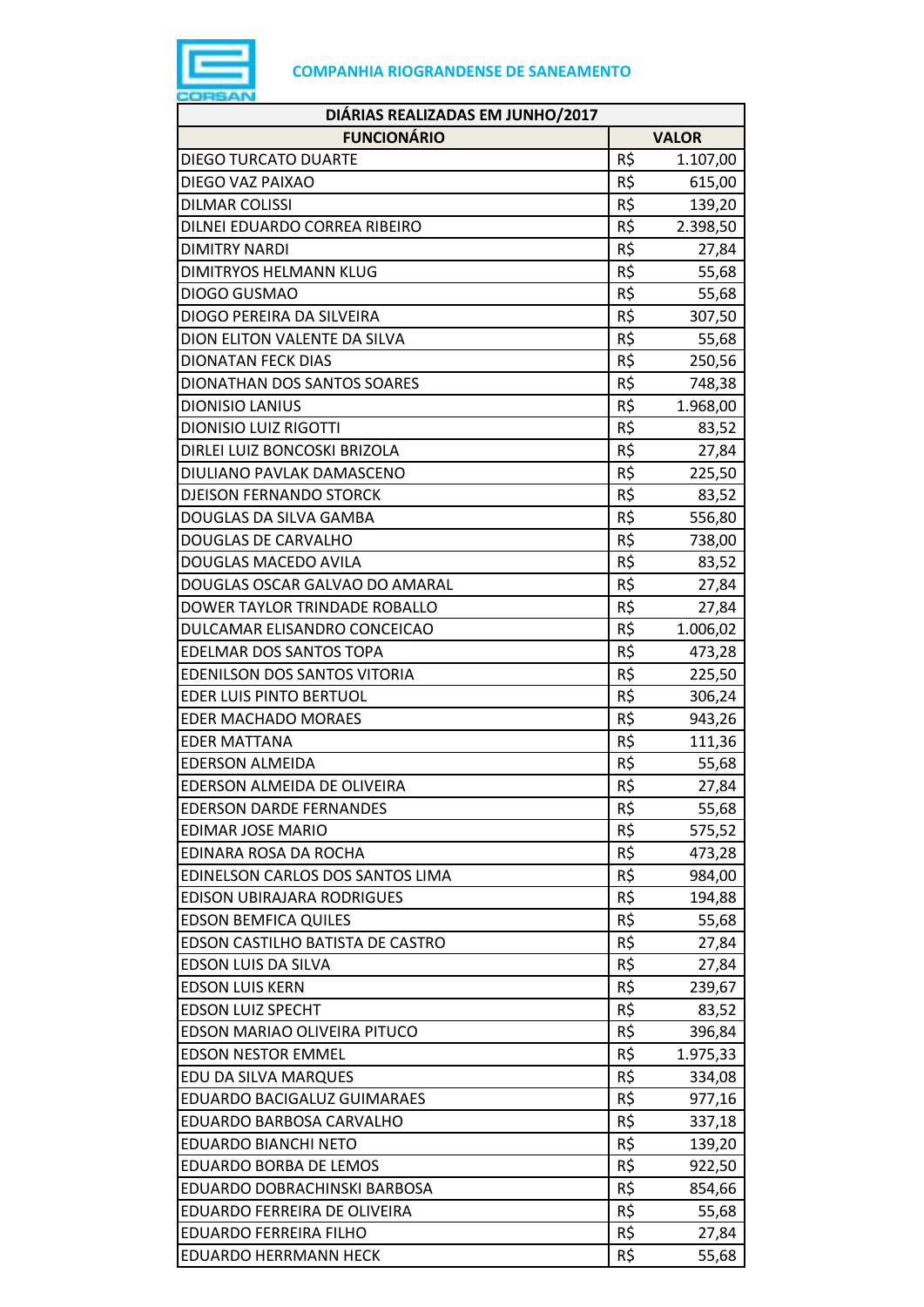

| DIÁRIAS REALIZADAS EM JUNHO/2017      |     |              |  |
|---------------------------------------|-----|--------------|--|
| <b>FUNCIONÁRIO</b>                    |     | <b>VALOR</b> |  |
| <b>EDUARDO LEAL DE BEM FARIAS</b>     | R\$ | 212,34       |  |
| <b>EDUARDO MARTINS NUNES</b>          | R\$ | 910,86       |  |
| <b>EDUARDO PEREIRA ALVES</b>          | R\$ | 1.599,00     |  |
| EDUARDO RAMALHO TOWNSEND              | R\$ | 389,76       |  |
| EDUARDO RAMOS DA SILVA                | R\$ | 1.476,00     |  |
| <b>EDUARDO SILVA DOS SANTOS</b>       | R\$ | 222,72       |  |
| EDUARDO VIEIRA MUNHOZ                 | R\$ | 27,84        |  |
| <b>EDUINO HOFFERBER</b>               | R\$ | 27,84        |  |
| ELADIO LUIZ RIOS SOUZA                | R\$ | 861,00       |  |
| ELDER PEREIRA BONORINO                | R\$ | 508,20       |  |
| ELDER SCHUMAN NOGUEIRA                | R\$ | 1.230,00     |  |
| ELEANDRO DE LIMA CARDOSO              | R\$ | 27,84        |  |
| <b>ELEMAR ERENI WRUBEL</b>            | R\$ | 55,68        |  |
| ELIAMAR DA SILVEIRA PORTO             | R\$ | 123,00       |  |
| ELIANE ANDRIOLI MATOS MARAFON         | R\$ | 111,36       |  |
| ELIANE DE FATIMA BRUM DE SOUZA        | R\$ | 748,38       |  |
| ELIANE PACHECO DE SOUZA               | R\$ | 167,04       |  |
| <b>ELIANE PIFFERO GOULART</b>         | R\$ | 184,50       |  |
| <b>ELIAS PINTO COSTA</b>              | R\$ | 111,36       |  |
| ELIEZER MULLER BLANK                  | R\$ | 27,84        |  |
| ELISETE TYSKA ZABIELA DA SILVA        | R\$ | 295,86       |  |
| <b>ELISEU BERNARDON</b>               | R\$ | 1.129,02     |  |
| ELIZETE RAMBORGER CASSAFUZ            | R\$ | 55,68        |  |
| <b>ELLEN STEIN</b>                    | R\$ | 835,20       |  |
| <b>ELOI ANDRE BECKER</b>              | R\$ | 27,84        |  |
| <b>ELOIR TADEU LEAL FAGUNDES</b>      | R\$ | 498,83       |  |
| ELOISA DOBERSTEIN DE MOURA            | R\$ | 334,08       |  |
| <b>ELTON HELMUTE MAYER</b>            | R\$ | 83,52        |  |
| <b>ELTON LEAL MOSSATE</b>             | R\$ | 1.654,17     |  |
| <b>ELTON LUTHER NOGUEIRA</b>          | R\$ | 2.398,50     |  |
| ELTON MARION DA ROSA POHLMANN         | R\$ | 27,84        |  |
| ELTON MARQUES DA ROSA                 | R\$ | 584,64       |  |
| <b>ELTON MONTANARI ANTUNES</b>        | R\$ | 307,50       |  |
| <b>ELTON VALMOR FRANCK</b>            | R\$ | 27,84        |  |
| EMERSON DA SILVEIRA ANTONINI          | R\$ | 526,16       |  |
| <b>EMERSON JOSE GOTTARDO</b>          | R\$ | 553,50       |  |
| <b>EMERSON LUIS CHARAO JOBIM</b>      | R\$ | 1.025,00     |  |
| EMILIO OLIVEIRA DE OLIVEIRA           | R\$ | 553,50       |  |
| EMMANUEL AVANCINI SCHIAM              | R\$ | 910,86       |  |
| <b>ENDERSON LUIZ VIANA</b>            | R\$ | 184,50       |  |
| <b>ENILSO JOSE SANTOS DE MEDEIROS</b> | R\$ | 27,84        |  |
| <b>ENIO FRANCISCO DA ROSA</b>         | R\$ |              |  |
| <b>ENIO JOSENDE FILHO</b>             |     | 184,50       |  |
|                                       | R\$ | 2.091,00     |  |
| ERALDO LUIS DOS SANTOS FERREIRA       | R\$ | 27,84        |  |
| ERICO DA CUNHA NOGUEIRA               | R\$ | 860,99       |  |
| <b>ERMOGENES BODANESE</b>             | R\$ | 609,68       |  |
| <b>EUCLIDES LAURO WENDLER</b>         | R\$ | 222,72       |  |
| <b>EUCLIDES MADERS</b>                | R\$ | 27,84        |  |
| <b>EUGENIO PEREZ FERREIRA</b>         | R\$ | 890,88       |  |
| <b>EUGENIO RICARDO MAES</b>           | R\$ | 861,00       |  |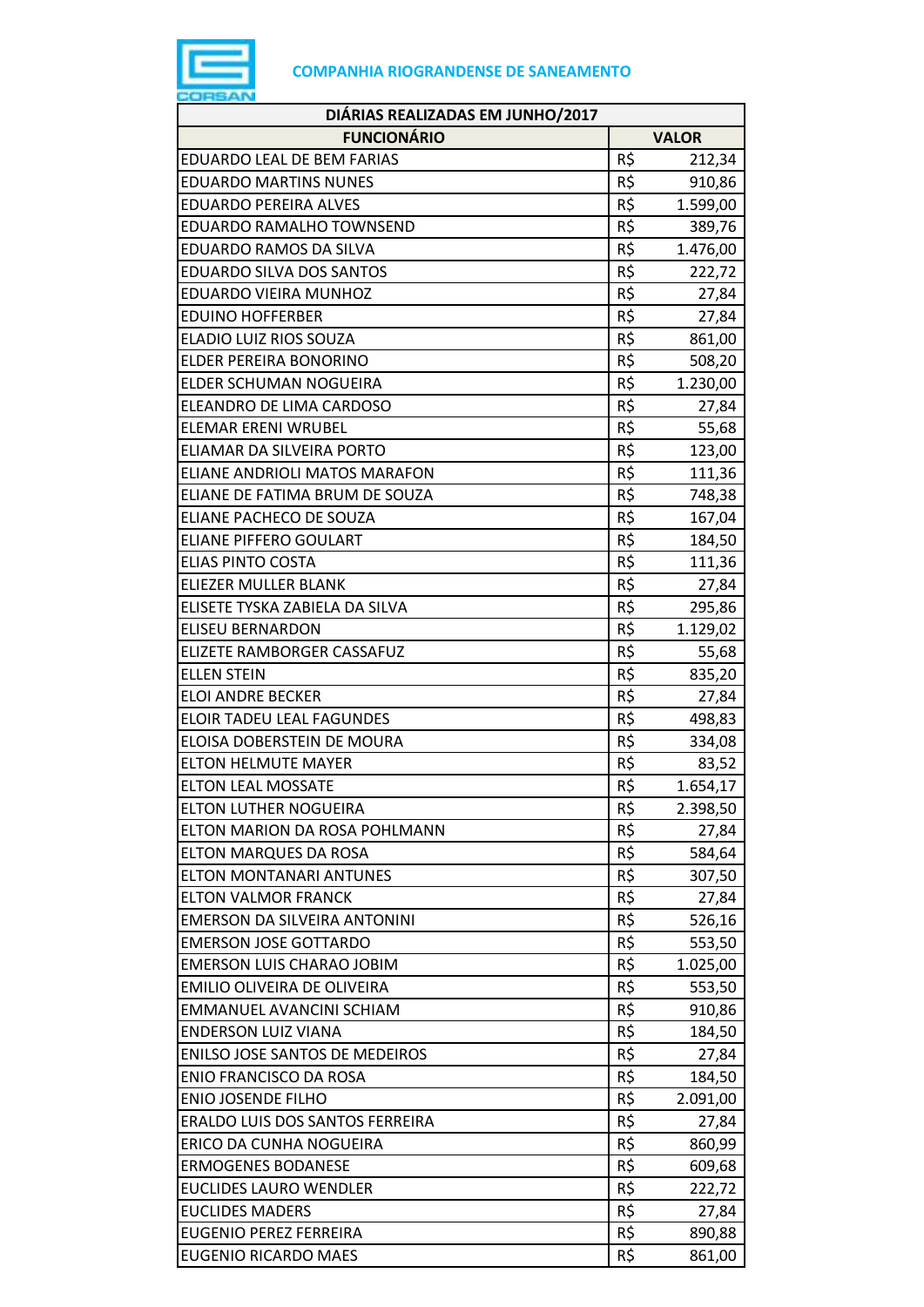

| DIÁRIAS REALIZADAS EM JUNHO/2017       |     |              |  |
|----------------------------------------|-----|--------------|--|
| <b>FUNCIONÁRIO</b>                     |     | <b>VALOR</b> |  |
| <b>EULOGIO RODRIGUES ORNES FILHO</b>   | R\$ | 139,20       |  |
| <b>EUNIRA FAGUNDES DA SILVA</b>        | R\$ | 184,50       |  |
| EVA MARIA PAIM CORREA SILVA            | R\$ | 27,84        |  |
| <b>EVAIR AMARAL</b>                    | R\$ | 27,84        |  |
| <b>EVANDRO BOLZAN</b>                  | R\$ | 27,84        |  |
| EVANDRO CARVALHO DA SILVA              | R\$ | 3.505,50     |  |
| <b>EVANDRO DA SILVA</b>                | R\$ | 2.091,00     |  |
| <b>EVANDRO DE OLIVEIRA</b>             | R\$ | 334,08       |  |
| <b>EVANDRO KIEVEL</b>                  | R\$ | 83,52        |  |
| <b>EVANDRO LUIZ ALVES CARDOSO</b>      | R\$ | 111,36       |  |
| EVANDRO MAURICIO DA CUNHA MELLO        | R\$ | 27,84        |  |
| EVANDRO ROSA DE ALMEIDA                | R\$ | 307,50       |  |
| <b>EVERALDO BONORINO DOS SANTOS</b>    | R\$ | 609,18       |  |
| EVERSON DOS SANTOS DE SOUZA            | R\$ | 946,56       |  |
| EVERTO DA ROSA CAMARGO                 | R\$ | 430,50       |  |
| <b>EVERTON ANDRE DA SILVA</b>          | R\$ | 835,20       |  |
| <b>EVERTON CAETANO DA SILVA</b>        | R\$ | 139,20       |  |
| <b>EVERTON CERATTI BONATTO</b>         | R\$ | 55,68        |  |
| <b>EVERTON GUGEL</b>                   | R\$ | 445,44       |  |
| <b>EVERTON LARA PERAZOLO</b>           | R\$ | 184,50       |  |
| <b>EVERTON LUIZ BARBOSA DOS SANTOS</b> | R\$ | 83,52        |  |
| EVERTON LUIZ MOREIRA DIECKMANN         | R\$ | 212,34       |  |
| <b>EVERTON MAGALHAES JACQUES</b>       | R\$ | 1.414,50     |  |
| <b>EVERTON NUNES TASCHETTO</b>         | R\$ | 55,68        |  |
| <b>EZEQUIEL FERRI</b>                  | R\$ | 27,84        |  |
| <b>FABIANA KOEHLER DO PRADO</b>        | R\$ | 553,50       |  |
| <b>FABIANA MAIA SCHMIDT</b>            | R\$ | 55,68        |  |
| <b>FABIANE ALINE ZILLMER</b>           | R\$ | 27,84        |  |
| <b>FABIANE RODRIGUES ZANONI</b>        | R\$ | 553,50       |  |
| <b>FABIANO CASSOL DE VARGAS</b>        | R\$ | 375,83       |  |
| FABIANO LUIZ DOMINGOS DA SILVA         | R\$ | 27,84        |  |
| <b>FABIANO MACHADO ALVES</b>           | R\$ | 27,84        |  |
| <b>FABIANO MANETTI DA CRUZ</b>         | R\$ | 212,34       |  |
| FABIANO OLIVEIRA DA ROSA               | R\$ | 55,68        |  |
| <b>FABIANO SIQUEIRA</b>                | R\$ | 27,84        |  |
| <b>FABIELI ALINE BRESSA</b>            | R\$ | 184,50       |  |
| FABIO ALEX MARQUES DE SOUZA            | R\$ | 83,52        |  |
| <b>FABIO ARAUJO LOPES</b>              | R\$ | 1.168,50     |  |
| <b>FABIO BASTIANI PIAZER</b>           | R\$ | 820,26       |  |
| <b>FABIO BRINGHENTI</b>                | R\$ | 27,84        |  |
| <b>FABIO DIAS NIEVES</b>               | R\$ | 27,84        |  |
| <b>FABIO JONI AIRES BRITTES</b>        | R\$ | 1.168,50     |  |
| FABIO JOSE DA SILVA GIBBON             | R\$ | 1.933,82     |  |
| <b>FABIO JUNIOR JARRE PRESTES</b>      | R\$ | 194,88       |  |
| <b>FABIO LUIS MATTES</b>               | R\$ | 27,84        |  |
| FABIO MARCELO DE PAULA PAVLAK          | R\$ | 1.872,84     |  |
| <b>FABIO MARCELO OLING</b>             | R\$ | 250,56       |  |
| <b>FABIO MARTINS DOS SANTOS</b>        | R\$ | 501,12       |  |
| <b>FABIO MENDES VIEIRA</b>             | R\$ | 83,52        |  |
| FABIO NETO DA SILVA BARCELOS           | R\$ | 139,20       |  |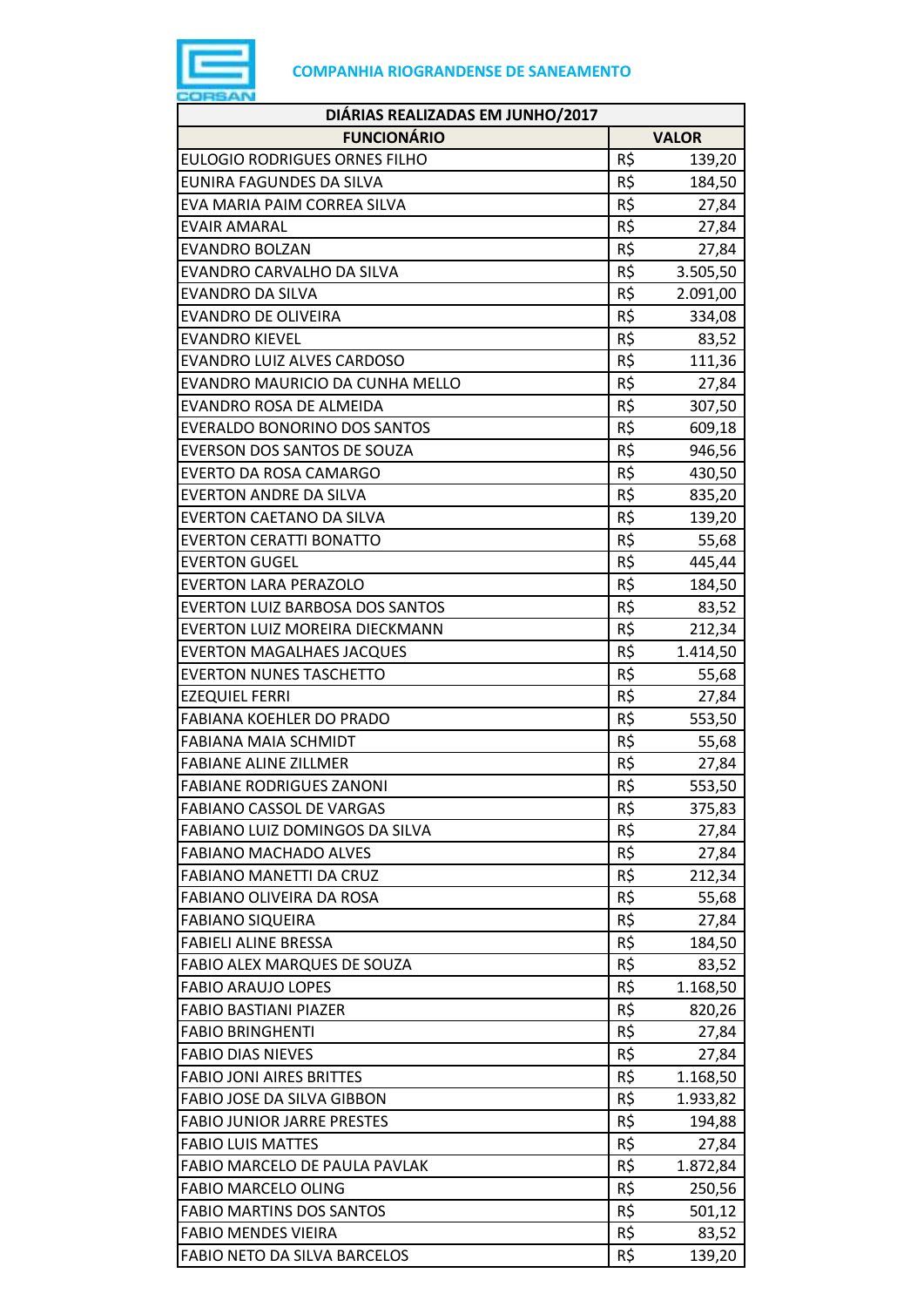

| <b>FUNCIONÁRIO</b><br><b>VALOR</b><br>R\$<br><b>FABIO POLINO NEVES</b><br>139,20<br>R\$<br><b>FABIO RICARDO PINTO CANALS</b><br>1.448,66<br>R\$<br>FABIO ROBERTO SANTANA DA SILVEIRA<br>612,48<br>R\$<br><b>FABIO TONDIM DE OLIVEIRA</b><br>222,72<br>R\$<br><b>FABRICIO DE LIMA MARTINS</b><br>55,68<br>R\$<br><b>FABRICIO MACIEL COELHO</b><br>306,24<br>R\$<br><b>FABRICIO MALGARIN PULGATTI</b><br>1.052,33<br>R\$<br><b>FABRICIO MARTINS ALGAYER</b><br>375,83<br>R\$<br>FATIMA LACI PEREIRA FONSECA NUNES<br>375,83<br>R\$<br>476,06<br>FELIPE AGOSTINHO CAIMI<br>R\$<br>FELIPE AMADOR TAMANINI<br>863,04<br>R\$<br><b>FELIPE AUGUSTO BONZANINI</b><br>167,04<br>R\$<br><b>FELIPE BEN RODRIGUES</b><br>184,50<br>R\$<br><b>FELIPE BRACHT</b><br>83,52<br>R\$<br>FELIPE CORDEIRO PANAZZOLO<br>625,38<br>R\$<br>FELIPE COSTA DA CUNHA<br>111,36<br>R\$<br><b>FELIPE LAMB WERNER</b><br>643,85<br>R\$<br><b>FELIPE LORETO DO PRADO</b><br>351,54<br>R\$<br>FELIPE RIBEIRO DE FREITAS<br>1.783,50<br>R\$<br>FELIPE SOUZA CAMARGO<br>553,50<br>R\$<br>FELIPE VIGNOL DA SILVA<br>861,00<br>R\$<br>FERNANDA MACHADO DA SILVA<br>83,52<br>R\$<br>FERNANDA SANTOS PESCADOR<br>1.069,03<br>R\$<br>FERNANDA SCHERER BRAUN<br>335,34<br>R\$<br>FERNANDO BOHRER DE OLIVEIRA<br>334,08<br>R\$<br>FERNANDO KULMAN BARRETO<br>27,84<br>R\$<br><b>FERNANDO NUNES REIS</b><br>55,68<br>R\$<br><b>FERNANDO RODRIGUES</b><br>55,68<br>R\$<br><b>FILIPE MINUSSI ROSSI</b><br>1.031,83<br><b>FLADEMIR ANTONIO HERMES</b><br>R\$<br>738,00<br>R\$<br>FLAVIA LAURINI SILVA<br>83,52<br>R\$<br>FLAVIO ELEMAR DA ROSA<br>1.476,99<br>R\$<br><b>FLAVIO FAERMANN BARTH</b><br>751,65<br>R\$<br><b>FLAVIO FERREIRA PRESSER</b><br>1.061,82<br>R\$<br><b>FLAVIO PERIN</b><br>375,83<br>R\$<br><b>FLAVIO SONIMAR CAVALLI</b><br>1.660,50<br>R\$<br>FLORICIO ALEXIS GOMES MIRANDA<br>3.505,50<br>R\$<br><b>FRANCIELI SOTTILI</b><br>888,83<br>R\$<br>FRANCIELLE PROCOPIO ARSENO<br>27,84<br>R\$<br>FRANCINI MADEIRA EUZEBIO<br>83,52<br>R\$<br><b>FRANCISCO ALVES JUNIOR</b><br>984,00<br>R\$<br><b>FRANCISCO CARLOS ROZA</b><br>27,84<br>R\$<br>FRANCISCO GERALDO GRASS DE ALMEIDA<br>1.968,00<br>R\$<br><b>GABRIEL AREND</b><br>83,52<br>R\$<br>139,20<br><b>GABRIEL BAUER NOVASKI</b><br>R\$<br>GABRIEL LISMAR MORGAN GREGORIO<br>659,04<br>R\$<br><b>GABRIEL LUIZ VENCATO</b><br>55,68<br>R\$<br><b>GABRIEL ROSA DOS SANTOS</b><br>1.537,50<br>R\$<br><b>GABRIEL SILVA LORENCI</b><br>83,52<br>R\$<br>27,84<br>GABRIELA ANDRIGHE COLOMBO | DIÁRIAS REALIZADAS EM JUNHO/2017 |  |
|--------------------------------------------------------------------------------------------------------------------------------------------------------------------------------------------------------------------------------------------------------------------------------------------------------------------------------------------------------------------------------------------------------------------------------------------------------------------------------------------------------------------------------------------------------------------------------------------------------------------------------------------------------------------------------------------------------------------------------------------------------------------------------------------------------------------------------------------------------------------------------------------------------------------------------------------------------------------------------------------------------------------------------------------------------------------------------------------------------------------------------------------------------------------------------------------------------------------------------------------------------------------------------------------------------------------------------------------------------------------------------------------------------------------------------------------------------------------------------------------------------------------------------------------------------------------------------------------------------------------------------------------------------------------------------------------------------------------------------------------------------------------------------------------------------------------------------------------------------------------------------------------------------------------------------------------------------------------------------------------------------------------------------------------------------------------------------------------------------------------------------------------------------------------------------------------------------------------------------------------------------------------------------------------------------------------------------------------------------------------------------------------------------------------------------------------------------------------------------------------------------------------|----------------------------------|--|
|                                                                                                                                                                                                                                                                                                                                                                                                                                                                                                                                                                                                                                                                                                                                                                                                                                                                                                                                                                                                                                                                                                                                                                                                                                                                                                                                                                                                                                                                                                                                                                                                                                                                                                                                                                                                                                                                                                                                                                                                                                                                                                                                                                                                                                                                                                                                                                                                                                                                                                                    |                                  |  |
|                                                                                                                                                                                                                                                                                                                                                                                                                                                                                                                                                                                                                                                                                                                                                                                                                                                                                                                                                                                                                                                                                                                                                                                                                                                                                                                                                                                                                                                                                                                                                                                                                                                                                                                                                                                                                                                                                                                                                                                                                                                                                                                                                                                                                                                                                                                                                                                                                                                                                                                    |                                  |  |
|                                                                                                                                                                                                                                                                                                                                                                                                                                                                                                                                                                                                                                                                                                                                                                                                                                                                                                                                                                                                                                                                                                                                                                                                                                                                                                                                                                                                                                                                                                                                                                                                                                                                                                                                                                                                                                                                                                                                                                                                                                                                                                                                                                                                                                                                                                                                                                                                                                                                                                                    |                                  |  |
|                                                                                                                                                                                                                                                                                                                                                                                                                                                                                                                                                                                                                                                                                                                                                                                                                                                                                                                                                                                                                                                                                                                                                                                                                                                                                                                                                                                                                                                                                                                                                                                                                                                                                                                                                                                                                                                                                                                                                                                                                                                                                                                                                                                                                                                                                                                                                                                                                                                                                                                    |                                  |  |
|                                                                                                                                                                                                                                                                                                                                                                                                                                                                                                                                                                                                                                                                                                                                                                                                                                                                                                                                                                                                                                                                                                                                                                                                                                                                                                                                                                                                                                                                                                                                                                                                                                                                                                                                                                                                                                                                                                                                                                                                                                                                                                                                                                                                                                                                                                                                                                                                                                                                                                                    |                                  |  |
|                                                                                                                                                                                                                                                                                                                                                                                                                                                                                                                                                                                                                                                                                                                                                                                                                                                                                                                                                                                                                                                                                                                                                                                                                                                                                                                                                                                                                                                                                                                                                                                                                                                                                                                                                                                                                                                                                                                                                                                                                                                                                                                                                                                                                                                                                                                                                                                                                                                                                                                    |                                  |  |
|                                                                                                                                                                                                                                                                                                                                                                                                                                                                                                                                                                                                                                                                                                                                                                                                                                                                                                                                                                                                                                                                                                                                                                                                                                                                                                                                                                                                                                                                                                                                                                                                                                                                                                                                                                                                                                                                                                                                                                                                                                                                                                                                                                                                                                                                                                                                                                                                                                                                                                                    |                                  |  |
|                                                                                                                                                                                                                                                                                                                                                                                                                                                                                                                                                                                                                                                                                                                                                                                                                                                                                                                                                                                                                                                                                                                                                                                                                                                                                                                                                                                                                                                                                                                                                                                                                                                                                                                                                                                                                                                                                                                                                                                                                                                                                                                                                                                                                                                                                                                                                                                                                                                                                                                    |                                  |  |
|                                                                                                                                                                                                                                                                                                                                                                                                                                                                                                                                                                                                                                                                                                                                                                                                                                                                                                                                                                                                                                                                                                                                                                                                                                                                                                                                                                                                                                                                                                                                                                                                                                                                                                                                                                                                                                                                                                                                                                                                                                                                                                                                                                                                                                                                                                                                                                                                                                                                                                                    |                                  |  |
|                                                                                                                                                                                                                                                                                                                                                                                                                                                                                                                                                                                                                                                                                                                                                                                                                                                                                                                                                                                                                                                                                                                                                                                                                                                                                                                                                                                                                                                                                                                                                                                                                                                                                                                                                                                                                                                                                                                                                                                                                                                                                                                                                                                                                                                                                                                                                                                                                                                                                                                    |                                  |  |
|                                                                                                                                                                                                                                                                                                                                                                                                                                                                                                                                                                                                                                                                                                                                                                                                                                                                                                                                                                                                                                                                                                                                                                                                                                                                                                                                                                                                                                                                                                                                                                                                                                                                                                                                                                                                                                                                                                                                                                                                                                                                                                                                                                                                                                                                                                                                                                                                                                                                                                                    |                                  |  |
|                                                                                                                                                                                                                                                                                                                                                                                                                                                                                                                                                                                                                                                                                                                                                                                                                                                                                                                                                                                                                                                                                                                                                                                                                                                                                                                                                                                                                                                                                                                                                                                                                                                                                                                                                                                                                                                                                                                                                                                                                                                                                                                                                                                                                                                                                                                                                                                                                                                                                                                    |                                  |  |
|                                                                                                                                                                                                                                                                                                                                                                                                                                                                                                                                                                                                                                                                                                                                                                                                                                                                                                                                                                                                                                                                                                                                                                                                                                                                                                                                                                                                                                                                                                                                                                                                                                                                                                                                                                                                                                                                                                                                                                                                                                                                                                                                                                                                                                                                                                                                                                                                                                                                                                                    |                                  |  |
|                                                                                                                                                                                                                                                                                                                                                                                                                                                                                                                                                                                                                                                                                                                                                                                                                                                                                                                                                                                                                                                                                                                                                                                                                                                                                                                                                                                                                                                                                                                                                                                                                                                                                                                                                                                                                                                                                                                                                                                                                                                                                                                                                                                                                                                                                                                                                                                                                                                                                                                    |                                  |  |
|                                                                                                                                                                                                                                                                                                                                                                                                                                                                                                                                                                                                                                                                                                                                                                                                                                                                                                                                                                                                                                                                                                                                                                                                                                                                                                                                                                                                                                                                                                                                                                                                                                                                                                                                                                                                                                                                                                                                                                                                                                                                                                                                                                                                                                                                                                                                                                                                                                                                                                                    |                                  |  |
|                                                                                                                                                                                                                                                                                                                                                                                                                                                                                                                                                                                                                                                                                                                                                                                                                                                                                                                                                                                                                                                                                                                                                                                                                                                                                                                                                                                                                                                                                                                                                                                                                                                                                                                                                                                                                                                                                                                                                                                                                                                                                                                                                                                                                                                                                                                                                                                                                                                                                                                    |                                  |  |
|                                                                                                                                                                                                                                                                                                                                                                                                                                                                                                                                                                                                                                                                                                                                                                                                                                                                                                                                                                                                                                                                                                                                                                                                                                                                                                                                                                                                                                                                                                                                                                                                                                                                                                                                                                                                                                                                                                                                                                                                                                                                                                                                                                                                                                                                                                                                                                                                                                                                                                                    |                                  |  |
|                                                                                                                                                                                                                                                                                                                                                                                                                                                                                                                                                                                                                                                                                                                                                                                                                                                                                                                                                                                                                                                                                                                                                                                                                                                                                                                                                                                                                                                                                                                                                                                                                                                                                                                                                                                                                                                                                                                                                                                                                                                                                                                                                                                                                                                                                                                                                                                                                                                                                                                    |                                  |  |
|                                                                                                                                                                                                                                                                                                                                                                                                                                                                                                                                                                                                                                                                                                                                                                                                                                                                                                                                                                                                                                                                                                                                                                                                                                                                                                                                                                                                                                                                                                                                                                                                                                                                                                                                                                                                                                                                                                                                                                                                                                                                                                                                                                                                                                                                                                                                                                                                                                                                                                                    |                                  |  |
|                                                                                                                                                                                                                                                                                                                                                                                                                                                                                                                                                                                                                                                                                                                                                                                                                                                                                                                                                                                                                                                                                                                                                                                                                                                                                                                                                                                                                                                                                                                                                                                                                                                                                                                                                                                                                                                                                                                                                                                                                                                                                                                                                                                                                                                                                                                                                                                                                                                                                                                    |                                  |  |
|                                                                                                                                                                                                                                                                                                                                                                                                                                                                                                                                                                                                                                                                                                                                                                                                                                                                                                                                                                                                                                                                                                                                                                                                                                                                                                                                                                                                                                                                                                                                                                                                                                                                                                                                                                                                                                                                                                                                                                                                                                                                                                                                                                                                                                                                                                                                                                                                                                                                                                                    |                                  |  |
|                                                                                                                                                                                                                                                                                                                                                                                                                                                                                                                                                                                                                                                                                                                                                                                                                                                                                                                                                                                                                                                                                                                                                                                                                                                                                                                                                                                                                                                                                                                                                                                                                                                                                                                                                                                                                                                                                                                                                                                                                                                                                                                                                                                                                                                                                                                                                                                                                                                                                                                    |                                  |  |
|                                                                                                                                                                                                                                                                                                                                                                                                                                                                                                                                                                                                                                                                                                                                                                                                                                                                                                                                                                                                                                                                                                                                                                                                                                                                                                                                                                                                                                                                                                                                                                                                                                                                                                                                                                                                                                                                                                                                                                                                                                                                                                                                                                                                                                                                                                                                                                                                                                                                                                                    |                                  |  |
|                                                                                                                                                                                                                                                                                                                                                                                                                                                                                                                                                                                                                                                                                                                                                                                                                                                                                                                                                                                                                                                                                                                                                                                                                                                                                                                                                                                                                                                                                                                                                                                                                                                                                                                                                                                                                                                                                                                                                                                                                                                                                                                                                                                                                                                                                                                                                                                                                                                                                                                    |                                  |  |
|                                                                                                                                                                                                                                                                                                                                                                                                                                                                                                                                                                                                                                                                                                                                                                                                                                                                                                                                                                                                                                                                                                                                                                                                                                                                                                                                                                                                                                                                                                                                                                                                                                                                                                                                                                                                                                                                                                                                                                                                                                                                                                                                                                                                                                                                                                                                                                                                                                                                                                                    |                                  |  |
|                                                                                                                                                                                                                                                                                                                                                                                                                                                                                                                                                                                                                                                                                                                                                                                                                                                                                                                                                                                                                                                                                                                                                                                                                                                                                                                                                                                                                                                                                                                                                                                                                                                                                                                                                                                                                                                                                                                                                                                                                                                                                                                                                                                                                                                                                                                                                                                                                                                                                                                    |                                  |  |
|                                                                                                                                                                                                                                                                                                                                                                                                                                                                                                                                                                                                                                                                                                                                                                                                                                                                                                                                                                                                                                                                                                                                                                                                                                                                                                                                                                                                                                                                                                                                                                                                                                                                                                                                                                                                                                                                                                                                                                                                                                                                                                                                                                                                                                                                                                                                                                                                                                                                                                                    |                                  |  |
|                                                                                                                                                                                                                                                                                                                                                                                                                                                                                                                                                                                                                                                                                                                                                                                                                                                                                                                                                                                                                                                                                                                                                                                                                                                                                                                                                                                                                                                                                                                                                                                                                                                                                                                                                                                                                                                                                                                                                                                                                                                                                                                                                                                                                                                                                                                                                                                                                                                                                                                    |                                  |  |
|                                                                                                                                                                                                                                                                                                                                                                                                                                                                                                                                                                                                                                                                                                                                                                                                                                                                                                                                                                                                                                                                                                                                                                                                                                                                                                                                                                                                                                                                                                                                                                                                                                                                                                                                                                                                                                                                                                                                                                                                                                                                                                                                                                                                                                                                                                                                                                                                                                                                                                                    |                                  |  |
|                                                                                                                                                                                                                                                                                                                                                                                                                                                                                                                                                                                                                                                                                                                                                                                                                                                                                                                                                                                                                                                                                                                                                                                                                                                                                                                                                                                                                                                                                                                                                                                                                                                                                                                                                                                                                                                                                                                                                                                                                                                                                                                                                                                                                                                                                                                                                                                                                                                                                                                    |                                  |  |
|                                                                                                                                                                                                                                                                                                                                                                                                                                                                                                                                                                                                                                                                                                                                                                                                                                                                                                                                                                                                                                                                                                                                                                                                                                                                                                                                                                                                                                                                                                                                                                                                                                                                                                                                                                                                                                                                                                                                                                                                                                                                                                                                                                                                                                                                                                                                                                                                                                                                                                                    |                                  |  |
|                                                                                                                                                                                                                                                                                                                                                                                                                                                                                                                                                                                                                                                                                                                                                                                                                                                                                                                                                                                                                                                                                                                                                                                                                                                                                                                                                                                                                                                                                                                                                                                                                                                                                                                                                                                                                                                                                                                                                                                                                                                                                                                                                                                                                                                                                                                                                                                                                                                                                                                    |                                  |  |
|                                                                                                                                                                                                                                                                                                                                                                                                                                                                                                                                                                                                                                                                                                                                                                                                                                                                                                                                                                                                                                                                                                                                                                                                                                                                                                                                                                                                                                                                                                                                                                                                                                                                                                                                                                                                                                                                                                                                                                                                                                                                                                                                                                                                                                                                                                                                                                                                                                                                                                                    |                                  |  |
|                                                                                                                                                                                                                                                                                                                                                                                                                                                                                                                                                                                                                                                                                                                                                                                                                                                                                                                                                                                                                                                                                                                                                                                                                                                                                                                                                                                                                                                                                                                                                                                                                                                                                                                                                                                                                                                                                                                                                                                                                                                                                                                                                                                                                                                                                                                                                                                                                                                                                                                    |                                  |  |
|                                                                                                                                                                                                                                                                                                                                                                                                                                                                                                                                                                                                                                                                                                                                                                                                                                                                                                                                                                                                                                                                                                                                                                                                                                                                                                                                                                                                                                                                                                                                                                                                                                                                                                                                                                                                                                                                                                                                                                                                                                                                                                                                                                                                                                                                                                                                                                                                                                                                                                                    |                                  |  |
|                                                                                                                                                                                                                                                                                                                                                                                                                                                                                                                                                                                                                                                                                                                                                                                                                                                                                                                                                                                                                                                                                                                                                                                                                                                                                                                                                                                                                                                                                                                                                                                                                                                                                                                                                                                                                                                                                                                                                                                                                                                                                                                                                                                                                                                                                                                                                                                                                                                                                                                    |                                  |  |
|                                                                                                                                                                                                                                                                                                                                                                                                                                                                                                                                                                                                                                                                                                                                                                                                                                                                                                                                                                                                                                                                                                                                                                                                                                                                                                                                                                                                                                                                                                                                                                                                                                                                                                                                                                                                                                                                                                                                                                                                                                                                                                                                                                                                                                                                                                                                                                                                                                                                                                                    |                                  |  |
|                                                                                                                                                                                                                                                                                                                                                                                                                                                                                                                                                                                                                                                                                                                                                                                                                                                                                                                                                                                                                                                                                                                                                                                                                                                                                                                                                                                                                                                                                                                                                                                                                                                                                                                                                                                                                                                                                                                                                                                                                                                                                                                                                                                                                                                                                                                                                                                                                                                                                                                    |                                  |  |
|                                                                                                                                                                                                                                                                                                                                                                                                                                                                                                                                                                                                                                                                                                                                                                                                                                                                                                                                                                                                                                                                                                                                                                                                                                                                                                                                                                                                                                                                                                                                                                                                                                                                                                                                                                                                                                                                                                                                                                                                                                                                                                                                                                                                                                                                                                                                                                                                                                                                                                                    |                                  |  |
|                                                                                                                                                                                                                                                                                                                                                                                                                                                                                                                                                                                                                                                                                                                                                                                                                                                                                                                                                                                                                                                                                                                                                                                                                                                                                                                                                                                                                                                                                                                                                                                                                                                                                                                                                                                                                                                                                                                                                                                                                                                                                                                                                                                                                                                                                                                                                                                                                                                                                                                    |                                  |  |
|                                                                                                                                                                                                                                                                                                                                                                                                                                                                                                                                                                                                                                                                                                                                                                                                                                                                                                                                                                                                                                                                                                                                                                                                                                                                                                                                                                                                                                                                                                                                                                                                                                                                                                                                                                                                                                                                                                                                                                                                                                                                                                                                                                                                                                                                                                                                                                                                                                                                                                                    |                                  |  |
|                                                                                                                                                                                                                                                                                                                                                                                                                                                                                                                                                                                                                                                                                                                                                                                                                                                                                                                                                                                                                                                                                                                                                                                                                                                                                                                                                                                                                                                                                                                                                                                                                                                                                                                                                                                                                                                                                                                                                                                                                                                                                                                                                                                                                                                                                                                                                                                                                                                                                                                    |                                  |  |
|                                                                                                                                                                                                                                                                                                                                                                                                                                                                                                                                                                                                                                                                                                                                                                                                                                                                                                                                                                                                                                                                                                                                                                                                                                                                                                                                                                                                                                                                                                                                                                                                                                                                                                                                                                                                                                                                                                                                                                                                                                                                                                                                                                                                                                                                                                                                                                                                                                                                                                                    |                                  |  |
|                                                                                                                                                                                                                                                                                                                                                                                                                                                                                                                                                                                                                                                                                                                                                                                                                                                                                                                                                                                                                                                                                                                                                                                                                                                                                                                                                                                                                                                                                                                                                                                                                                                                                                                                                                                                                                                                                                                                                                                                                                                                                                                                                                                                                                                                                                                                                                                                                                                                                                                    |                                  |  |
|                                                                                                                                                                                                                                                                                                                                                                                                                                                                                                                                                                                                                                                                                                                                                                                                                                                                                                                                                                                                                                                                                                                                                                                                                                                                                                                                                                                                                                                                                                                                                                                                                                                                                                                                                                                                                                                                                                                                                                                                                                                                                                                                                                                                                                                                                                                                                                                                                                                                                                                    |                                  |  |
|                                                                                                                                                                                                                                                                                                                                                                                                                                                                                                                                                                                                                                                                                                                                                                                                                                                                                                                                                                                                                                                                                                                                                                                                                                                                                                                                                                                                                                                                                                                                                                                                                                                                                                                                                                                                                                                                                                                                                                                                                                                                                                                                                                                                                                                                                                                                                                                                                                                                                                                    |                                  |  |
|                                                                                                                                                                                                                                                                                                                                                                                                                                                                                                                                                                                                                                                                                                                                                                                                                                                                                                                                                                                                                                                                                                                                                                                                                                                                                                                                                                                                                                                                                                                                                                                                                                                                                                                                                                                                                                                                                                                                                                                                                                                                                                                                                                                                                                                                                                                                                                                                                                                                                                                    |                                  |  |
|                                                                                                                                                                                                                                                                                                                                                                                                                                                                                                                                                                                                                                                                                                                                                                                                                                                                                                                                                                                                                                                                                                                                                                                                                                                                                                                                                                                                                                                                                                                                                                                                                                                                                                                                                                                                                                                                                                                                                                                                                                                                                                                                                                                                                                                                                                                                                                                                                                                                                                                    |                                  |  |
|                                                                                                                                                                                                                                                                                                                                                                                                                                                                                                                                                                                                                                                                                                                                                                                                                                                                                                                                                                                                                                                                                                                                                                                                                                                                                                                                                                                                                                                                                                                                                                                                                                                                                                                                                                                                                                                                                                                                                                                                                                                                                                                                                                                                                                                                                                                                                                                                                                                                                                                    |                                  |  |
|                                                                                                                                                                                                                                                                                                                                                                                                                                                                                                                                                                                                                                                                                                                                                                                                                                                                                                                                                                                                                                                                                                                                                                                                                                                                                                                                                                                                                                                                                                                                                                                                                                                                                                                                                                                                                                                                                                                                                                                                                                                                                                                                                                                                                                                                                                                                                                                                                                                                                                                    |                                  |  |
|                                                                                                                                                                                                                                                                                                                                                                                                                                                                                                                                                                                                                                                                                                                                                                                                                                                                                                                                                                                                                                                                                                                                                                                                                                                                                                                                                                                                                                                                                                                                                                                                                                                                                                                                                                                                                                                                                                                                                                                                                                                                                                                                                                                                                                                                                                                                                                                                                                                                                                                    |                                  |  |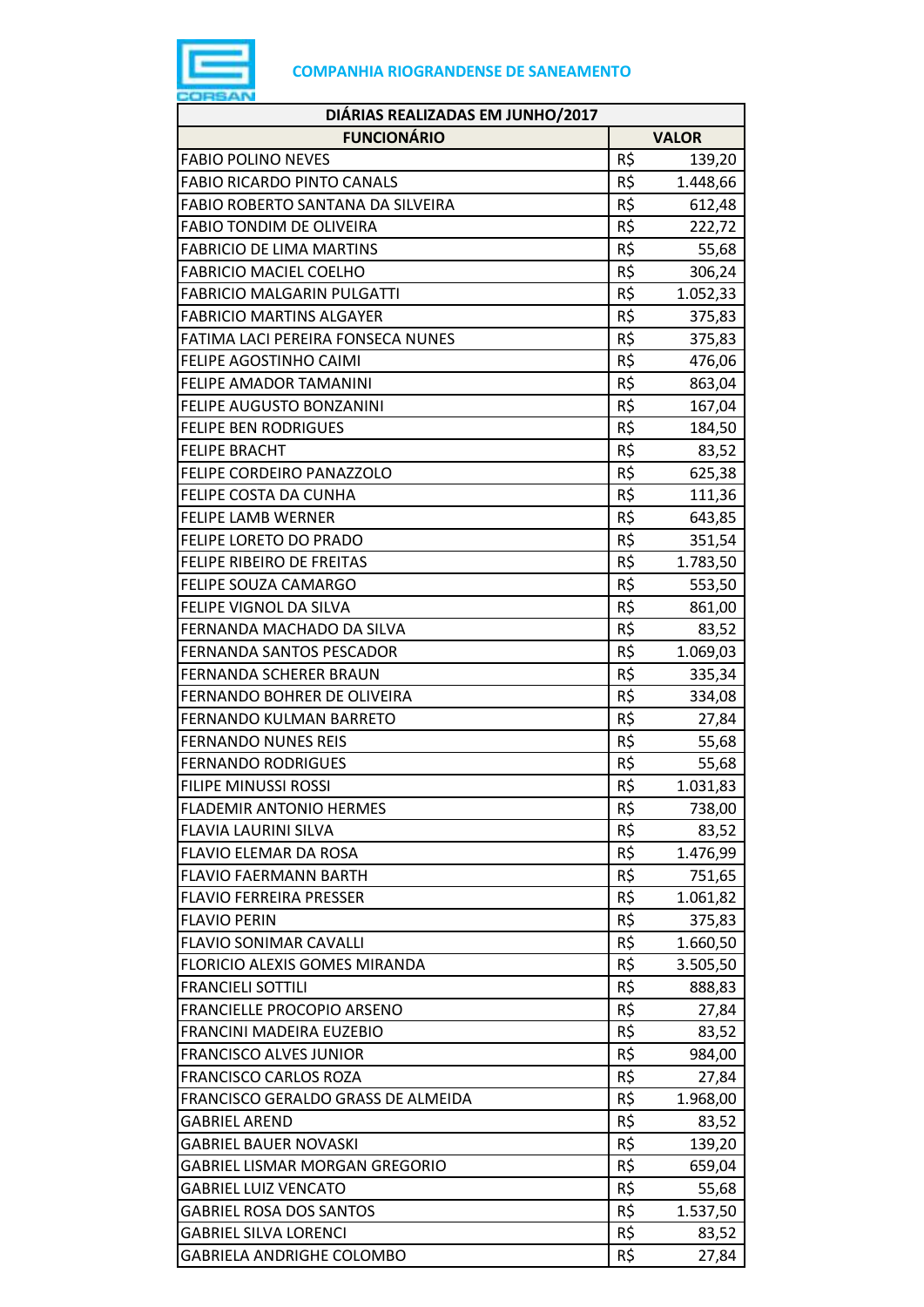

| DIÁRIAS REALIZADAS EM JUNHO/2017     |     |              |  |  |
|--------------------------------------|-----|--------------|--|--|
| <b>FUNCIONÁRIO</b>                   |     | <b>VALOR</b> |  |  |
| <b>GABRIELA DE LIMA</b>              | R\$ | 250,56       |  |  |
| GABRIELA MARINA POMPEO QUEIROZ       | R\$ | 139,20       |  |  |
| <b>GABRIELE MENDES</b>               | R\$ | 27,84        |  |  |
| GARI BIBIANO DA ROSA CRIXEL          | R\$ | 27,84        |  |  |
| <b>GASPAR VICENTE BINSFELD</b>       | R\$ | 250,56       |  |  |
| GEIZA BEATRIZ BOLZAN COMORETTO       | R\$ | 526,16       |  |  |
| <b>GELCY SCHNEIDER</b>               | R\$ | 250,56       |  |  |
| <b>GELSON DARCI HEPP</b>             | R\$ | 55,68        |  |  |
| <b>GELSON LENZ</b>                   | R\$ | 1.168,50     |  |  |
| <b>GELSON LUIZ FACCIN</b>            | R\$ | 27,84        |  |  |
| <b>GENIFER VIANA MACIEL</b>          | R\$ | 27,84        |  |  |
| <b>GEOMAR CHAGAS ODORICO</b>         | R\$ | 246,00       |  |  |
| <b>GEORGE CASALI DA SILVEIRA</b>     | R\$ | 676,49       |  |  |
| <b>GERRI CLEI RODRIGUES DA SILVA</b> | R\$ | 83,52        |  |  |
| <b>GERSON ADRIANO CARDOSO</b>        | R\$ | 139,20       |  |  |
| <b>GERSON DE SOUZA AQUINO</b>        | R\$ | 55,68        |  |  |
| <b>GERSON HAMMES</b>                 | R\$ | 553,50       |  |  |
| <b>GERSON JAIME RODRIGUES</b>        | R\$ | 1.498,01     |  |  |
| <b>GERSON KLEIN</b>                  | R\$ | 194,88       |  |  |
| <b>GIANCARLO KOSBY SCHMITT</b>       | R\$ | 167,04       |  |  |
| <b>GIL ESTRELA</b>                   | R\$ | 83,52        |  |  |
| <b>GILBERTO AQUILES ROQUE</b>        | R\$ | 27,84        |  |  |
| <b>GILBERTO BOBSIN</b>               | R\$ | 55,68        |  |  |
| <b>GILBERTO DA SILVA JOB</b>         | R\$ | 27,84        |  |  |
| <b>GILBERTO GUILHERME ROESE</b>      | R\$ | 139,20       |  |  |
| <b>GILBERTO JOAO SOUTHIER</b>        | R\$ | 55,68        |  |  |
| GILBERTO SCHAEFFER DE BASTIANI       | R\$ | 403,67       |  |  |
| <b>GILBERTO SCHOFFEN</b>             | R\$ | 27,84        |  |  |
| <b>GILMAR AZEREDO WALLAU</b>         | R\$ | 55,68        |  |  |
| <b>GILMAR BASSANI</b>                | R\$ | 246,00       |  |  |
| <b>GILMAR ELENILTO PIRES</b>         | R\$ | 615,00       |  |  |
| <b>GILMAR FLORES NARDINI</b>         | R\$ | 83,52        |  |  |
| <b>GILMAR PEDRO PORTALUPPI</b>       | R\$ | 27,84        |  |  |
| <b>GILNEI SAMOEL TRINDADE</b>        | R\$ | 369,00       |  |  |
| <b>GILVAN BARCELOS</b>               | R\$ | 55,68        |  |  |
| <b>GILVAN GOMES VIVIAN</b>           | R\$ | 194,88       |  |  |
| <b>GIORGIO OSORIO NEVES</b>          | R\$ | 184,50       |  |  |
| <b>GIOVANE DA SILVA</b>              | R\$ | 417,60       |  |  |
| GIOVANI DA SILVA FORNARI             | R\$ | 250,56       |  |  |
| GIOVANI MARTINS DE SOUZA             | R\$ | 1.032,60     |  |  |
| GIOVANI PEDROSO DA SILVA             | R\$ | 861,00       |  |  |
| <b>GIOVANI TAVARES ESPELOCIN</b>     | R\$ | 55,68        |  |  |
| <b>GISELE FEIJO BRISOLARA CABEDA</b> | R\$ | 268,02       |  |  |
| <b>GIULIANO CRAUSS DARONCO</b>       | R\$ | 27,84        |  |  |
| <b>GIVANILDO JOSE DOS ANJOS</b>      | R\$ | 748,38       |  |  |
| <b>GLENIO LUIZ MOMBACH</b>           | R\$ | 212,34       |  |  |
| <b>GRAZIELE SILVEIRA DE FREITAS</b>  | R\$ | 27,84        |  |  |
| <b>GREICE LANIUS SAUERESSIG</b>      | R\$ | 139,20       |  |  |
| GUILHERME ALEXANDRE BATISTA WOBETO   | R\$ | 668,16       |  |  |
| <b>GUILHERME ANILDO SCHULER</b>      | R\$ | 676,49       |  |  |
|                                      |     |              |  |  |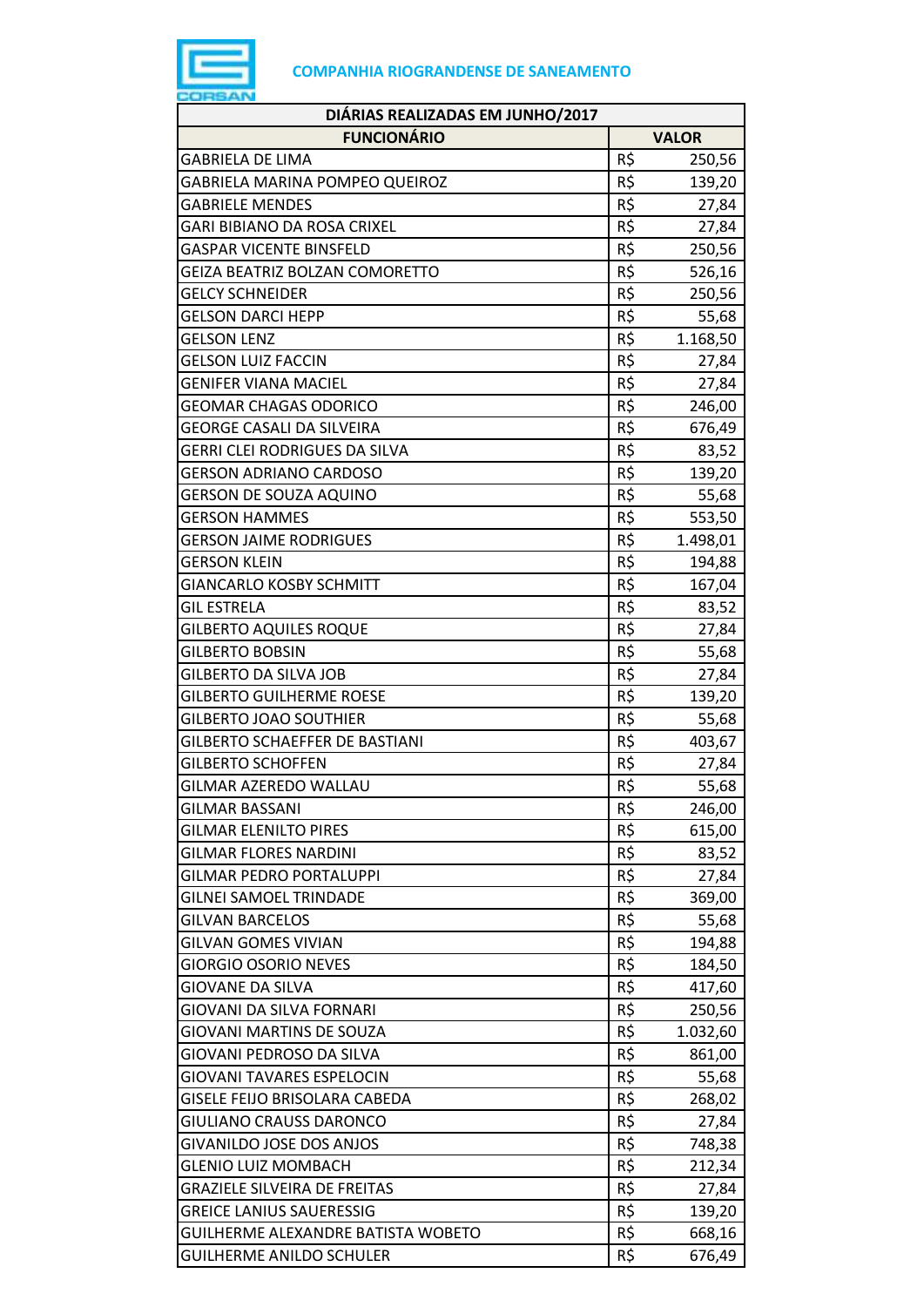

| DIÁRIAS REALIZADAS EM JUNHO/2017      |     |              |
|---------------------------------------|-----|--------------|
| <b>FUNCIONÁRIO</b>                    |     | <b>VALOR</b> |
| <b>GUILHERME DA SILVA GUTLER</b>      | R\$ | 1.107,00     |
| <b>GUILHERME DE OLIVEIRA SANTOS</b>   | R\$ | 27,84        |
| <b>GUILHERME LUIZ LOPES</b>           | R\$ | 27,84        |
| <b>GUILHERME PAIVA GOMES</b>          | R\$ | 2.521,50     |
| GUSTAVO DA SILVA                      | R\$ | 615,00       |
| <b>GUSTAVO GRAMS TEIXEIRA</b>         | R\$ | 55,68        |
| <b>GUSTAVO LARGURA BRUSCO</b>         | R\$ | 27,84        |
| <b>GUSTAVO MACHADO OTTO</b>           | R\$ | 27,84        |
| <b>GUSTAVO RADA PRADELLA</b>          | R\$ | 726,36       |
| <b>GUSTAVO RUCKS</b>                  | R\$ | 27,84        |
| HELIO ALCANTARA MAGALHAES ALVAREZ     | R\$ | 281,18       |
| <b>HELIO BETIM DOS SANTOS</b>         | R\$ | 2.460,00     |
| <b>HELIO DELLAZARI JUNIOR</b>         | R\$ | 27,84        |
| <b>HELLEN RODRIGUES ROCHA</b>         | R\$ | 27,84        |
| <b>HENRIQUE ANTUNES WEDIG</b>         | R\$ | 723,84       |
| HENRIQUE LAUTENSCHLAGER               | R\$ | 55,68        |
| <b>HERBERT WALTER KUHN</b>            | R\$ | 676,49       |
| <b>HERBI DINEI KLEIN</b>              | R\$ | 1.660,50     |
| HILSON ORESTES PETER JUNIOR           | R\$ | 167,04       |
| <b>HUDINI CHIARAMONTE MACIEL</b>      | R\$ | 250,56       |
| <b>HUGO ADRIANO OGLIARI</b>           | R\$ | 55,68        |
| <b>IGNACIO JOSE DE ARAUJO MAHFUZ</b>  | R\$ | 55,68        |
| <b>IGOR SANTOS ELIAS</b>              | R\$ | 1.085,76     |
| <b>IGOR XAVIER DE FIGUEIREDO</b>      | R\$ | 1.369,20     |
| ILDA ELISANGELA SOUZA GRASS           | R\$ | 553,50       |
| <b>ILMOR CONCEICAO DORR</b>           | R\$ | 212,34       |
| <b>INRI MORALES BENEDETTI</b>         | R\$ | 615,26       |
| <b>IRENO LOUREIRO DORNELLES NETTO</b> | R\$ | 222,72       |
| <b>IRONI SANTOS DA CONCEICAO</b>      | R\$ | 83,52        |
| ISABEL CRISTINA DA CRUZ DRESCH        | R\$ | 55,68        |
| <b>ISMAEL LAUX GHISIO</b>             | R\$ | 139,20       |
| <b>ISRAEL BAUM COELHO</b>             | R\$ | 612,48       |
| <b>ISRAEL DIEGO PINTO MARTINS</b>     | R\$ | 139,20       |
| <b>IURI E SILVA ULGUIM</b>            | R\$ | 184,50       |
| <b>IURI SANT ANA PACICO</b>           | R\$ | 111,36       |
| <b>IVAN CARLOS PALUDO</b>             | R\$ | 111,36       |
| <b>IVAN PAULO CORTELETTI</b>          | R\$ | 27,84        |
| IVAN SILVA DE OLIVEIRA                | R\$ | 501,12       |
| <b>IVANIO VARGAS DA ROSA</b>          | R\$ | 27,84        |
| <b>IVANIR ELENA SCHMIDT</b>           | R\$ | 27,84        |
| <b>IVANIR JOSE DE TONI</b>            | R\$ | 55,68        |
| <b>IVANOR ADELAR PETTER</b>           | R\$ | 250,56       |
| <b>IVAR ANTONIO TRICHES</b>           | R\$ | 212,34       |
| <b>IVO MARIO NALIN</b>                | R\$ | 2.232,22     |
| JACKSON ANDREI FLORES MACHADO         | R\$ | 184,50       |
| <b>JACKSON VICENTE BOTTON</b>         | R\$ | 83,52        |
| JADER MAYER DA SILVA                  | R\$ | 1.660,50     |
| JADER VIEIRA DO COUTO                 | R\$ | 55,68        |
| <b>JADIR AURI RHODEN</b>              | R\$ | 194,88       |
| JAIME DOS SANTOS GONCALVES            | R\$ | 2.369,40     |
|                                       |     |              |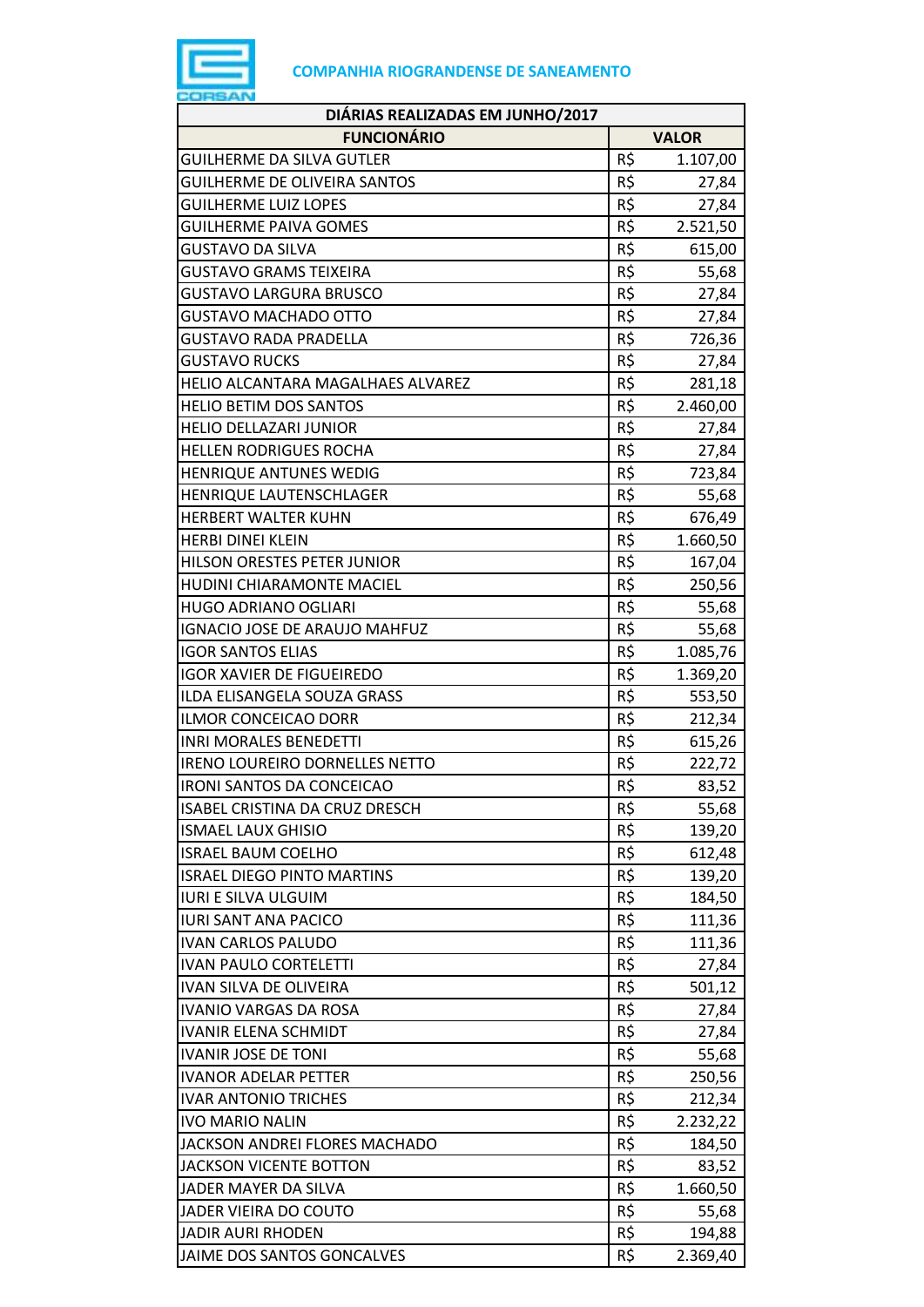

| DIÁRIAS REALIZADAS EM JUNHO/2017  |     |              |
|-----------------------------------|-----|--------------|
| <b>FUNCIONÁRIO</b>                |     | <b>VALOR</b> |
| <b>JAIR ANTONIO DRESCHER</b>      | R\$ | 1.414,50     |
| JAIR CORSETTI MACHADO             | R\$ | 167,04       |
| JAIR FRANCISCO STADTLOBER         | R\$ | 83,52        |
| <b>JAIR GHISOLFI</b>              | R\$ | 55,68        |
| <b>JAIR JABLONSKI</b>             | R\$ | 2.767,50     |
| <b>JAIR JOAO MADERS</b>           | R\$ | 27,84        |
| <b>JAIR NUNES</b>                 | R\$ | 250,56       |
| <b>JAIRO PAULO DO NASCIMENTO</b>  | R\$ | 27,84        |
| <b>JAKSON LUDVIG</b>              | R\$ | 27,84        |
| <b>JAQUELINE CASTRO BORGES</b>    | R\$ | 528,96       |
| JAQUES DE LIMA OLIVEIRA           | R\$ | 776,22       |
| JARBAS RODRIGO SILVEIRA GOMES     | R\$ | 184,50       |
| <b>JARDEL PIZZUTTI GRIEBELER</b>  | R\$ | 27,84        |
| JARGER DA ROSA SILVA              | R\$ | 55,68        |
| JAURO ROSA DO NASCIMENTO          | R\$ | 334,08       |
| <b>JAYME SIDNEY LEMOS JUNIOR</b>  | R\$ | 111,36       |
| JEAN DELANJE NUNES LEAO           | R\$ | 1.414,50     |
| JEAN MARCELO LEIVAS SELVEIRA      | R\$ | 27,84        |
| JEDER PINHEIRO GLORIA             | R\$ | 27,84        |
| JEDERSON DOS SANTOS AGLIARDI      | R\$ | 27,84        |
| <b>JEFERSON BIANCHIM</b>          | R\$ | 111,36       |
| JEFERSON BRUCKCHEN SCHONARDIE     | R\$ | 1.352,98     |
| JEFERSON DA VEIGA DE OLIVEIRA     | R\$ | 83,52        |
| JEFERSON DELGADO DA SILVA         | R\$ | 501,12       |
| <b>JEFERSON ELIAS KASPER</b>      | R\$ | 1.073,34     |
| JEFERSON MENEZES PALACIOS         | R\$ | 1.107,00     |
| JEFFERSON DALANHOL                | R\$ | 111,36       |
| <b>JERRI ANTONIO TATSCH</b>       | R\$ | 1.209,49     |
| JERSON BARBOZA VINHAS             | R\$ | 351,54       |
| JESSICA SABRINA DE SOUZA          | R\$ | 334,08       |
| <b>JESUM CARLOS CARVALHO</b>      | R\$ | 27,84        |
| <b>JIMI CARLO TRENTINI</b>        | R\$ | 27,84        |
| JOAILSON NASCIMENTO DA SILVA      | R\$ | 553,50       |
| JOAO ALFREDO SOARES DA SILVA      | R\$ | 27,84        |
| JOAO ANTONIO DEBOM SILVA          | R\$ | 83,52        |
| JOAO ANTONIO STEFFEN              | R\$ | 2.152,50     |
| JOAO BALBINO DIAS FILHO           | R\$ | 799,50       |
| JOAO BATISTA CORIM DA ROSA        | R\$ | 751,65       |
| JOAO BATISTA DE ALMEIDA           | R\$ | 250,56       |
| JOAO BATISTA FAGUNDES DE CARVALHO | R\$ | 222,72       |
| JOAO BATISTA PAILLO MACHADO       | R\$ | 83,52        |
| JOAO BATISTA SOLIGO SOARES        | R\$ | 184,50       |
| JOAO CARLOS DE MATTOS             | R\$ | 676,49       |
| JOAO CARLOS MELO NORONHA          | R\$ | 765,84       |
| <b>JOAO CARLOS SCHMITZ</b>        | R\$ | 584,64       |
| JOAO CLARO BATISTA DA SILVA       | R\$ | 55,68        |
| JOAO FELICIANO NARVAS MARQUES     | R\$ | 27,84        |
| JOAO FRANCISCO DE PAULA           | R\$ | 55,68        |
| JOAO GILMAR PANTA FONTOURA        | R\$ | 222,72       |
| JOAO GUSTAVO DA SILVA             | R\$ | 1.414,50     |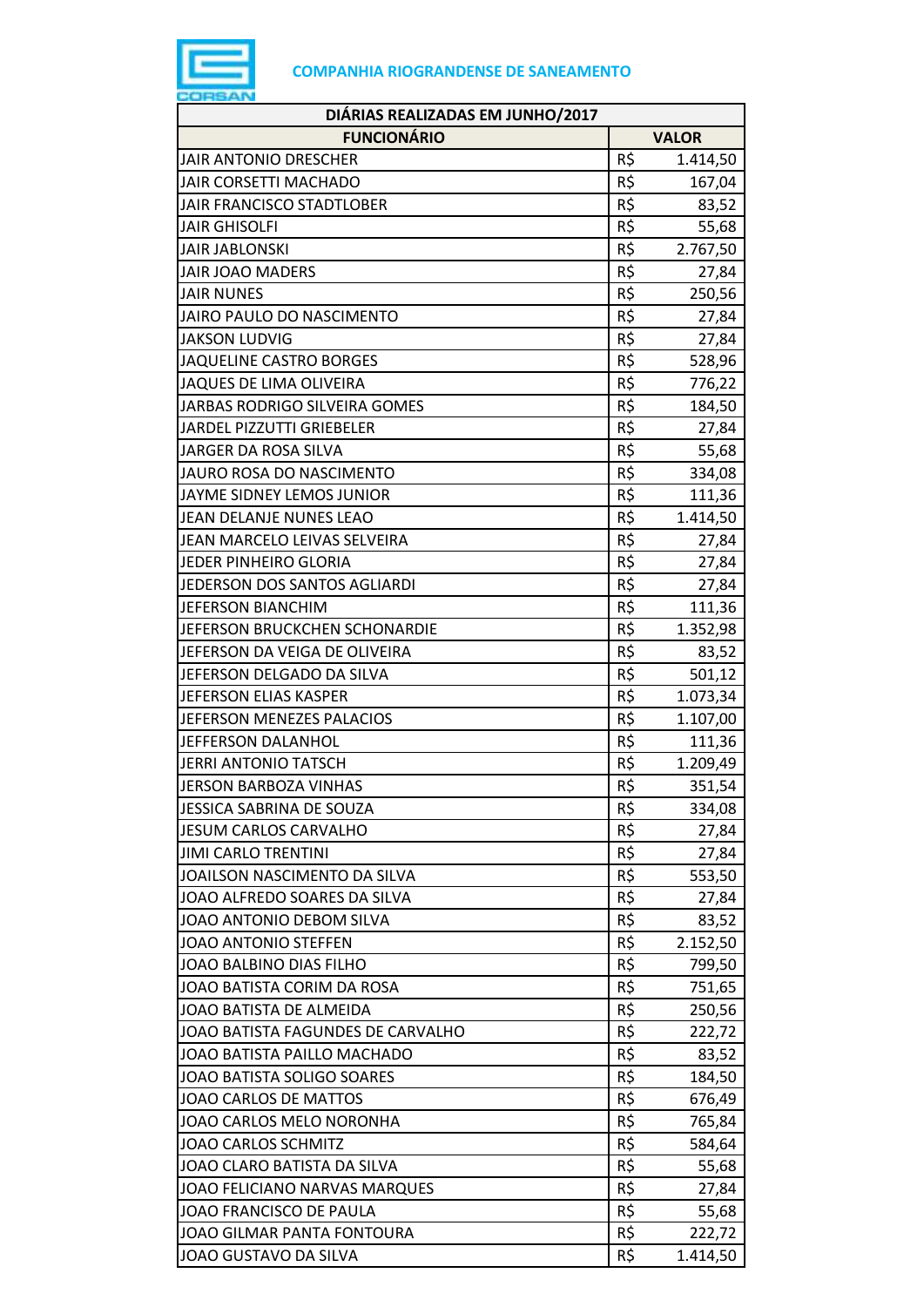

| DIÁRIAS REALIZADAS EM JUNHO/2017          |     |              |
|-------------------------------------------|-----|--------------|
| <b>FUNCIONÁRIO</b>                        |     | <b>VALOR</b> |
| <b>JOAO HENRIQUE KUHN</b>                 | R\$ | 27,84        |
| JOAO LUIS DOS SANTOS MEDEIROS             | R\$ | 55,68        |
| <b>JOAO LUIS SCHMAEDECKE</b>              | R\$ | 1.469,16     |
| JOAO PAULO PESEGOGINSKI FLORES DOS SANTOS | R\$ | 55,68        |
| JOAO PAULO SOUZA DA SILVA                 | R\$ | 27,84        |
| <b>JOAO ROGERIO OLIVEIRA</b>              | R\$ | 334,08       |
| JOAO VALTENOR EBERHARDT JUNIOR            | R\$ | 83,52        |
| JOCEMAR ANTONIO MAGRYTA                   | R\$ | 27,84        |
| JOCIVAL DE MORAES MACHADO                 | R\$ | 375,83       |
| <b>JOEL CASARIL</b>                       | R\$ | 27,84        |
| <b>JOEL JUNG BONFIM</b>                   | R\$ | 335,34       |
| <b>JOEL MONTEIRO</b>                      | R\$ | 751,66       |
| JOLAIR ADAO AMARAL                        | R\$ | 167,04       |
| <b>JONAS PADOIN CHIELLE</b>               | R\$ | 27,84        |
| JONATAN DE GODOY DA SILVEIRA              | R\$ | 361,92       |
| JONATAS MECALA MACHADO                    | R\$ | 584,64       |
| JONATHAN DA ROSA PITA                     | R\$ | 1.414,50     |
| JONATHAN PERES ABREU                      | R\$ | 27,84        |
| JONE DAMACENO FARIA CORREA                | R\$ | 3.259,50     |
| JONI VALMIR SERRA DE AVILA                | R\$ | 83,52        |
| <b>JONY BONADIMAN</b>                     | R\$ | 268,02       |
| <b>JORCELI ARAUJO NOLASCO</b>             | R\$ | 334,08       |
| JORDANA DA SILVA CASTRO BIASIBETTI        | R\$ | 1.660,50     |
| JORGE ALBERTO ROQUE PINTO                 | R\$ | 55,68        |
| <b>JORGE AUGUSTO COELHO PORTO</b>         | R\$ | 826,82       |
| JORGE DILAMAR GOULART RODRIGUES           | R\$ | 83,52        |
| <b>JORGE GERALDO MARTINI</b>              | R\$ | 1.113,60     |
| <b>JORGE LUIS DEXHEIMER</b>               | R\$ | 111,36       |
| JORGE LUIS FRAGA BITENCOURT               | R\$ | 27,84        |
| JORGE LUIZ COSTA MELO                     | R\$ | 494,50       |
| <b>JORGE LUIZ KLUMB BORN</b>              | R\$ | 250,56       |
| <b>JORGE LUIZ PORTELLA</b>                | R\$ | 222,72       |
| JORGE ODIMAR ZANDONAI DA COSTA            | R\$ | 83,52        |
| <b>JORGE OSIMAR BORGES</b>                | R\$ | 111,36       |
| <b>JORGE VALMOR BENCKE</b>                | R\$ | 922,50       |
| <b>JORGE VEIMAR NUNES</b>                 | R\$ | 585,90       |
| <b>JOSANA DE CANDIDO</b>                  | R\$ | 27,84        |
| <b>JOSCELINO JOSE MIKULSKI</b>            | R\$ | 55,68        |
| JOSE AILTON DOS PASSOS                    | R\$ | 361,92       |
| <b>JOSE AIRTON DOS SANTOS</b>             | R\$ | 1.291,50     |
| JOSE AIRTON PASETTO MARRAMON              | R\$ | 27,84        |
| JOSE ALDOIR DA LUZ COSTA                  | R\$ | 253,34       |
| JOSE ALMIR VEIGA MENEZES                  | R\$ | 184,50       |
| JOSE ANTONIO CAETANO GARCIA               | R\$ | 809,88       |
| JOSE ANTONIO MARIN DE OLIVEIRA            | R\$ | 55,68        |
| JOSE ANTONIO OLIVEIRA DA SILVA            | R\$ | 27,84        |
| <b>JOSE CARLOS BASSAN BRAGA</b>           | R\$ | 430,50       |
| JOSE CARLOS MAGALHAES SEVERO              | R\$ | 826,82       |
| JOSE CASSEMIRO PAZ GUZMAN                 | R\$ | 225,50       |
| JOSE CLAUDIO DE ARAUJO COVALESKY          | R\$ | 240,18       |
|                                           |     |              |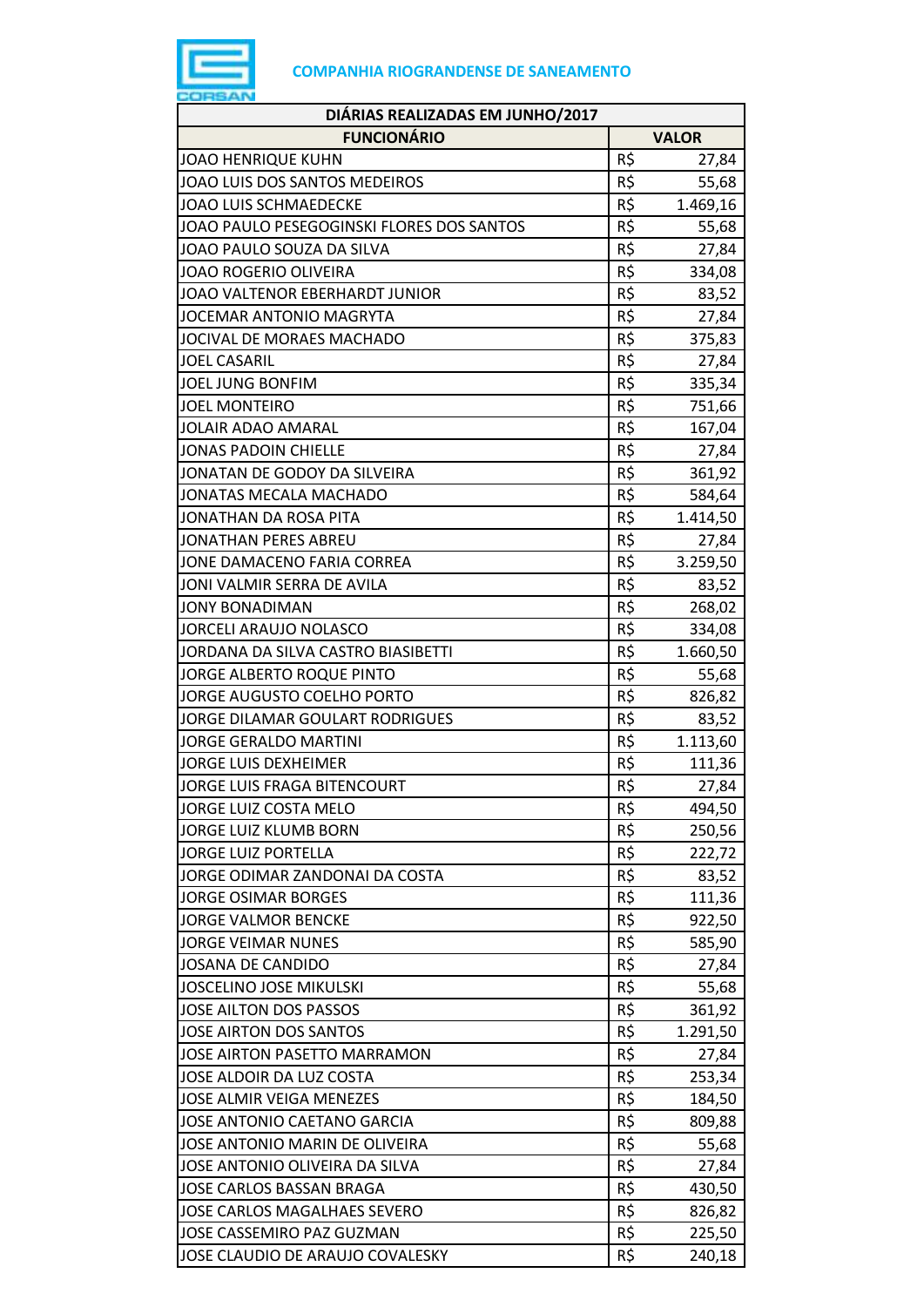

| DIÁRIAS REALIZADAS EM JUNHO/2017     |                 |              |  |
|--------------------------------------|-----------------|--------------|--|
| <b>FUNCIONÁRIO</b>                   |                 | <b>VALOR</b> |  |
| JOSE CRISTIANO SANTOS DE PAULA       | R\$             | 813,67       |  |
| <b>JOSE DA CAMPO</b>                 | $R\overline{S}$ | 501,12       |  |
| JOSE DELOI DAS CHAGAS PINHEIRO       | R\$             | 451,00       |  |
| <b>JOSE EDUARDO MARMITT</b>          | R\$             | 27,84        |  |
| JOSE FRANCISCO DE SOUZA              | R\$             | 1.414,50     |  |
| JOSE FRANCISCO SOUZA BUT             | R\$             | 27,84        |  |
| JOSE HENRIQUE MARINHO DA SILVA       | R\$             | 111,36       |  |
| JOSE HORACIO SILVA DA SILVA          | R\$             | 27,84        |  |
| <b>JOSE IVAN DORNELLES MULER</b>     | R\$             | 111,36       |  |
| <b>JOSE JOAREZ REQUE</b>             | R\$             | 664,86       |  |
| <b>JOSE LUIS GOMES LISBOA</b>        | R\$             | 3.444,00     |  |
| JOSE LUIS VIEIRA PIETRO              | R\$             | 184,50       |  |
| JOSE LUIZ DE LIMA VIANNA             | R\$             | 754,20       |  |
| JOSE MARCELO DA SILVA                | R\$             | 306,24       |  |
| JOSE MARIO FERREIRA SANTANA JUNIOR   | R\$             | 55,68        |  |
| <b>JOSE NESTOR KEPPEL</b>            | R\$             | 83,52        |  |
| JOSE NILTON VIEIRA GIDIEL            | R\$             | 250,56       |  |
| <b>JOSE ORTIZ MARQUES CARDOSO</b>    | R\$             | 83,52        |  |
| JOSE PAULO DE AVILA FERREIRA         | R\$             | 676,49       |  |
| <b>JOSE PAULO METTLER</b>            | R\$             | 139,20       |  |
| <b>JOSE RAUL BRAZ</b>                | R\$             | 250,56       |  |
| <b>JOSE RENATO ANTUNES NUNES</b>     | R\$             | 167,04       |  |
| JOSE RICARDO RODRIGUES DA SILVA      | R\$             | 389,76       |  |
| JOSE ROBERTO CEOLIN EPSTEIN          | R\$             | 526,16       |  |
| JOSE RODRIGUES DE SOUZA NETO         | R\$             | 111,36       |  |
| JOSE TADEU DOS SANTOS ESPINDOLA      | R\$             | 27,84        |  |
| JOSE VALDIR MACHADO DOS SANTOS       | R\$             | 55,68        |  |
| <b>JOSE VICENTE SPINELLI PINTO</b>   | R\$             | 194,88       |  |
| JOSEANE DE FREITAS JUNG              | R\$             | 184,50       |  |
| <b>JOSEANE GUEDES MACHADO</b>        | R\$             | 27,84        |  |
| <b>JOSELAINE BORGES DE MATTOS</b>    | R\$             | 27,84        |  |
| JOSIEL ANTONIO PESSOA NUNES          | R\$             | 553,50       |  |
| JOZIANO LUIZ DA CRUZ                 | R\$             | 111,36       |  |
| JUAREZ BENTO DA ROSA                 | R\$             | 553,50       |  |
| JUAREZ CESCA MARCHIORO               | R\$             | 253,34       |  |
| JUAREZ OLAVO FAGUNDES DA ROSA        | R\$             | 111,36       |  |
| <b>JUAREZ PEREIRA FRANCILIO</b>      | R\$             | 3.075,00     |  |
| <b>JUAREZ RASQUINHA</b>              | R\$             | 861,00       |  |
| <b>JUELMIR NUNES SARAIVA</b>         | R\$             | 222,72       |  |
| JULIANA MACHADO GASPAROTTO           | R\$             | 184,50       |  |
| JULIANA MESQUITA INACIO              | R\$             | 55,68        |  |
| <b>JULIANI GOMES DOS SANTOS</b>      | R\$             | 225,50       |  |
| JULIANO CEZAR SIQUEIRA DO NASCIMENTO | R\$             | 111,36       |  |
| <b>JULIANO DE AZEVEDO BORGES</b>     | R\$             | 55,68        |  |
| <b>JULIANO DELESKI NAIBERT</b>       | R\$             | 83,52        |  |
| <b>JULIANO DOS PASSOS</b>            | R\$             | 139,20       |  |
| <b>JULIANO DOS SANTOS TORRES</b>     | R\$             | 250,56       |  |
| <b>JULIANO GOULART</b>               | R\$             | 1.168,50     |  |
| JULIANO MOREIRA DOS SANTOS           | R\$             | 861,00       |  |
| <b>JULIANO PEGORINI BRAZ</b>         | R\$             | 55,68        |  |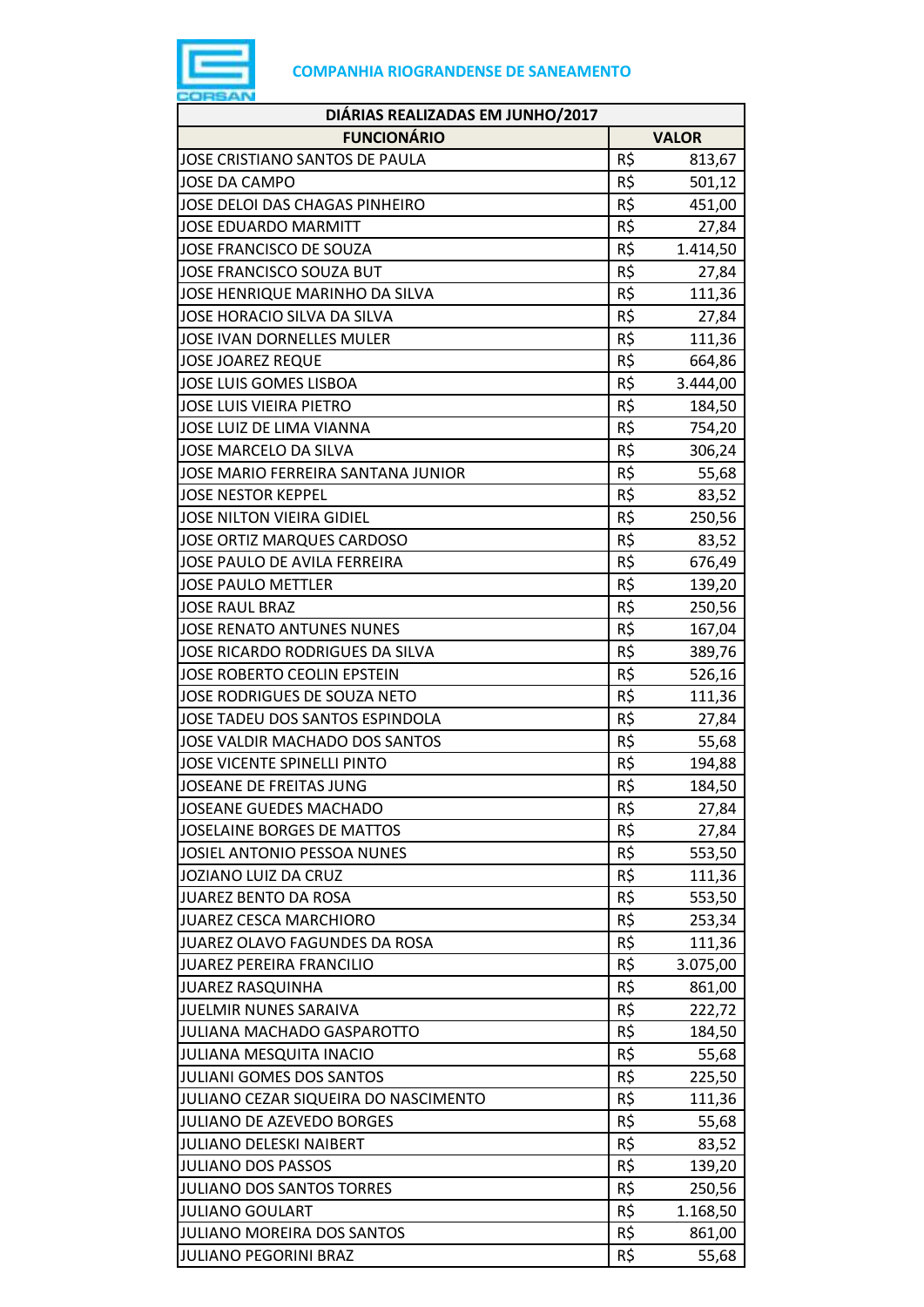

| <b>FUNCIONÁRIO</b><br><b>VALOR</b><br>R\$<br><b>JULIANO ZAMPIERI DOS SANTOS</b><br>27,84<br>R\$<br><b>JULIO CESAR CAPRA</b><br>83,52<br>R\$<br>JULIO CESAR DO ESPIRITO SANTO ROCHA<br>1.968,00<br>JULIO CESAR TAVARES RIBEIRO<br>R\$<br>167,04<br>R\$<br>JULIO CEZAR VARGAS DA SILVA<br>27,84<br>R\$<br><b>JUNIOR CESAR DA SILVA</b><br>804,06<br>R\$<br>JUNIOR CEZAR CONTER VENTURA<br>27,84<br>R\$<br>KARLA LEAL COZZA<br>27,84<br>R\$<br>KATIA GABRIEL<br>27,84<br>R\$<br>KELI SILVEIRA DA SILVA<br>758,50<br>R\$<br>KELLY DE LIMA OLIVEIRA<br>430,50<br>R\$<br><b>KRISTTIAN WALKER PIRES</b><br>55,68<br>R\$<br>LAIR VICENTE KLEIN<br>225,50<br>R\$<br><b>LAIRTON SILVESTRINI</b><br>83,52<br>R\$<br>55,68<br><b>LASARO GELINGER</b><br>R\$<br><b>LAURI VALENTIN BARON</b><br>1.968,00<br>R\$<br>LAURO ANTONIO GAIESKI<br>826,08<br>R\$<br><b>LAURO DE FREITAS FLORES</b><br>27,84<br>R\$<br>LAURO RODRIGUES SOBRINHO<br>918,72<br>R\$<br>83,52<br>LAURO VILMAR DREWS<br>R\$<br>LAZIE DA COSTA DE OLIVEIRA<br>167,04<br>R\$<br>LEA PATRICIA PINHEIRO BASEI<br>167,04<br>R\$<br>LEANDRO ARAGON CALDEIRA<br>553,50<br>R\$<br>LEANDRO AUGUSTO MUMBACH<br>55,68<br>R\$<br>LEANDRO BIZOTTO PADILHA<br>612,48<br>R\$<br>LEANDRO CAPITAO ROCA<br>250,56<br>R\$<br>LEANDRO DA CONCEICAO DA SILVEIRA<br>541,86<br>R\$<br>LEANDRO DA SILVA ROCHA<br>194,88<br>R\$<br>LEANDRO FIORENZA CANTERLE<br>27,84<br>R\$<br>LEANDRO GOMES FERREIRA DE AZEVEDO<br>111,36<br>R\$<br>LEANDRO LUIZ DUMMEL<br>184,50<br>R\$<br><b>LEANDRO MINUSCOLI</b><br>553,50<br>R\$<br>LEANDRO RIBAS DE SOUZA<br>111,36<br>R\$<br>LEANDRO ROBERTO SILVA DE AZEVEDO<br>27,84<br>R\$<br>LEANDRO RODRIGUES DA CRUZ<br>1.197,12<br>R\$<br><b>LEANDRO RODRIGUES DOYLE</b><br>1.107,00<br>R\$<br>LEANDRO SILVA DE MENEZES<br>1.968,00<br>R\$<br>LEANDRO SOUSTRUZNIK AGUILAR<br>55,68<br>R\$<br><b>LEANDRO TOGNON</b><br>27,84<br>R\$<br>LEANDRO VALENTE NICOLAU<br>27,84<br>R\$<br>LEDA OLIVEIRA PEDROSO<br>27,84<br>R\$<br>LENARA RODRIGUES JASNIEWICZ<br>748,38<br>R\$<br>LEO AUGUSTO DA SILVA<br>640,32<br>R\$<br>LEO AURELIO PERALTA DA SILVA<br>83,52<br>R\$<br>LEO ELIZEU DE ARRUDA OLIVEIRA<br>55,68<br>LEONARA MISZEVSKI MIOLA<br>R\$<br>83,52<br>R\$<br>LEONARDO AZAMBUJA FARIAS<br>748,38<br>R\$<br>LEONARDO DA SILVA PEREIRA<br>111,36<br>R\$<br>LEONARDO DAITX DE BITENCOURT<br>361,92<br>R\$<br>LEONARDO DE SOUZA SARAIVA<br>27,84 | DIÁRIAS REALIZADAS EM JUNHO/2017 |  |  |
|-----------------------------------------------------------------------------------------------------------------------------------------------------------------------------------------------------------------------------------------------------------------------------------------------------------------------------------------------------------------------------------------------------------------------------------------------------------------------------------------------------------------------------------------------------------------------------------------------------------------------------------------------------------------------------------------------------------------------------------------------------------------------------------------------------------------------------------------------------------------------------------------------------------------------------------------------------------------------------------------------------------------------------------------------------------------------------------------------------------------------------------------------------------------------------------------------------------------------------------------------------------------------------------------------------------------------------------------------------------------------------------------------------------------------------------------------------------------------------------------------------------------------------------------------------------------------------------------------------------------------------------------------------------------------------------------------------------------------------------------------------------------------------------------------------------------------------------------------------------------------------------------------------------------------------------------------------------------------------------------------------------------------------------------------------------------------------------------------------------------------------------------------------------------------------------------------------------------------------------------------------------------------------------------------------------------------------------------------------------------------------------------------------------|----------------------------------|--|--|
|                                                                                                                                                                                                                                                                                                                                                                                                                                                                                                                                                                                                                                                                                                                                                                                                                                                                                                                                                                                                                                                                                                                                                                                                                                                                                                                                                                                                                                                                                                                                                                                                                                                                                                                                                                                                                                                                                                                                                                                                                                                                                                                                                                                                                                                                                                                                                                                                           |                                  |  |  |
|                                                                                                                                                                                                                                                                                                                                                                                                                                                                                                                                                                                                                                                                                                                                                                                                                                                                                                                                                                                                                                                                                                                                                                                                                                                                                                                                                                                                                                                                                                                                                                                                                                                                                                                                                                                                                                                                                                                                                                                                                                                                                                                                                                                                                                                                                                                                                                                                           |                                  |  |  |
|                                                                                                                                                                                                                                                                                                                                                                                                                                                                                                                                                                                                                                                                                                                                                                                                                                                                                                                                                                                                                                                                                                                                                                                                                                                                                                                                                                                                                                                                                                                                                                                                                                                                                                                                                                                                                                                                                                                                                                                                                                                                                                                                                                                                                                                                                                                                                                                                           |                                  |  |  |
|                                                                                                                                                                                                                                                                                                                                                                                                                                                                                                                                                                                                                                                                                                                                                                                                                                                                                                                                                                                                                                                                                                                                                                                                                                                                                                                                                                                                                                                                                                                                                                                                                                                                                                                                                                                                                                                                                                                                                                                                                                                                                                                                                                                                                                                                                                                                                                                                           |                                  |  |  |
|                                                                                                                                                                                                                                                                                                                                                                                                                                                                                                                                                                                                                                                                                                                                                                                                                                                                                                                                                                                                                                                                                                                                                                                                                                                                                                                                                                                                                                                                                                                                                                                                                                                                                                                                                                                                                                                                                                                                                                                                                                                                                                                                                                                                                                                                                                                                                                                                           |                                  |  |  |
|                                                                                                                                                                                                                                                                                                                                                                                                                                                                                                                                                                                                                                                                                                                                                                                                                                                                                                                                                                                                                                                                                                                                                                                                                                                                                                                                                                                                                                                                                                                                                                                                                                                                                                                                                                                                                                                                                                                                                                                                                                                                                                                                                                                                                                                                                                                                                                                                           |                                  |  |  |
|                                                                                                                                                                                                                                                                                                                                                                                                                                                                                                                                                                                                                                                                                                                                                                                                                                                                                                                                                                                                                                                                                                                                                                                                                                                                                                                                                                                                                                                                                                                                                                                                                                                                                                                                                                                                                                                                                                                                                                                                                                                                                                                                                                                                                                                                                                                                                                                                           |                                  |  |  |
|                                                                                                                                                                                                                                                                                                                                                                                                                                                                                                                                                                                                                                                                                                                                                                                                                                                                                                                                                                                                                                                                                                                                                                                                                                                                                                                                                                                                                                                                                                                                                                                                                                                                                                                                                                                                                                                                                                                                                                                                                                                                                                                                                                                                                                                                                                                                                                                                           |                                  |  |  |
|                                                                                                                                                                                                                                                                                                                                                                                                                                                                                                                                                                                                                                                                                                                                                                                                                                                                                                                                                                                                                                                                                                                                                                                                                                                                                                                                                                                                                                                                                                                                                                                                                                                                                                                                                                                                                                                                                                                                                                                                                                                                                                                                                                                                                                                                                                                                                                                                           |                                  |  |  |
|                                                                                                                                                                                                                                                                                                                                                                                                                                                                                                                                                                                                                                                                                                                                                                                                                                                                                                                                                                                                                                                                                                                                                                                                                                                                                                                                                                                                                                                                                                                                                                                                                                                                                                                                                                                                                                                                                                                                                                                                                                                                                                                                                                                                                                                                                                                                                                                                           |                                  |  |  |
|                                                                                                                                                                                                                                                                                                                                                                                                                                                                                                                                                                                                                                                                                                                                                                                                                                                                                                                                                                                                                                                                                                                                                                                                                                                                                                                                                                                                                                                                                                                                                                                                                                                                                                                                                                                                                                                                                                                                                                                                                                                                                                                                                                                                                                                                                                                                                                                                           |                                  |  |  |
|                                                                                                                                                                                                                                                                                                                                                                                                                                                                                                                                                                                                                                                                                                                                                                                                                                                                                                                                                                                                                                                                                                                                                                                                                                                                                                                                                                                                                                                                                                                                                                                                                                                                                                                                                                                                                                                                                                                                                                                                                                                                                                                                                                                                                                                                                                                                                                                                           |                                  |  |  |
|                                                                                                                                                                                                                                                                                                                                                                                                                                                                                                                                                                                                                                                                                                                                                                                                                                                                                                                                                                                                                                                                                                                                                                                                                                                                                                                                                                                                                                                                                                                                                                                                                                                                                                                                                                                                                                                                                                                                                                                                                                                                                                                                                                                                                                                                                                                                                                                                           |                                  |  |  |
|                                                                                                                                                                                                                                                                                                                                                                                                                                                                                                                                                                                                                                                                                                                                                                                                                                                                                                                                                                                                                                                                                                                                                                                                                                                                                                                                                                                                                                                                                                                                                                                                                                                                                                                                                                                                                                                                                                                                                                                                                                                                                                                                                                                                                                                                                                                                                                                                           |                                  |  |  |
|                                                                                                                                                                                                                                                                                                                                                                                                                                                                                                                                                                                                                                                                                                                                                                                                                                                                                                                                                                                                                                                                                                                                                                                                                                                                                                                                                                                                                                                                                                                                                                                                                                                                                                                                                                                                                                                                                                                                                                                                                                                                                                                                                                                                                                                                                                                                                                                                           |                                  |  |  |
|                                                                                                                                                                                                                                                                                                                                                                                                                                                                                                                                                                                                                                                                                                                                                                                                                                                                                                                                                                                                                                                                                                                                                                                                                                                                                                                                                                                                                                                                                                                                                                                                                                                                                                                                                                                                                                                                                                                                                                                                                                                                                                                                                                                                                                                                                                                                                                                                           |                                  |  |  |
|                                                                                                                                                                                                                                                                                                                                                                                                                                                                                                                                                                                                                                                                                                                                                                                                                                                                                                                                                                                                                                                                                                                                                                                                                                                                                                                                                                                                                                                                                                                                                                                                                                                                                                                                                                                                                                                                                                                                                                                                                                                                                                                                                                                                                                                                                                                                                                                                           |                                  |  |  |
|                                                                                                                                                                                                                                                                                                                                                                                                                                                                                                                                                                                                                                                                                                                                                                                                                                                                                                                                                                                                                                                                                                                                                                                                                                                                                                                                                                                                                                                                                                                                                                                                                                                                                                                                                                                                                                                                                                                                                                                                                                                                                                                                                                                                                                                                                                                                                                                                           |                                  |  |  |
|                                                                                                                                                                                                                                                                                                                                                                                                                                                                                                                                                                                                                                                                                                                                                                                                                                                                                                                                                                                                                                                                                                                                                                                                                                                                                                                                                                                                                                                                                                                                                                                                                                                                                                                                                                                                                                                                                                                                                                                                                                                                                                                                                                                                                                                                                                                                                                                                           |                                  |  |  |
|                                                                                                                                                                                                                                                                                                                                                                                                                                                                                                                                                                                                                                                                                                                                                                                                                                                                                                                                                                                                                                                                                                                                                                                                                                                                                                                                                                                                                                                                                                                                                                                                                                                                                                                                                                                                                                                                                                                                                                                                                                                                                                                                                                                                                                                                                                                                                                                                           |                                  |  |  |
|                                                                                                                                                                                                                                                                                                                                                                                                                                                                                                                                                                                                                                                                                                                                                                                                                                                                                                                                                                                                                                                                                                                                                                                                                                                                                                                                                                                                                                                                                                                                                                                                                                                                                                                                                                                                                                                                                                                                                                                                                                                                                                                                                                                                                                                                                                                                                                                                           |                                  |  |  |
|                                                                                                                                                                                                                                                                                                                                                                                                                                                                                                                                                                                                                                                                                                                                                                                                                                                                                                                                                                                                                                                                                                                                                                                                                                                                                                                                                                                                                                                                                                                                                                                                                                                                                                                                                                                                                                                                                                                                                                                                                                                                                                                                                                                                                                                                                                                                                                                                           |                                  |  |  |
|                                                                                                                                                                                                                                                                                                                                                                                                                                                                                                                                                                                                                                                                                                                                                                                                                                                                                                                                                                                                                                                                                                                                                                                                                                                                                                                                                                                                                                                                                                                                                                                                                                                                                                                                                                                                                                                                                                                                                                                                                                                                                                                                                                                                                                                                                                                                                                                                           |                                  |  |  |
|                                                                                                                                                                                                                                                                                                                                                                                                                                                                                                                                                                                                                                                                                                                                                                                                                                                                                                                                                                                                                                                                                                                                                                                                                                                                                                                                                                                                                                                                                                                                                                                                                                                                                                                                                                                                                                                                                                                                                                                                                                                                                                                                                                                                                                                                                                                                                                                                           |                                  |  |  |
|                                                                                                                                                                                                                                                                                                                                                                                                                                                                                                                                                                                                                                                                                                                                                                                                                                                                                                                                                                                                                                                                                                                                                                                                                                                                                                                                                                                                                                                                                                                                                                                                                                                                                                                                                                                                                                                                                                                                                                                                                                                                                                                                                                                                                                                                                                                                                                                                           |                                  |  |  |
|                                                                                                                                                                                                                                                                                                                                                                                                                                                                                                                                                                                                                                                                                                                                                                                                                                                                                                                                                                                                                                                                                                                                                                                                                                                                                                                                                                                                                                                                                                                                                                                                                                                                                                                                                                                                                                                                                                                                                                                                                                                                                                                                                                                                                                                                                                                                                                                                           |                                  |  |  |
|                                                                                                                                                                                                                                                                                                                                                                                                                                                                                                                                                                                                                                                                                                                                                                                                                                                                                                                                                                                                                                                                                                                                                                                                                                                                                                                                                                                                                                                                                                                                                                                                                                                                                                                                                                                                                                                                                                                                                                                                                                                                                                                                                                                                                                                                                                                                                                                                           |                                  |  |  |
|                                                                                                                                                                                                                                                                                                                                                                                                                                                                                                                                                                                                                                                                                                                                                                                                                                                                                                                                                                                                                                                                                                                                                                                                                                                                                                                                                                                                                                                                                                                                                                                                                                                                                                                                                                                                                                                                                                                                                                                                                                                                                                                                                                                                                                                                                                                                                                                                           |                                  |  |  |
|                                                                                                                                                                                                                                                                                                                                                                                                                                                                                                                                                                                                                                                                                                                                                                                                                                                                                                                                                                                                                                                                                                                                                                                                                                                                                                                                                                                                                                                                                                                                                                                                                                                                                                                                                                                                                                                                                                                                                                                                                                                                                                                                                                                                                                                                                                                                                                                                           |                                  |  |  |
|                                                                                                                                                                                                                                                                                                                                                                                                                                                                                                                                                                                                                                                                                                                                                                                                                                                                                                                                                                                                                                                                                                                                                                                                                                                                                                                                                                                                                                                                                                                                                                                                                                                                                                                                                                                                                                                                                                                                                                                                                                                                                                                                                                                                                                                                                                                                                                                                           |                                  |  |  |
|                                                                                                                                                                                                                                                                                                                                                                                                                                                                                                                                                                                                                                                                                                                                                                                                                                                                                                                                                                                                                                                                                                                                                                                                                                                                                                                                                                                                                                                                                                                                                                                                                                                                                                                                                                                                                                                                                                                                                                                                                                                                                                                                                                                                                                                                                                                                                                                                           |                                  |  |  |
|                                                                                                                                                                                                                                                                                                                                                                                                                                                                                                                                                                                                                                                                                                                                                                                                                                                                                                                                                                                                                                                                                                                                                                                                                                                                                                                                                                                                                                                                                                                                                                                                                                                                                                                                                                                                                                                                                                                                                                                                                                                                                                                                                                                                                                                                                                                                                                                                           |                                  |  |  |
|                                                                                                                                                                                                                                                                                                                                                                                                                                                                                                                                                                                                                                                                                                                                                                                                                                                                                                                                                                                                                                                                                                                                                                                                                                                                                                                                                                                                                                                                                                                                                                                                                                                                                                                                                                                                                                                                                                                                                                                                                                                                                                                                                                                                                                                                                                                                                                                                           |                                  |  |  |
|                                                                                                                                                                                                                                                                                                                                                                                                                                                                                                                                                                                                                                                                                                                                                                                                                                                                                                                                                                                                                                                                                                                                                                                                                                                                                                                                                                                                                                                                                                                                                                                                                                                                                                                                                                                                                                                                                                                                                                                                                                                                                                                                                                                                                                                                                                                                                                                                           |                                  |  |  |
|                                                                                                                                                                                                                                                                                                                                                                                                                                                                                                                                                                                                                                                                                                                                                                                                                                                                                                                                                                                                                                                                                                                                                                                                                                                                                                                                                                                                                                                                                                                                                                                                                                                                                                                                                                                                                                                                                                                                                                                                                                                                                                                                                                                                                                                                                                                                                                                                           |                                  |  |  |
|                                                                                                                                                                                                                                                                                                                                                                                                                                                                                                                                                                                                                                                                                                                                                                                                                                                                                                                                                                                                                                                                                                                                                                                                                                                                                                                                                                                                                                                                                                                                                                                                                                                                                                                                                                                                                                                                                                                                                                                                                                                                                                                                                                                                                                                                                                                                                                                                           |                                  |  |  |
|                                                                                                                                                                                                                                                                                                                                                                                                                                                                                                                                                                                                                                                                                                                                                                                                                                                                                                                                                                                                                                                                                                                                                                                                                                                                                                                                                                                                                                                                                                                                                                                                                                                                                                                                                                                                                                                                                                                                                                                                                                                                                                                                                                                                                                                                                                                                                                                                           |                                  |  |  |
|                                                                                                                                                                                                                                                                                                                                                                                                                                                                                                                                                                                                                                                                                                                                                                                                                                                                                                                                                                                                                                                                                                                                                                                                                                                                                                                                                                                                                                                                                                                                                                                                                                                                                                                                                                                                                                                                                                                                                                                                                                                                                                                                                                                                                                                                                                                                                                                                           |                                  |  |  |
|                                                                                                                                                                                                                                                                                                                                                                                                                                                                                                                                                                                                                                                                                                                                                                                                                                                                                                                                                                                                                                                                                                                                                                                                                                                                                                                                                                                                                                                                                                                                                                                                                                                                                                                                                                                                                                                                                                                                                                                                                                                                                                                                                                                                                                                                                                                                                                                                           |                                  |  |  |
|                                                                                                                                                                                                                                                                                                                                                                                                                                                                                                                                                                                                                                                                                                                                                                                                                                                                                                                                                                                                                                                                                                                                                                                                                                                                                                                                                                                                                                                                                                                                                                                                                                                                                                                                                                                                                                                                                                                                                                                                                                                                                                                                                                                                                                                                                                                                                                                                           |                                  |  |  |
|                                                                                                                                                                                                                                                                                                                                                                                                                                                                                                                                                                                                                                                                                                                                                                                                                                                                                                                                                                                                                                                                                                                                                                                                                                                                                                                                                                                                                                                                                                                                                                                                                                                                                                                                                                                                                                                                                                                                                                                                                                                                                                                                                                                                                                                                                                                                                                                                           |                                  |  |  |
|                                                                                                                                                                                                                                                                                                                                                                                                                                                                                                                                                                                                                                                                                                                                                                                                                                                                                                                                                                                                                                                                                                                                                                                                                                                                                                                                                                                                                                                                                                                                                                                                                                                                                                                                                                                                                                                                                                                                                                                                                                                                                                                                                                                                                                                                                                                                                                                                           |                                  |  |  |
|                                                                                                                                                                                                                                                                                                                                                                                                                                                                                                                                                                                                                                                                                                                                                                                                                                                                                                                                                                                                                                                                                                                                                                                                                                                                                                                                                                                                                                                                                                                                                                                                                                                                                                                                                                                                                                                                                                                                                                                                                                                                                                                                                                                                                                                                                                                                                                                                           |                                  |  |  |
|                                                                                                                                                                                                                                                                                                                                                                                                                                                                                                                                                                                                                                                                                                                                                                                                                                                                                                                                                                                                                                                                                                                                                                                                                                                                                                                                                                                                                                                                                                                                                                                                                                                                                                                                                                                                                                                                                                                                                                                                                                                                                                                                                                                                                                                                                                                                                                                                           |                                  |  |  |
|                                                                                                                                                                                                                                                                                                                                                                                                                                                                                                                                                                                                                                                                                                                                                                                                                                                                                                                                                                                                                                                                                                                                                                                                                                                                                                                                                                                                                                                                                                                                                                                                                                                                                                                                                                                                                                                                                                                                                                                                                                                                                                                                                                                                                                                                                                                                                                                                           |                                  |  |  |
|                                                                                                                                                                                                                                                                                                                                                                                                                                                                                                                                                                                                                                                                                                                                                                                                                                                                                                                                                                                                                                                                                                                                                                                                                                                                                                                                                                                                                                                                                                                                                                                                                                                                                                                                                                                                                                                                                                                                                                                                                                                                                                                                                                                                                                                                                                                                                                                                           |                                  |  |  |
|                                                                                                                                                                                                                                                                                                                                                                                                                                                                                                                                                                                                                                                                                                                                                                                                                                                                                                                                                                                                                                                                                                                                                                                                                                                                                                                                                                                                                                                                                                                                                                                                                                                                                                                                                                                                                                                                                                                                                                                                                                                                                                                                                                                                                                                                                                                                                                                                           |                                  |  |  |
|                                                                                                                                                                                                                                                                                                                                                                                                                                                                                                                                                                                                                                                                                                                                                                                                                                                                                                                                                                                                                                                                                                                                                                                                                                                                                                                                                                                                                                                                                                                                                                                                                                                                                                                                                                                                                                                                                                                                                                                                                                                                                                                                                                                                                                                                                                                                                                                                           |                                  |  |  |
|                                                                                                                                                                                                                                                                                                                                                                                                                                                                                                                                                                                                                                                                                                                                                                                                                                                                                                                                                                                                                                                                                                                                                                                                                                                                                                                                                                                                                                                                                                                                                                                                                                                                                                                                                                                                                                                                                                                                                                                                                                                                                                                                                                                                                                                                                                                                                                                                           |                                  |  |  |
|                                                                                                                                                                                                                                                                                                                                                                                                                                                                                                                                                                                                                                                                                                                                                                                                                                                                                                                                                                                                                                                                                                                                                                                                                                                                                                                                                                                                                                                                                                                                                                                                                                                                                                                                                                                                                                                                                                                                                                                                                                                                                                                                                                                                                                                                                                                                                                                                           |                                  |  |  |
|                                                                                                                                                                                                                                                                                                                                                                                                                                                                                                                                                                                                                                                                                                                                                                                                                                                                                                                                                                                                                                                                                                                                                                                                                                                                                                                                                                                                                                                                                                                                                                                                                                                                                                                                                                                                                                                                                                                                                                                                                                                                                                                                                                                                                                                                                                                                                                                                           |                                  |  |  |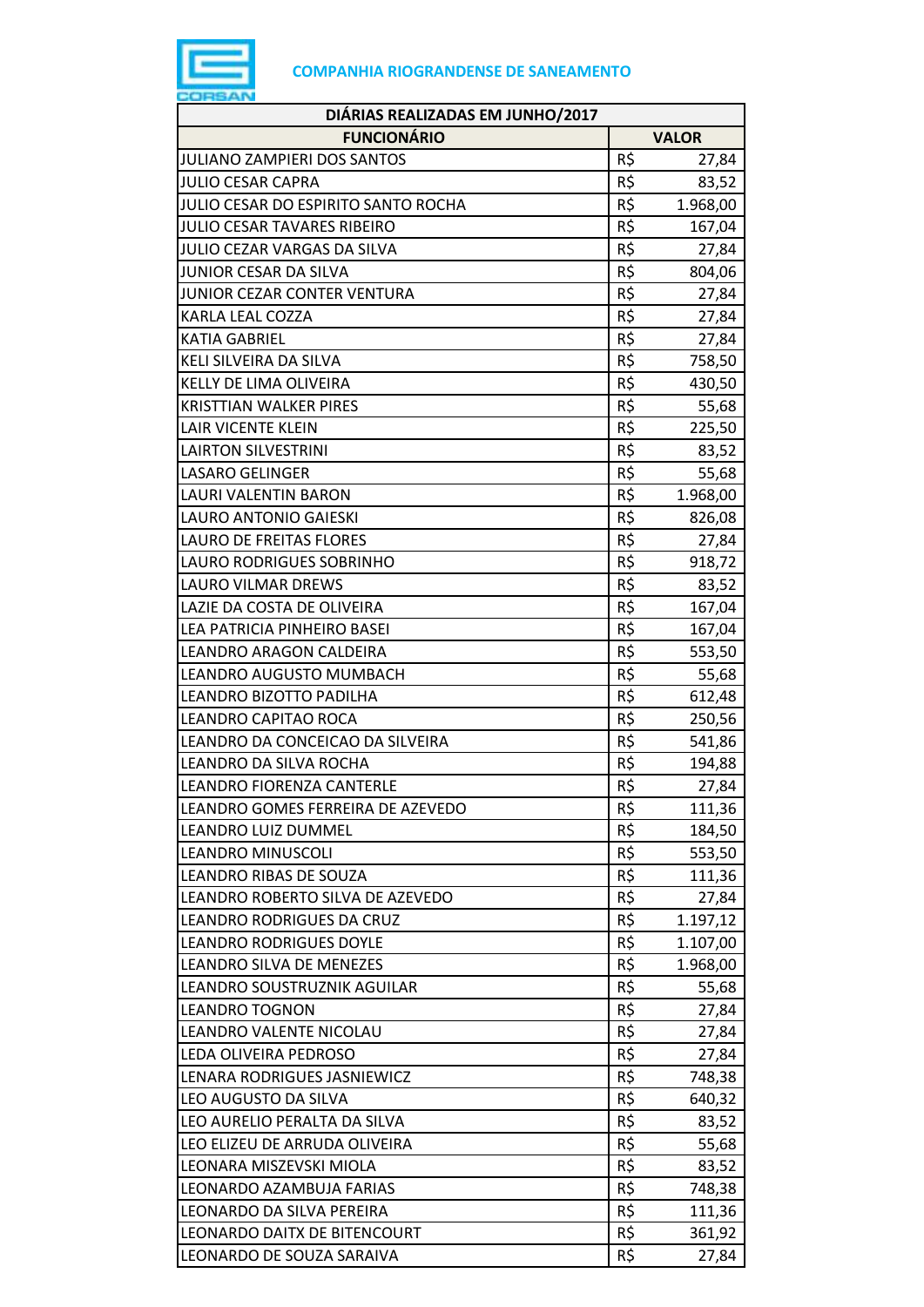

| DIÁRIAS REALIZADAS EM JUNHO/2017    |     |              |
|-------------------------------------|-----|--------------|
| <b>FUNCIONÁRIO</b>                  |     | <b>VALOR</b> |
| <b>LEONARDO GORGEN</b>              | R\$ | 389,76       |
| LEONARDO JULIO MARTINS              | R\$ | 250,56       |
| LEONARDO PEDROZO CORREA             | R\$ | 553,50       |
| <b>LEONARDO RAMOS PIRES</b>         | R\$ | 55,68        |
| LEONARDO REIS DE SOUZA              | R\$ | 501,12       |
| <b>LEONARDO SANTOS HUZALO</b>       | R\$ | 278,40       |
| LEONARDO SILVA DE MARINS            | R\$ | 361,92       |
| LEONARDO SOZIN RUFINO               | R\$ | 389,76       |
| <b>LEONARDO STUMPF</b>              | R\$ | 1.537,50     |
| LEONEL JAIME LOPES                  | R\$ | 167,04       |
| <b>LEONIDAS ESSVEIN SOUZA</b>       | R\$ | 556,80       |
| LEONIL DOS SANTOS CAVALHEIRO        | R\$ | 27,84        |
| LERIO RODRIGUES DA FONSECA          | R\$ | 922,50       |
| LETICIA HERNANDES ALVES             | R\$ | 1.107,00     |
| LETICIA PASTERNAK KRAMM             | R\$ | 83,52        |
| <b>LIA DENISE TIMANN</b>            | R\$ | 369,00       |
| LILIANE DA SILVA                    | R\$ | 281,18       |
| LISIANE OTTONELLI BELINAZZO         | R\$ | 111,36       |
| LISIANE REGINA ALVES VOLKWEIS       | R\$ | 27,84        |
| LISIANE VIDAL LIMA                  | R\$ | 984,00       |
| LIVANA GUIMARAES MACIEL FERRARI     | R\$ | 225,50       |
| LOICI MARIA CAMERA DE MELLO         | R\$ | 184,50       |
| LOIVO DA SILVA GONCALVES            | R\$ | 369,00       |
| LOUISE DA ROSA CARDOSO              | R\$ | 1.537,50     |
| LUCAS ALBERTO SCHLESTEIN            | R\$ | 27,84        |
| LUCAS ARMANDO DA SILVEIRA BICA      | R\$ | 826,82       |
| <b>LUCAS CARVALHO HUBNER</b>        | R\$ | 553,50       |
| LUCAS MARCHI DA MOTTA               | R\$ | 184,50       |
| <b>LUCAS PACZEK FRANTZ</b>          | R\$ | 27,84        |
| LUCAS VARGAS LEAES                  | R\$ | 1.230,50     |
| LUCELI GONCALVES VARGAS             | R\$ | 27,84        |
| LUCEVAL DO PRADO BORBA              | R\$ | 55,68        |
| LUCIA IARA SACOL                    | R\$ | 732,17       |
| LUCIANA ALVAREZ DE OLIVEIRA SANTOS  | R\$ | 27,84        |
| LUCIANA GUARAGNA SOUZA              | R\$ | 835,17       |
| LUCIANA HENRIQUES PINHEIRO BONAMIGO | R\$ | 584,64       |
| LUCIANNE DE OLIVEIRA SANTOS         | R\$ | 83,52        |
| LUCIANO DA COSTA GARCIA             | R\$ | 253,34       |
| LUCIANO DA SILVA                    | R\$ | 55,68        |
| LUCIANO DA SILVA LIMA               | R\$ | 748,38       |
| LUCIANO DA SILVA RIBEIRO            | R\$ | 854,66       |
| LUCIANO DOTTE                       | R\$ | 334,08       |
| LUCIANO ELI MARTIN                  | R\$ | 1.329,54     |
| <b>LUCIANO GARCIA PFEIFER</b>       | R\$ | 637,02       |
| LUCIANO JACOB QUINTANA              | R\$ | 111,36       |
| LUCIANO PONCIANO VITT               | R\$ | 556,80       |
| LUCIANO RODRIGUES CARVALHO          | R\$ | 55,68        |
| LUCIANO VINICIUS DALBERTO           | R\$ | 111,36       |
| <b>LUCIMAR ZANATTA</b>              | R\$ | 27,84        |
| LUIS ANDRE DE ALMEIDA MACIEL        | R\$ | 335,34       |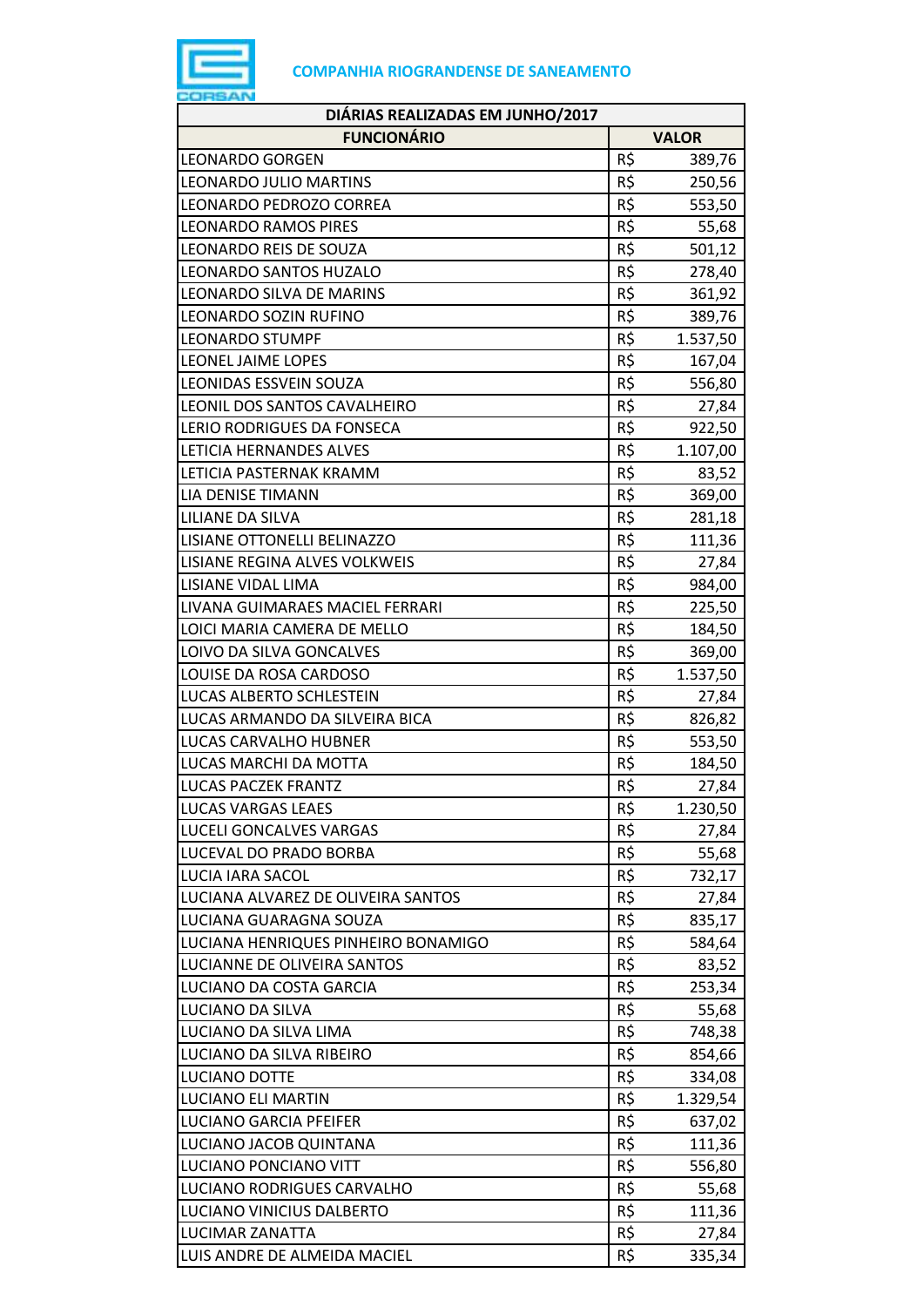

| DIÁRIAS REALIZADAS EM JUNHO/2017         |     |              |
|------------------------------------------|-----|--------------|
| <b>FUNCIONÁRIO</b>                       |     | <b>VALOR</b> |
| <b>LUIS CARLOS MARTINS</b>               | R\$ | 27,84        |
| <b>LUIS DANIEL BRITES</b>                | R\$ | 528,96       |
| LUIS ERASMO DE FREITAS CAMPOS            | R\$ | 27,84        |
| LUIS FELIPE ALVES DOS SANTOS             | R\$ | 922,50       |
| LUIS FELIPE FALLAVENA DA ROSA            | R\$ | 55,68        |
| LUIS FERNANDO DA ROZA VIEIRA             | R\$ | 1.107,00     |
| LUIS FERNANDO ROSINSKI SKIERESZ          | R\$ | 184,50       |
| LUIS GABRIEL SILVEIRA FERREIRA           | R\$ | 27,84        |
| LUIS HENRIQUE CAMPOS DA LUZ              | R\$ | 111,36       |
| LUIS JERONIMO DORNELLES DA CUNHA         | R\$ | 1.428,15     |
| <b>LUIS MATHEUS FERREIRA</b>             | R\$ | 212,34       |
| <b>LUIS SERGIO BARCELOS</b>              | R\$ | 55,68        |
| LUIZ ANTONIO BARFKNECHT                  | R\$ | 27,84        |
| <b>LUIZ ANTONIO RATKIEWICZ</b>           | R\$ | 27,84        |
| LUIZ CARLOS CRUZ DE MELO SERENO          | R\$ | 27,84        |
| LUIZ CARLOS SALVADOR CUNHA JUNIOR        | R\$ | 335,34       |
| <b>LUIZ CARLOS SCHNEIDER</b>             | R\$ | 696,00       |
| LUIZ CARLOS SEVAGE BITENCURT             | R\$ | 250,56       |
| LUIZ CAUDURO                             | R\$ | 27,84        |
| <b>LUIZ CESAR PEDRO</b>                  | R\$ | 2.214,00     |
| LUIZ DE OLIVEIRA                         | R\$ | 430,50       |
| <b>LUIZ ERNESTO FERRARETTO</b>           | R\$ | 556,80       |
| LUIZ EUGENIO ALVES PUCHALSKI             | R\$ | 369,00       |
| LUIZ FELIPE ZIMMERMANN ODY               | R\$ | 27,84        |
| LUIZ FERNANDO FIGUEIREDO DORNELES JUNIOR | R\$ | 306,24       |
| LUIZ GUSTAVO MEDEIROS RICALDE            | R\$ | 2.152,50     |
| LUIZ JUNIOR SOARES DA PAIXAO             | R\$ | 2.152,50     |
| <b>LUIZ MANTELLI</b>                     | R\$ | 184,50       |
| LUIZ ROBERTO NATEL OLIVEIRA              | R\$ | 984,00       |
| <b>LUIZ RODRIGUES</b>                    | R\$ | 27,84        |
| LUIZ VILSON FRANSKOVIAK DEVIT            | R\$ | 83,52        |
| LURDES JOSEFA DEMBOSKI BONAPAZ           | R\$ | 55,68        |
| LUSARDO BALDIATI PARIZI                  | R\$ | 1.414,50     |
| LUZIA DE LOURDES MARQUES DE MEDEIROS     | R\$ | 27,84        |
| MAGDA ELIANE ALVES PUCHALSKI NUNES       | R\$ | 111,36       |
| <b>MAGNUS DOS PASSOS</b>                 | R\$ | 83,52        |
| <b>MAIKE BENITES PAIVA</b>               | R\$ | 334,08       |
| MAIKEL ANDERSON CAMARA MACEDO            | R\$ | 27,84        |
| MAIQUEL KOCHHANN LUNKES                  | R\$ | 922,50       |
| MAIR ROQUE BARASUOL                      | R\$ | 83,52        |
| <b>MALTA MARIA FLUCK</b>                 | R\$ | 676,49       |
| MANOEL PADAO PALMEIRA                    | R\$ | 27,84        |
| MARA KRAMER DE ALMEIDA                   | R\$ | 307,50       |
| MARCEL JULIANO NEMITZ BISCAINO           | R\$ | 55,68        |
| MARCELINO BLACENE SELLA                  | R\$ | 1.183,17     |
| <b>MARCELINO JEK</b>                     | R\$ | 83,52        |
| MARCELO DE ARAUJO SILVA                  | R\$ | 55,68        |
| <b>MARCELO DOYLE BENITES</b>             | R\$ | 984,00       |
| MARCELO GOMES SCHMACHTEMBERG             | R\$ | 83,52        |
| <b>MARCELO GUIMARAES FANFA</b>           | R\$ | 1.968,00     |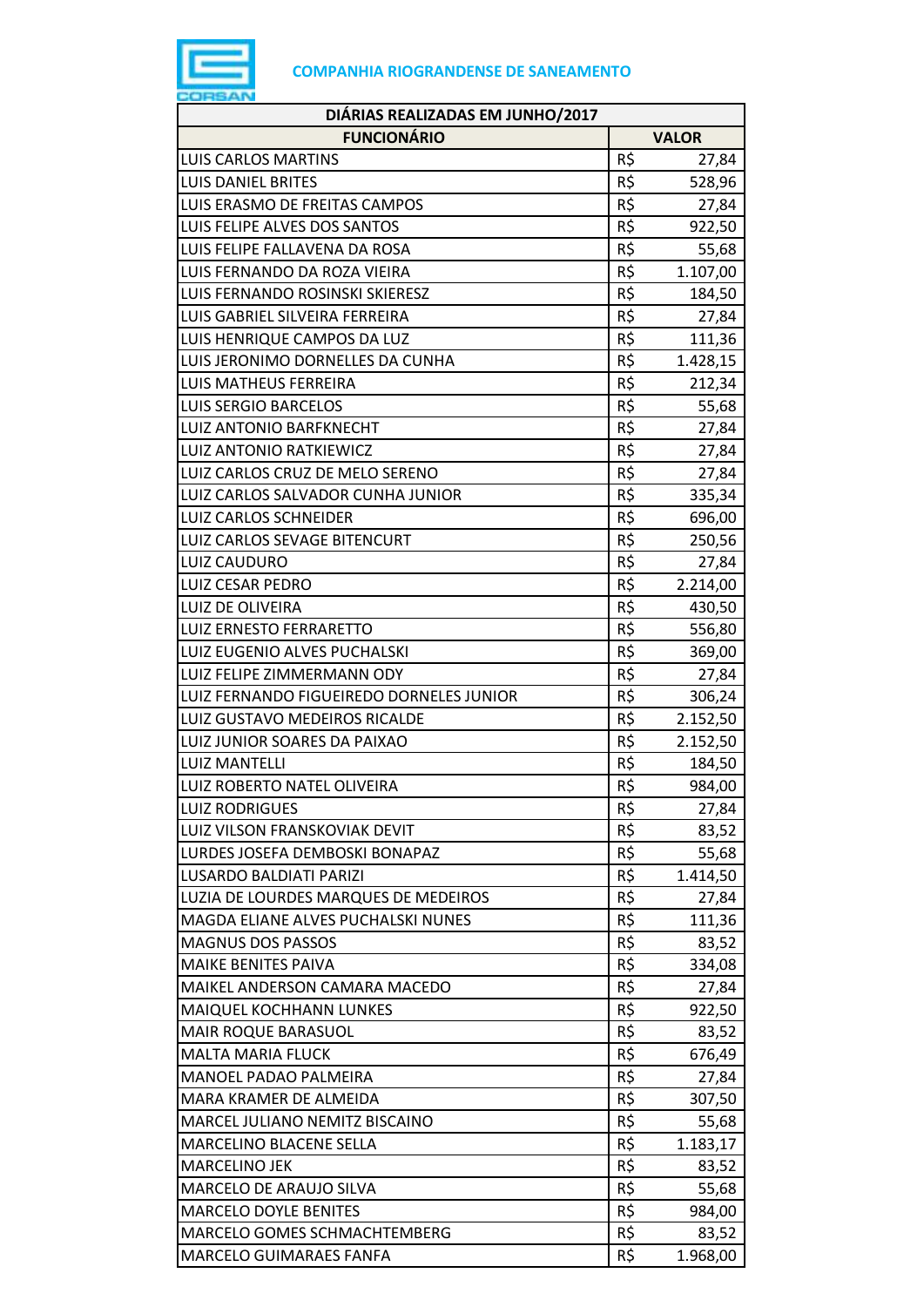

| DIÁRIAS REALIZADAS EM JUNHO/2017      |     |              |
|---------------------------------------|-----|--------------|
| <b>FUNCIONÁRIO</b>                    |     | <b>VALOR</b> |
| <b>MARCELO LUIZ EMMENDOERFER</b>      | R\$ | 55,68        |
| <b>MARCELO NUNES DA SILVA</b>         | R\$ | 184,50       |
| <b>MARCELO RAMALHO DE JESUS</b>       | R\$ | 528,96       |
| <b>MARCELO SANTOS FIORIN</b>          | R\$ | 417,60       |
| <b>MARCELO SCHWEIGHOFER</b>           | R\$ | 83,52        |
| <b>MARCELO SILVEIRA</b>               | R\$ | 55,68        |
| <b>MARCIA LEMOS DOS SANTOS RAMOS</b>  | R\$ | 556,80       |
| <b>MARCIANO DAL PIZZOL</b>            | R\$ | 526,16       |
| MARCIENA FERREIRA DA SILVA            | R\$ | 473,28       |
| <b>MARCIO ALAOR CASAGRANDE FRANCO</b> | R\$ | 1.168,50     |
| <b>MARCIO AZEVEDO DAS NEVES</b>       | R\$ | 225,50       |
| <b>MARCIO BUENO SIMOES PIRES</b>      | R\$ | 184,50       |
| MARCIO CRISTIANO DOS SANTOS CORDEIRO  | R\$ | 55,68        |
| <b>MARCIO DOMINGUES AIRES</b>         | R\$ | 1.107,00     |
| MARCIO GIOVANI DOS SANTOS CARVALHO    | R\$ | 83,52        |
| <b>MARCIO JOSE HAUDT MAIA</b>         | R\$ | 27,84        |
| <b>MARCIO LEANDRO ZUGE</b>            | R\$ | 826,82       |
| MARCIO LOPES DE OLIVEIRA              | R\$ | 307,50       |
| <b>MARCIO MIREK</b>                   | R\$ | 2.094,53     |
| MARCIO ROBERTO MADRI MACHADO          | R\$ | 253,34       |
| <b>MARCIO ROSALES NUNES</b>           | R\$ | 553,50       |
| <b>MARCIO SOUZA DE OLIVEIRA</b>       | R\$ | 222,72       |
| <b>MARCO ANTONIO BRASIL</b>           | R\$ | 55,68        |
| MARCOS ALEXANDRE LIMA DA SILVA        | R\$ | 765,33       |
| <b>MARCOS ANDRE CAPOANE</b>           | R\$ | 111,36       |
| <b>MARCOS ANDRE LAUSCHNER</b>         | R\$ | 1.414,50     |
| MARCOS ANTONIO DA ROCHA ROSA          | R\$ | 55,68        |
| <b>MARCOS CESAR NUNES CORREA</b>      | R\$ | 445,44       |
| <b>MARCOS MORAS</b>                   | R\$ | 167,04       |
| <b>MARCOS RENATO FRANCK DA ROCHA</b>  | R\$ | 225,50       |
| <b>MARCOS RODRIGO KLIER</b>           | R\$ | 27,84        |
| <b>MARCOS TODORO SROCHINSKI</b>       | R\$ | 111,36       |
| <b>MARCOS VENICIO PRESTES</b>         | R\$ | 553,50       |
| <b>MARCOS VINICIOS CONTE</b>          | R\$ | 295,86       |
| <b>MARCOS WILLIAN FARIAS SANTOS</b>   | R\$ | 250,56       |
| <b>MARCUS VINICIUS CABERLON</b>       | R\$ | 55,68        |
| MARCUS VINICIUS VIEGAS SCHREIBER      | R\$ | 83,52        |
| MARIA CLARA SILVEIRA                  | R\$ | 27,84        |
| <b>MARIA DILES CAMPOS POLEZE</b>      | R\$ | 787,85       |
| MARIA GABRIELA CARRIZO MALLMANN       | R\$ | 55,68        |
| MARIA HELENA PORTAL DE ALMEIDA        | R\$ | 307,50       |
| MARIANA BOCKMANN                      | R\$ | 656,00       |
| MARIEL DE PAULA CHAVES                | R\$ | 335,34       |
| <b>MARIEL JOSE PREUSSLER</b>          | R\$ | 27,84        |
| MARINA CAMOZZATO GALNARES             | R\$ | 391,02       |
| <b>MARINO INACIO KEPPEL</b>           | R\$ | 55,68        |
| <b>MARINO PIRES IBALDO</b>            | R\$ | 553,50       |
| MARIO AUGUSTO CHIMENDES LIMA          | R\$ | 430,50       |
| <b>MARIO BAZANELLA</b>                | R\$ | 27,84        |
| MARIO GONCALVES DA SILVEIRA           | R\$ | 27,84        |
|                                       |     |              |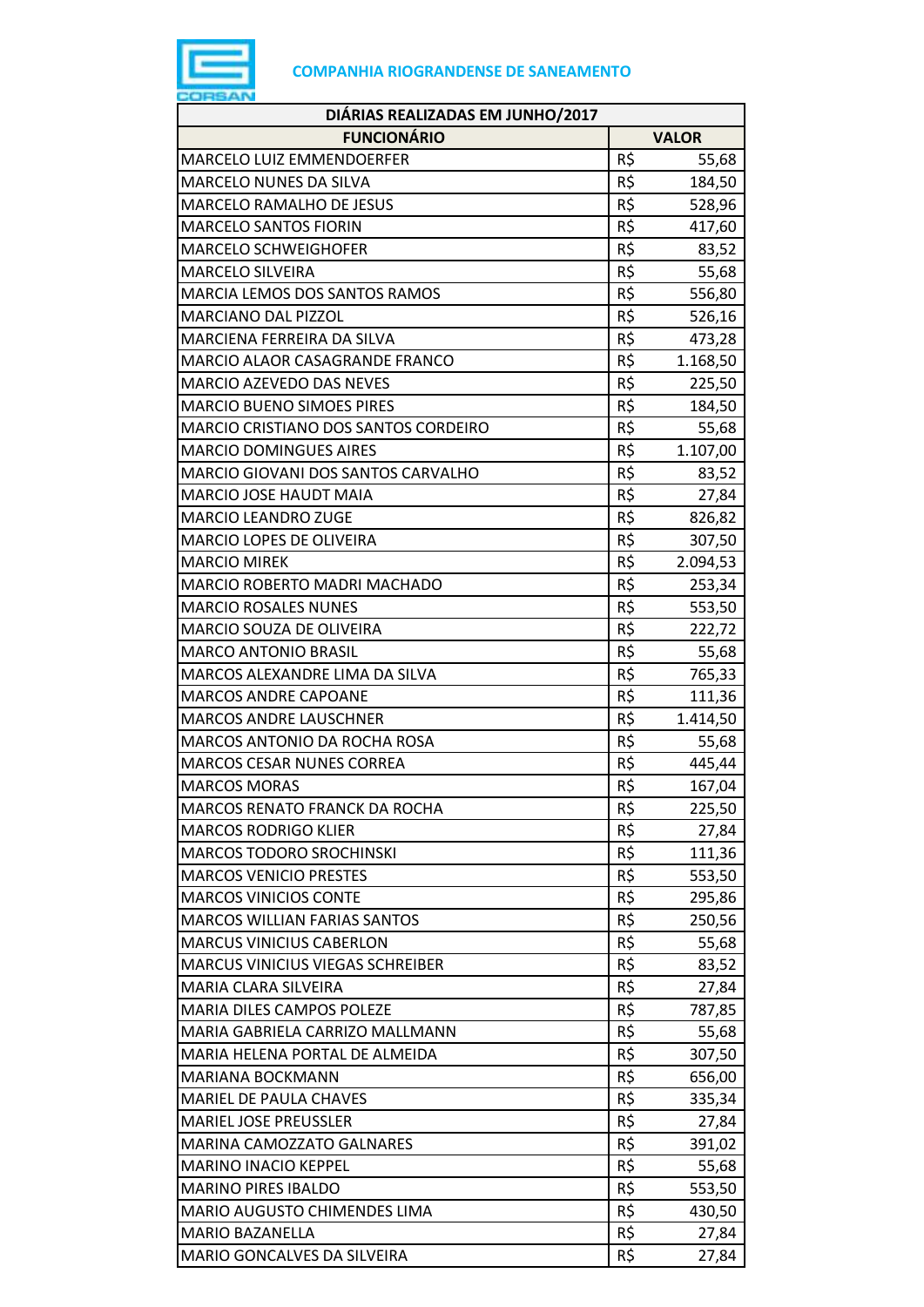

| DIÁRIAS REALIZADAS EM JUNHO/2017    |     |              |  |
|-------------------------------------|-----|--------------|--|
| <b>FUNCIONÁRIO</b>                  |     | <b>VALOR</b> |  |
| MARIO ROBERTO DA SILVA MARIN        | R\$ | 369,00       |  |
| <b>MARISA MARTINI FRIGHETTO</b>     | R\$ | 676,49       |  |
| <b>MARISA MOREIRA NEVES</b>         | R\$ | 250,56       |  |
| <b>MARISTELA SEHN</b>               | R\$ | 1.968,00     |  |
| <b>MARLENE RIBEIRO GRASSI</b>       | R\$ | 27,84        |  |
| <b>MARLENE SZAST</b>                | R\$ | 334,08       |  |
| MARLI TERESINHA SILVA DA SILVA      | R\$ | 184,50       |  |
| <b>MARLON DA COSTA</b>              | R\$ | 1.030,08     |  |
| <b>MARLON DE SOUZA</b>              | R\$ | 27,84        |  |
| MARLON DOS SANTOS AGUIAR            | R\$ | 27,84        |  |
| <b>MARLON RICARDO MARCHESAN</b>     | R\$ | 1.230,00     |  |
| MASSIANI LOZEKAN DURGANTE           | R\$ | 27,84        |  |
| <b>MATEUS ARDENGHI</b>              | R\$ | 27,84        |  |
| MATEUS LUNELLI DAMIAN               | R\$ | 27,84        |  |
| MATHEUS AUGUSTO GONCALVES NUNES     | R\$ | 431,51       |  |
| <b>MATHEUS LUZ COSTA</b>            | R\$ | 615,00       |  |
| <b>MATHEUS PERIN HEFLER</b>         | R\$ | 609,18       |  |
| MATHEUS SOARES DE SOUZA             | R\$ | 222,72       |  |
| <b>MAURICIO BARCELLOS VARGAS</b>    | R\$ | 27,84        |  |
| MAURICIO DE OLIVEIRA DUTRA          | R\$ | 55,68        |  |
| <b>MAURICIO DOS SANTOS</b>          | R\$ | 184,50       |  |
| MAURICIO DOS SANTOS FERNANDES       | R\$ | 1.722,00     |  |
| MAURICIO EDUARDO DA SILVA BERNARDES | R\$ | 27,84        |  |
| <b>MAURICIO JURGINA ALVES</b>       | R\$ | 27,84        |  |
| MAURICIO OLIVEIRA DE SOUSA          | R\$ | 225,50       |  |
| <b>MAURICIO PAULO HECKLER</b>       | R\$ | 55,68        |  |
| <b>MAURICIO RODRIGO RAMOS</b>       | R\$ | 519,84       |  |
| <b>MAURICIO SILVA LEITES</b>        | R\$ | 723,84       |  |
| <b>MAURO AUGUSTO ALMEIDA CABRAL</b> | R\$ | 473,28       |  |
| MAURO DA SILVA DE CASTRO            | R\$ | 184,50       |  |
| <b>MAURO DA SILVA FREITAS</b>       | R\$ | 55,68        |  |
| MAURO DA SILVA SANTOS               | R\$ | 760,01       |  |
| <b>MAX FREDERICO GRAEBIN</b>        | R\$ | 492,00       |  |
| <b>MAXIMILIANO DA SILVA</b>         | R\$ | 640,32       |  |
| MERCIA MARLIZE ZIMMERMANN FEISTEL   | R\$ | 375,83       |  |
| <b>MICAEL TOME</b>                  | R\$ | 584,64       |  |
| MIGUEL LUGOCH                       | R\$ | 212,34       |  |
| MILENA DA SILVA FONSECA             | R\$ | 194,88       |  |
| MILER DE SOUZA BARRAGANA            | R\$ | 222,72       |  |
| MILTON DO NASCIMENTO ANTES          | R\$ | 699,53       |  |
| <b>MILTON FREITAS SANTOS</b>        | R\$ | 581,34       |  |
| <b>MILTON GAMBINI PIRES</b>         | R\$ | 1.646,82     |  |
| MILTON INACIO CORDEIRO              | R\$ | 55,68        |  |
| MILTON PAULO HICKMANN               | R\$ | 139,20       |  |
| MILTON RODRIGO DE OLIVEIRA          | R\$ | 676,50       |  |
| <b>MILTON ROGERIO RAMOS</b>         | R\$ | 139,20       |  |
| MIRIAM DA COSTA CRUZ                | R\$ | 556,80       |  |
| MISAEL RIBEIRO VEIGA                | R\$ | 139,20       |  |
| <b>MOACIR ROBSON KARKOW</b>         | R\$ | 2.794,80     |  |
| MOISES FANTINELI CALEGARI           | R\$ | 526,16       |  |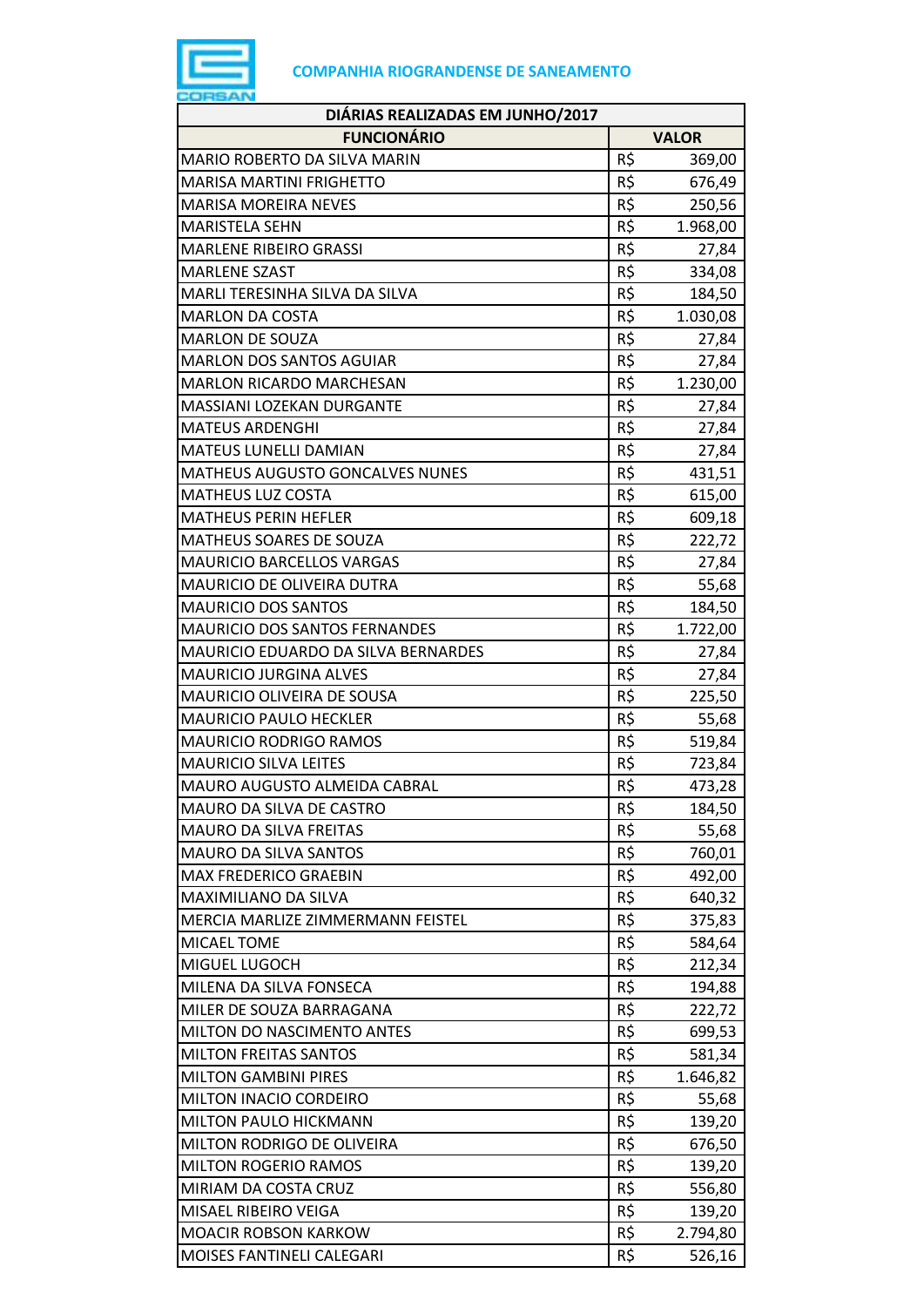

| DIÁRIAS REALIZADAS EM JUNHO/2017            |     |              |  |
|---------------------------------------------|-----|--------------|--|
| <b>FUNCIONÁRIO</b>                          |     | <b>VALOR</b> |  |
| <b>MONIA MASOCHI FRIZON</b>                 | R\$ | 225,50       |  |
| <b>MONICA VANZO</b>                         | R\$ | 27,84        |  |
| <b>NABOR LUIZ DAPPER</b>                    | R\$ | 1.442,34     |  |
| <b>NAIRTON JOAO PIOTROVSKI</b>              | R\$ | 111,36       |  |
| <b>NATALIA CORA</b>                         | R\$ | 553,50       |  |
| NATIELE KRONBAUER MACHADO CANABARRO E SILVA | R\$ | 295,86       |  |
| <b>NELSON ANTONIO ARNHOLD</b>               | R\$ | 536,04       |  |
| <b>NELSON CARVALHO</b>                      | R\$ | 821,27       |  |
| <b>NELSON NEI PIRES</b>                     | R\$ | 250,56       |  |
| <b>NELSON PAULO GERHARD</b>                 | R\$ | 1.722,00     |  |
| <b>NELSON SILVEIRA</b>                      | R\$ | 27,84        |  |
| <b>NEOCIR RICARDO RIZZATTO</b>              | R\$ | 111,36       |  |
| <b>NEORILDO JOSE DASSI</b>                  | R\$ | 281,18       |  |
| NERI IVANDO SCORTEGAGNA                     | R\$ | 486,18       |  |
| NEWTON JOSE ROSSO TREVISAN                  | R\$ | 27,84        |  |
| NILSON FERNANDO FONTANA                     | R\$ | 55,68        |  |
| NILSON PASSAGLIA                            | R\$ | 27,84        |  |
| NILTON DUZAC ESCOBAR                        | R\$ | 27,84        |  |
| NIVALDO SOUZA MORAIS                        | R\$ | 676,50       |  |
| <b>NOEL DA SILVA SANTOS</b>                 | R\$ | 2.460,00     |  |
| NORBERTO FERNANDES PINTO DIAS FILHO         | R\$ | 1.004,99     |  |
| NORMELIA CATARINA LEMES DE CAMPOS           | R\$ | 854,66       |  |
| <b>ODAIR FIORENTIN</b>                      | R\$ | 306,24       |  |
| <b>ODECIO IRIO HAUPT</b>                    | R\$ | 765,84       |  |
| ODILMAR BARBOSA MENDONCA                    | R\$ | 184,50       |  |
| <b>ODINEI PORTELLA</b>                      | R\$ | 2.378,00     |  |
| ODIR ALVES DA SILVA                         | R\$ | 861,00       |  |
| <b>OLI GINDRI JUNIOR</b>                    | R\$ | 83,52        |  |
| OLIVINO IZIDORO VALENTE                     | R\$ | 27,84        |  |
| ONEIDE ADEL DA SILVA CASTRO                 | R\$ | 27,84        |  |
| ORLI ANGELO NERI XAVIER                     | R\$ | 27,84        |  |
| OSMAR DE JESUS BUENO DE BAIRROS             | R\$ | 732,17       |  |
| OSMAR DE VARGAS DORNELLES                   | R\$ | 799,50       |  |
| <b>OSMAR MICHEL</b>                         | R\$ | 111,36       |  |
| PABLO NOVO PINEIRO                          | R\$ | 580,83       |  |
| PATRICIA LUANA JESIUR KEGLER                | R\$ | 55,68        |  |
| PATRICIA MAROZO ARDENGHI DE LIMA            | R\$ | 194,88       |  |
| PATRICIA SARMANHO                           | R\$ | 55,68        |  |
| PAULO ANGELO PASE                           | R\$ | 27,84        |  |
| PAULO AUGUSTO BORBA BIDONE                  | R\$ | 27,84        |  |
| PAULO AUGUSTO SOUTO                         | R\$ | 1.141,44     |  |
| PAULO CELSO HALWACKS JUNIOR                 | R\$ | 55,68        |  |
| PAULO CESAR CARBONI                         | R\$ | 450,99       |  |
| PAULO CESAR DA ROSA LUCAS                   | R\$ | 55,68        |  |
| PAULO CESAR GOMES TEIXEIRA                  | R\$ | 1.414,50     |  |
| PAULO CESAR MORAES PIMENTEL                 | R\$ | 584,64       |  |
| PAULO CESAR OLIVEIRA DOS SANTOS             | R\$ | 640,32       |  |
| PAULO CESAR POSTIGLIONI ATHAYDES            | R\$ | 27,84        |  |
| PAULO CESAR SCHOMMER                        | R\$ | 526,16       |  |
| PAULO CEZAR PORTOLON                        | R\$ | 480,36       |  |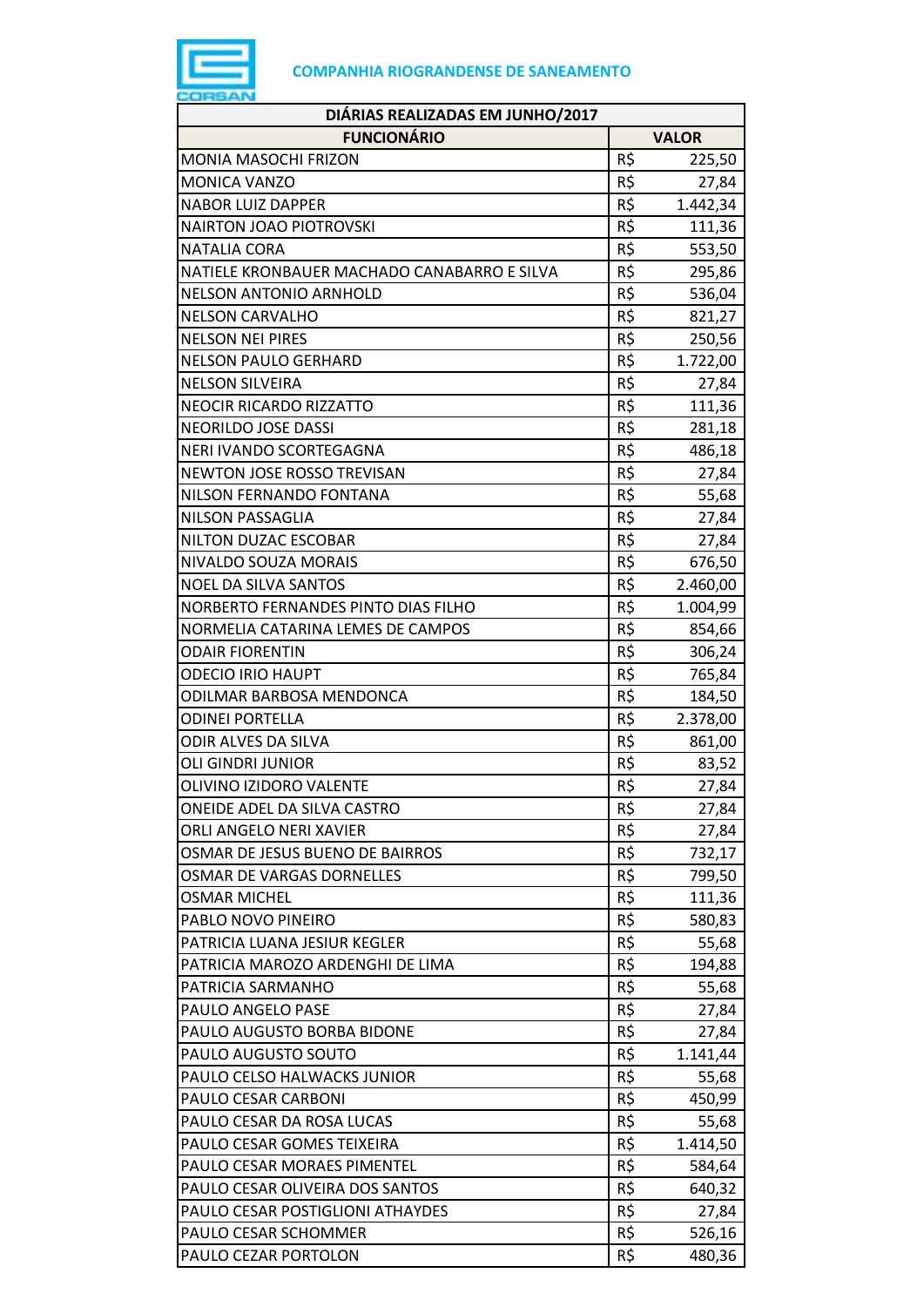

| <b>FUNCIONÁRIO</b><br><b>VALOR</b><br>R\$<br>PAULO EDUARDO TONETTO DE ARAUJO FILHO<br>1.230,00<br>R\$<br>PAULO ERONI DOS SANTOS MEDEIROS<br>55,68<br>R\$<br>PAULO FABIANO DA SILVEIRA CIOCHETA<br>307,50<br>R\$<br>PAULO FERNANDO FERREIRA DE ALENCASTRO BRAGA<br>334,08<br>R\$<br>PAULO FLAVIO DOLEJAL CONCEICAO<br>361,92<br>R\$<br>PAULO LAUDEIR LOPES BULGARI<br>55,68<br>R\$<br>PAULO PETRONIO PERES DE PERES<br>184,50<br>R\$<br>PAULO RENATO DA SILVA DUARTE<br>253,34<br>R\$<br>PAULO RENATO RIBEIRO SOUZA<br>55,68<br>R\$<br>55,68<br>PAULO RICARDO DA SILVA<br>R\$<br>PAULO RICARDO DA SILVA DE SOUZA<br>27,84<br>R\$<br>PAULO RICARDO DA SILVA NETO<br>556,80<br>R\$<br>PAULO RICARDO DE AZEVEDO<br>27,84<br>R\$<br>PAULO RICARDO FARINHA DE OLIVEIRA<br>55,68<br>R\$<br>556,80<br>PAULO RICARDO GARCIA FRAGA<br>R\$<br>PAULO RICARDO MANINI<br>27,84<br>R\$<br>PAULO RICARDO SIQUEIRA DA SILVA<br>27,84<br>R\$<br>PAULO ROBERTO AICH<br>83,52<br>R\$<br>PAULO ROBERTO CERVI<br>487,70<br>R\$<br>PAULO ROBERTO DA SILVA FIGUEIREDO<br>379,38<br>R\$<br>PAULO ROBERTO GARCIA DOS SANTOS<br>167,04<br>R\$<br>PAULO ROBERTO LIMANA<br>27,84<br>R\$<br>PAULO ROBERTO MACEDO CIDADE<br>799,50<br>R\$<br>PAULO ROBERTO RODRIGUES CASTILHO<br>389,76<br>R\$<br>PAULO RODRIGO PEREIRA VIEIRA<br>184,50<br>R\$<br>PAULO ROGERIO BOTELHO CAETANO<br>1.564,83<br>R\$<br>PAULO ROGERIO DA SILVA PAULON<br>83,52<br>R\$<br>PAULO ROGERIO DE OLIVEIRA<br>27,84<br>R\$<br><b>PAULO SERGIO PIRES</b><br>139,20<br>PAULO SIDINEI MINUZZO<br>R\$<br>83,52<br>R\$<br>PAULO TIGGEMANN<br>55,68<br>R\$<br>PAULO VOLMES MARQUES DE MACEDO<br>55,68<br>R\$<br>PEDRO ASTERIO HARTMANN<br>222,72<br>R\$<br>PEDRO LUIS BONGIORNO<br>615,00<br>R\$<br>PEDRO RAIMUNDO POMMER<br>922,50<br>R\$<br>1.107,00<br>PEDRO ROBERTO CANTELE<br>R\$<br>PEDRO WALDIR AMES<br>369,00<br>R\$<br>PERCIO DA SILVA<br>2.214,00<br>R\$<br>PERCIO SILVA DA SILVA<br>922,50<br>R\$<br>PERICLES RONDINELE LOPES DORNELES<br>27,84<br>R\$<br>PIETRO SERPA KONZGEN<br>212,34<br>R\$<br>PLUTARCO ARISTIDES GERMANO SOARES MARQUES<br>1.200,90<br>R\$<br>RAFAEL ANDREI VOGT<br>55,68<br>R\$<br>RAFAEL ANTONIO MACHRY VIEIRA<br>1.168,50<br>R\$<br>RAFAEL BRANDAO<br>55,68<br>R\$<br>RAFAEL CAMARGO MORAIS<br>225,50<br>R\$<br>55,68<br>RAFAEL DE MAGALHAES<br>R\$<br>RAFAEL DIPP<br>246,00<br>R\$<br>RAFAEL DOS SANTOS MACHADO<br>27,84<br>R\$<br>RAFAEL ELIAS RODRIGUES<br>473,28 | DIÁRIAS REALIZADAS EM JUNHO/2017 |  |
|-------------------------------------------------------------------------------------------------------------------------------------------------------------------------------------------------------------------------------------------------------------------------------------------------------------------------------------------------------------------------------------------------------------------------------------------------------------------------------------------------------------------------------------------------------------------------------------------------------------------------------------------------------------------------------------------------------------------------------------------------------------------------------------------------------------------------------------------------------------------------------------------------------------------------------------------------------------------------------------------------------------------------------------------------------------------------------------------------------------------------------------------------------------------------------------------------------------------------------------------------------------------------------------------------------------------------------------------------------------------------------------------------------------------------------------------------------------------------------------------------------------------------------------------------------------------------------------------------------------------------------------------------------------------------------------------------------------------------------------------------------------------------------------------------------------------------------------------------------------------------------------------------------------------------------------------------------------------------------------------------------------------------------------------------------------------------------------------------------------------------------------------------------------------------------------------------------------------------------------------------------------------------------------------------------------------------------------------------------------------------------------------------------------------------------------------|----------------------------------|--|
|                                                                                                                                                                                                                                                                                                                                                                                                                                                                                                                                                                                                                                                                                                                                                                                                                                                                                                                                                                                                                                                                                                                                                                                                                                                                                                                                                                                                                                                                                                                                                                                                                                                                                                                                                                                                                                                                                                                                                                                                                                                                                                                                                                                                                                                                                                                                                                                                                                           |                                  |  |
|                                                                                                                                                                                                                                                                                                                                                                                                                                                                                                                                                                                                                                                                                                                                                                                                                                                                                                                                                                                                                                                                                                                                                                                                                                                                                                                                                                                                                                                                                                                                                                                                                                                                                                                                                                                                                                                                                                                                                                                                                                                                                                                                                                                                                                                                                                                                                                                                                                           |                                  |  |
|                                                                                                                                                                                                                                                                                                                                                                                                                                                                                                                                                                                                                                                                                                                                                                                                                                                                                                                                                                                                                                                                                                                                                                                                                                                                                                                                                                                                                                                                                                                                                                                                                                                                                                                                                                                                                                                                                                                                                                                                                                                                                                                                                                                                                                                                                                                                                                                                                                           |                                  |  |
|                                                                                                                                                                                                                                                                                                                                                                                                                                                                                                                                                                                                                                                                                                                                                                                                                                                                                                                                                                                                                                                                                                                                                                                                                                                                                                                                                                                                                                                                                                                                                                                                                                                                                                                                                                                                                                                                                                                                                                                                                                                                                                                                                                                                                                                                                                                                                                                                                                           |                                  |  |
|                                                                                                                                                                                                                                                                                                                                                                                                                                                                                                                                                                                                                                                                                                                                                                                                                                                                                                                                                                                                                                                                                                                                                                                                                                                                                                                                                                                                                                                                                                                                                                                                                                                                                                                                                                                                                                                                                                                                                                                                                                                                                                                                                                                                                                                                                                                                                                                                                                           |                                  |  |
|                                                                                                                                                                                                                                                                                                                                                                                                                                                                                                                                                                                                                                                                                                                                                                                                                                                                                                                                                                                                                                                                                                                                                                                                                                                                                                                                                                                                                                                                                                                                                                                                                                                                                                                                                                                                                                                                                                                                                                                                                                                                                                                                                                                                                                                                                                                                                                                                                                           |                                  |  |
|                                                                                                                                                                                                                                                                                                                                                                                                                                                                                                                                                                                                                                                                                                                                                                                                                                                                                                                                                                                                                                                                                                                                                                                                                                                                                                                                                                                                                                                                                                                                                                                                                                                                                                                                                                                                                                                                                                                                                                                                                                                                                                                                                                                                                                                                                                                                                                                                                                           |                                  |  |
|                                                                                                                                                                                                                                                                                                                                                                                                                                                                                                                                                                                                                                                                                                                                                                                                                                                                                                                                                                                                                                                                                                                                                                                                                                                                                                                                                                                                                                                                                                                                                                                                                                                                                                                                                                                                                                                                                                                                                                                                                                                                                                                                                                                                                                                                                                                                                                                                                                           |                                  |  |
|                                                                                                                                                                                                                                                                                                                                                                                                                                                                                                                                                                                                                                                                                                                                                                                                                                                                                                                                                                                                                                                                                                                                                                                                                                                                                                                                                                                                                                                                                                                                                                                                                                                                                                                                                                                                                                                                                                                                                                                                                                                                                                                                                                                                                                                                                                                                                                                                                                           |                                  |  |
|                                                                                                                                                                                                                                                                                                                                                                                                                                                                                                                                                                                                                                                                                                                                                                                                                                                                                                                                                                                                                                                                                                                                                                                                                                                                                                                                                                                                                                                                                                                                                                                                                                                                                                                                                                                                                                                                                                                                                                                                                                                                                                                                                                                                                                                                                                                                                                                                                                           |                                  |  |
|                                                                                                                                                                                                                                                                                                                                                                                                                                                                                                                                                                                                                                                                                                                                                                                                                                                                                                                                                                                                                                                                                                                                                                                                                                                                                                                                                                                                                                                                                                                                                                                                                                                                                                                                                                                                                                                                                                                                                                                                                                                                                                                                                                                                                                                                                                                                                                                                                                           |                                  |  |
|                                                                                                                                                                                                                                                                                                                                                                                                                                                                                                                                                                                                                                                                                                                                                                                                                                                                                                                                                                                                                                                                                                                                                                                                                                                                                                                                                                                                                                                                                                                                                                                                                                                                                                                                                                                                                                                                                                                                                                                                                                                                                                                                                                                                                                                                                                                                                                                                                                           |                                  |  |
|                                                                                                                                                                                                                                                                                                                                                                                                                                                                                                                                                                                                                                                                                                                                                                                                                                                                                                                                                                                                                                                                                                                                                                                                                                                                                                                                                                                                                                                                                                                                                                                                                                                                                                                                                                                                                                                                                                                                                                                                                                                                                                                                                                                                                                                                                                                                                                                                                                           |                                  |  |
|                                                                                                                                                                                                                                                                                                                                                                                                                                                                                                                                                                                                                                                                                                                                                                                                                                                                                                                                                                                                                                                                                                                                                                                                                                                                                                                                                                                                                                                                                                                                                                                                                                                                                                                                                                                                                                                                                                                                                                                                                                                                                                                                                                                                                                                                                                                                                                                                                                           |                                  |  |
|                                                                                                                                                                                                                                                                                                                                                                                                                                                                                                                                                                                                                                                                                                                                                                                                                                                                                                                                                                                                                                                                                                                                                                                                                                                                                                                                                                                                                                                                                                                                                                                                                                                                                                                                                                                                                                                                                                                                                                                                                                                                                                                                                                                                                                                                                                                                                                                                                                           |                                  |  |
|                                                                                                                                                                                                                                                                                                                                                                                                                                                                                                                                                                                                                                                                                                                                                                                                                                                                                                                                                                                                                                                                                                                                                                                                                                                                                                                                                                                                                                                                                                                                                                                                                                                                                                                                                                                                                                                                                                                                                                                                                                                                                                                                                                                                                                                                                                                                                                                                                                           |                                  |  |
|                                                                                                                                                                                                                                                                                                                                                                                                                                                                                                                                                                                                                                                                                                                                                                                                                                                                                                                                                                                                                                                                                                                                                                                                                                                                                                                                                                                                                                                                                                                                                                                                                                                                                                                                                                                                                                                                                                                                                                                                                                                                                                                                                                                                                                                                                                                                                                                                                                           |                                  |  |
|                                                                                                                                                                                                                                                                                                                                                                                                                                                                                                                                                                                                                                                                                                                                                                                                                                                                                                                                                                                                                                                                                                                                                                                                                                                                                                                                                                                                                                                                                                                                                                                                                                                                                                                                                                                                                                                                                                                                                                                                                                                                                                                                                                                                                                                                                                                                                                                                                                           |                                  |  |
|                                                                                                                                                                                                                                                                                                                                                                                                                                                                                                                                                                                                                                                                                                                                                                                                                                                                                                                                                                                                                                                                                                                                                                                                                                                                                                                                                                                                                                                                                                                                                                                                                                                                                                                                                                                                                                                                                                                                                                                                                                                                                                                                                                                                                                                                                                                                                                                                                                           |                                  |  |
|                                                                                                                                                                                                                                                                                                                                                                                                                                                                                                                                                                                                                                                                                                                                                                                                                                                                                                                                                                                                                                                                                                                                                                                                                                                                                                                                                                                                                                                                                                                                                                                                                                                                                                                                                                                                                                                                                                                                                                                                                                                                                                                                                                                                                                                                                                                                                                                                                                           |                                  |  |
|                                                                                                                                                                                                                                                                                                                                                                                                                                                                                                                                                                                                                                                                                                                                                                                                                                                                                                                                                                                                                                                                                                                                                                                                                                                                                                                                                                                                                                                                                                                                                                                                                                                                                                                                                                                                                                                                                                                                                                                                                                                                                                                                                                                                                                                                                                                                                                                                                                           |                                  |  |
|                                                                                                                                                                                                                                                                                                                                                                                                                                                                                                                                                                                                                                                                                                                                                                                                                                                                                                                                                                                                                                                                                                                                                                                                                                                                                                                                                                                                                                                                                                                                                                                                                                                                                                                                                                                                                                                                                                                                                                                                                                                                                                                                                                                                                                                                                                                                                                                                                                           |                                  |  |
|                                                                                                                                                                                                                                                                                                                                                                                                                                                                                                                                                                                                                                                                                                                                                                                                                                                                                                                                                                                                                                                                                                                                                                                                                                                                                                                                                                                                                                                                                                                                                                                                                                                                                                                                                                                                                                                                                                                                                                                                                                                                                                                                                                                                                                                                                                                                                                                                                                           |                                  |  |
|                                                                                                                                                                                                                                                                                                                                                                                                                                                                                                                                                                                                                                                                                                                                                                                                                                                                                                                                                                                                                                                                                                                                                                                                                                                                                                                                                                                                                                                                                                                                                                                                                                                                                                                                                                                                                                                                                                                                                                                                                                                                                                                                                                                                                                                                                                                                                                                                                                           |                                  |  |
|                                                                                                                                                                                                                                                                                                                                                                                                                                                                                                                                                                                                                                                                                                                                                                                                                                                                                                                                                                                                                                                                                                                                                                                                                                                                                                                                                                                                                                                                                                                                                                                                                                                                                                                                                                                                                                                                                                                                                                                                                                                                                                                                                                                                                                                                                                                                                                                                                                           |                                  |  |
|                                                                                                                                                                                                                                                                                                                                                                                                                                                                                                                                                                                                                                                                                                                                                                                                                                                                                                                                                                                                                                                                                                                                                                                                                                                                                                                                                                                                                                                                                                                                                                                                                                                                                                                                                                                                                                                                                                                                                                                                                                                                                                                                                                                                                                                                                                                                                                                                                                           |                                  |  |
|                                                                                                                                                                                                                                                                                                                                                                                                                                                                                                                                                                                                                                                                                                                                                                                                                                                                                                                                                                                                                                                                                                                                                                                                                                                                                                                                                                                                                                                                                                                                                                                                                                                                                                                                                                                                                                                                                                                                                                                                                                                                                                                                                                                                                                                                                                                                                                                                                                           |                                  |  |
|                                                                                                                                                                                                                                                                                                                                                                                                                                                                                                                                                                                                                                                                                                                                                                                                                                                                                                                                                                                                                                                                                                                                                                                                                                                                                                                                                                                                                                                                                                                                                                                                                                                                                                                                                                                                                                                                                                                                                                                                                                                                                                                                                                                                                                                                                                                                                                                                                                           |                                  |  |
|                                                                                                                                                                                                                                                                                                                                                                                                                                                                                                                                                                                                                                                                                                                                                                                                                                                                                                                                                                                                                                                                                                                                                                                                                                                                                                                                                                                                                                                                                                                                                                                                                                                                                                                                                                                                                                                                                                                                                                                                                                                                                                                                                                                                                                                                                                                                                                                                                                           |                                  |  |
|                                                                                                                                                                                                                                                                                                                                                                                                                                                                                                                                                                                                                                                                                                                                                                                                                                                                                                                                                                                                                                                                                                                                                                                                                                                                                                                                                                                                                                                                                                                                                                                                                                                                                                                                                                                                                                                                                                                                                                                                                                                                                                                                                                                                                                                                                                                                                                                                                                           |                                  |  |
|                                                                                                                                                                                                                                                                                                                                                                                                                                                                                                                                                                                                                                                                                                                                                                                                                                                                                                                                                                                                                                                                                                                                                                                                                                                                                                                                                                                                                                                                                                                                                                                                                                                                                                                                                                                                                                                                                                                                                                                                                                                                                                                                                                                                                                                                                                                                                                                                                                           |                                  |  |
|                                                                                                                                                                                                                                                                                                                                                                                                                                                                                                                                                                                                                                                                                                                                                                                                                                                                                                                                                                                                                                                                                                                                                                                                                                                                                                                                                                                                                                                                                                                                                                                                                                                                                                                                                                                                                                                                                                                                                                                                                                                                                                                                                                                                                                                                                                                                                                                                                                           |                                  |  |
|                                                                                                                                                                                                                                                                                                                                                                                                                                                                                                                                                                                                                                                                                                                                                                                                                                                                                                                                                                                                                                                                                                                                                                                                                                                                                                                                                                                                                                                                                                                                                                                                                                                                                                                                                                                                                                                                                                                                                                                                                                                                                                                                                                                                                                                                                                                                                                                                                                           |                                  |  |
|                                                                                                                                                                                                                                                                                                                                                                                                                                                                                                                                                                                                                                                                                                                                                                                                                                                                                                                                                                                                                                                                                                                                                                                                                                                                                                                                                                                                                                                                                                                                                                                                                                                                                                                                                                                                                                                                                                                                                                                                                                                                                                                                                                                                                                                                                                                                                                                                                                           |                                  |  |
|                                                                                                                                                                                                                                                                                                                                                                                                                                                                                                                                                                                                                                                                                                                                                                                                                                                                                                                                                                                                                                                                                                                                                                                                                                                                                                                                                                                                                                                                                                                                                                                                                                                                                                                                                                                                                                                                                                                                                                                                                                                                                                                                                                                                                                                                                                                                                                                                                                           |                                  |  |
|                                                                                                                                                                                                                                                                                                                                                                                                                                                                                                                                                                                                                                                                                                                                                                                                                                                                                                                                                                                                                                                                                                                                                                                                                                                                                                                                                                                                                                                                                                                                                                                                                                                                                                                                                                                                                                                                                                                                                                                                                                                                                                                                                                                                                                                                                                                                                                                                                                           |                                  |  |
|                                                                                                                                                                                                                                                                                                                                                                                                                                                                                                                                                                                                                                                                                                                                                                                                                                                                                                                                                                                                                                                                                                                                                                                                                                                                                                                                                                                                                                                                                                                                                                                                                                                                                                                                                                                                                                                                                                                                                                                                                                                                                                                                                                                                                                                                                                                                                                                                                                           |                                  |  |
|                                                                                                                                                                                                                                                                                                                                                                                                                                                                                                                                                                                                                                                                                                                                                                                                                                                                                                                                                                                                                                                                                                                                                                                                                                                                                                                                                                                                                                                                                                                                                                                                                                                                                                                                                                                                                                                                                                                                                                                                                                                                                                                                                                                                                                                                                                                                                                                                                                           |                                  |  |
|                                                                                                                                                                                                                                                                                                                                                                                                                                                                                                                                                                                                                                                                                                                                                                                                                                                                                                                                                                                                                                                                                                                                                                                                                                                                                                                                                                                                                                                                                                                                                                                                                                                                                                                                                                                                                                                                                                                                                                                                                                                                                                                                                                                                                                                                                                                                                                                                                                           |                                  |  |
|                                                                                                                                                                                                                                                                                                                                                                                                                                                                                                                                                                                                                                                                                                                                                                                                                                                                                                                                                                                                                                                                                                                                                                                                                                                                                                                                                                                                                                                                                                                                                                                                                                                                                                                                                                                                                                                                                                                                                                                                                                                                                                                                                                                                                                                                                                                                                                                                                                           |                                  |  |
|                                                                                                                                                                                                                                                                                                                                                                                                                                                                                                                                                                                                                                                                                                                                                                                                                                                                                                                                                                                                                                                                                                                                                                                                                                                                                                                                                                                                                                                                                                                                                                                                                                                                                                                                                                                                                                                                                                                                                                                                                                                                                                                                                                                                                                                                                                                                                                                                                                           |                                  |  |
|                                                                                                                                                                                                                                                                                                                                                                                                                                                                                                                                                                                                                                                                                                                                                                                                                                                                                                                                                                                                                                                                                                                                                                                                                                                                                                                                                                                                                                                                                                                                                                                                                                                                                                                                                                                                                                                                                                                                                                                                                                                                                                                                                                                                                                                                                                                                                                                                                                           |                                  |  |
|                                                                                                                                                                                                                                                                                                                                                                                                                                                                                                                                                                                                                                                                                                                                                                                                                                                                                                                                                                                                                                                                                                                                                                                                                                                                                                                                                                                                                                                                                                                                                                                                                                                                                                                                                                                                                                                                                                                                                                                                                                                                                                                                                                                                                                                                                                                                                                                                                                           |                                  |  |
|                                                                                                                                                                                                                                                                                                                                                                                                                                                                                                                                                                                                                                                                                                                                                                                                                                                                                                                                                                                                                                                                                                                                                                                                                                                                                                                                                                                                                                                                                                                                                                                                                                                                                                                                                                                                                                                                                                                                                                                                                                                                                                                                                                                                                                                                                                                                                                                                                                           |                                  |  |
|                                                                                                                                                                                                                                                                                                                                                                                                                                                                                                                                                                                                                                                                                                                                                                                                                                                                                                                                                                                                                                                                                                                                                                                                                                                                                                                                                                                                                                                                                                                                                                                                                                                                                                                                                                                                                                                                                                                                                                                                                                                                                                                                                                                                                                                                                                                                                                                                                                           |                                  |  |
|                                                                                                                                                                                                                                                                                                                                                                                                                                                                                                                                                                                                                                                                                                                                                                                                                                                                                                                                                                                                                                                                                                                                                                                                                                                                                                                                                                                                                                                                                                                                                                                                                                                                                                                                                                                                                                                                                                                                                                                                                                                                                                                                                                                                                                                                                                                                                                                                                                           |                                  |  |
|                                                                                                                                                                                                                                                                                                                                                                                                                                                                                                                                                                                                                                                                                                                                                                                                                                                                                                                                                                                                                                                                                                                                                                                                                                                                                                                                                                                                                                                                                                                                                                                                                                                                                                                                                                                                                                                                                                                                                                                                                                                                                                                                                                                                                                                                                                                                                                                                                                           |                                  |  |
|                                                                                                                                                                                                                                                                                                                                                                                                                                                                                                                                                                                                                                                                                                                                                                                                                                                                                                                                                                                                                                                                                                                                                                                                                                                                                                                                                                                                                                                                                                                                                                                                                                                                                                                                                                                                                                                                                                                                                                                                                                                                                                                                                                                                                                                                                                                                                                                                                                           |                                  |  |
|                                                                                                                                                                                                                                                                                                                                                                                                                                                                                                                                                                                                                                                                                                                                                                                                                                                                                                                                                                                                                                                                                                                                                                                                                                                                                                                                                                                                                                                                                                                                                                                                                                                                                                                                                                                                                                                                                                                                                                                                                                                                                                                                                                                                                                                                                                                                                                                                                                           |                                  |  |
|                                                                                                                                                                                                                                                                                                                                                                                                                                                                                                                                                                                                                                                                                                                                                                                                                                                                                                                                                                                                                                                                                                                                                                                                                                                                                                                                                                                                                                                                                                                                                                                                                                                                                                                                                                                                                                                                                                                                                                                                                                                                                                                                                                                                                                                                                                                                                                                                                                           |                                  |  |
|                                                                                                                                                                                                                                                                                                                                                                                                                                                                                                                                                                                                                                                                                                                                                                                                                                                                                                                                                                                                                                                                                                                                                                                                                                                                                                                                                                                                                                                                                                                                                                                                                                                                                                                                                                                                                                                                                                                                                                                                                                                                                                                                                                                                                                                                                                                                                                                                                                           |                                  |  |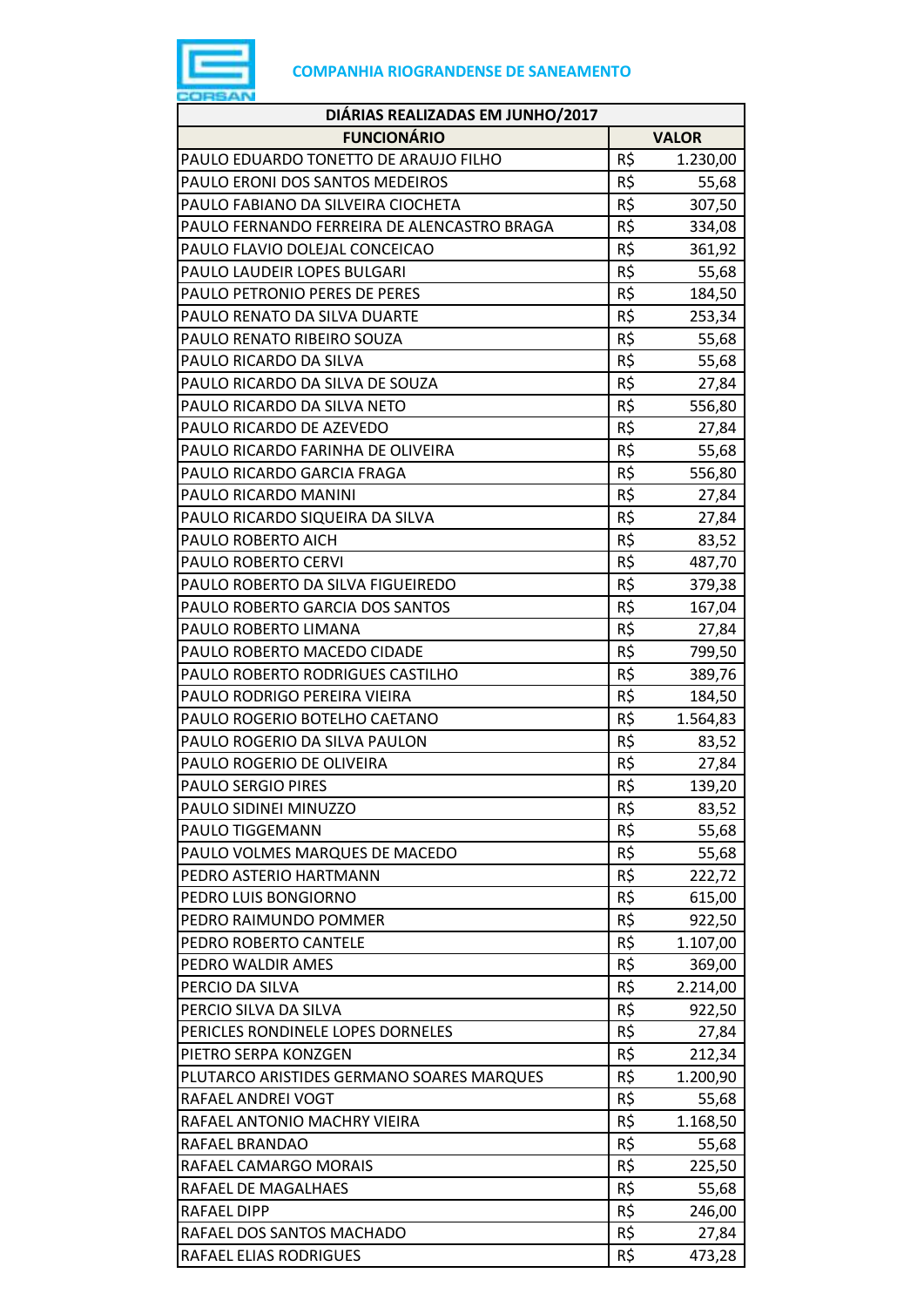

| DIÁRIAS REALIZADAS EM JUNHO/2017      |     |              |  |
|---------------------------------------|-----|--------------|--|
| <b>FUNCIONÁRIO</b>                    |     | <b>VALOR</b> |  |
| RAFAEL GAMBIM KRUMMENAUER             | R\$ | 553,50       |  |
| RAFAEL JOSE RIBEIRO                   | R\$ | 184,50       |  |
| RAFAEL LIMA GARCIA                    | R\$ | 528,96       |  |
| RAFAEL MUMBACH                        | R\$ | 375,83       |  |
| RAFAEL PINTO DA CUNHA                 | R\$ | 430,50       |  |
| RAFAEL SOARES DOMINGUES               | R\$ | 560,33       |  |
| RAFAEL SORIANO KULMANN                | R\$ | 83,52        |  |
| RAMOS VOLNEI MODINGER                 | R\$ | 139,20       |  |
| RANGEL DANUBIO KURZ                   | R\$ | 55,68        |  |
| RAONI LEIVAS MOREIRA                  | R\$ | 765,84       |  |
| RAPHAELA BASSO                        | R\$ | 83,52        |  |
| RAQUEL DELAI CELANT                   | R\$ | 83,52        |  |
| RAQUEL POLENZ WIELEWICKI              | R\$ | 212,34       |  |
| RAUL FERNANDO RODRIGUES RAMOS         | R\$ | 2.952,00     |  |
| RAUL LEANDRO DE MEDEIROS GUDOLLE      | R\$ | 27,84        |  |
| RAUL MACIEL DONATO                    | R\$ | 553,50       |  |
| RAUL WEDIG                            | R\$ | 528,96       |  |
| <b>REGES DE DAVID</b>                 | R\$ | 27,84        |  |
| REGINALDO ROCHA DE CASTRO             | R\$ | 793,68       |  |
| <b>REGIS ARTHUR BUGS DORR</b>         | R\$ | 225,50       |  |
| <b>REGIS MACHADO COLARES</b>          | R\$ | 234,36       |  |
| RENATA BARBOSA VALIM                  | R\$ | 369,00       |  |
| RENATA DAL MAGRO                      | R\$ | 167,04       |  |
| RENATA PINTO DIAS DE OLIVEIRA JANDT   | R\$ | 83,52        |  |
| RENATA PIO MAXIMILA                   | R\$ | 27,84        |  |
| RENATA SANTOS DOS PASSOS              | R\$ | 27,84        |  |
| <b>RENATO MACHADO</b>                 | R\$ | 27,84        |  |
| <b>RENATO MATIAS RATTIS</b>           | R\$ | 27,84        |  |
| <b>RENATO SCHERER MELLEU</b>          | R\$ | 27,84        |  |
| RENE ARI HOFF JUNIOR                  | R\$ | 55,68        |  |
| RENE CESAR TENEDINI                   | R\$ | 55,68        |  |
| RENI CAMPOS FARIAS                    | R\$ | 27,84        |  |
| RICARDO FILLMANN LEGUISAMO            | R\$ | 225,50       |  |
| RICARDO LIMA DE AZEVEDO               | R\$ | 167,04       |  |
| RICARDO LOPES GUARISE                 | R\$ | 1.085,76     |  |
| RICARDO MAROSTICA                     | R\$ | 631,20       |  |
| RICARDO MONTEIRO MAZOT                | R\$ | 640,32       |  |
| RICARDO MOURA FAGUNDES                | R\$ | 27,84        |  |
| RICARDO SEBASTIAO DE MELOS            | R\$ | 139,20       |  |
| RICARDO SIMOES DA SILVA               | R\$ | 569,70       |  |
| RICHARD LUIZ RODRIGUES LOPES          | R\$ | 334,08       |  |
| RINALDO PEREIRA DE LIMA               | R\$ | 55,68        |  |
| RITA DE CASSIA DA ROCHA THOME DA CRUZ | R\$ | 369,00       |  |
| RITA DE CASSIA GOMES DE OLIVEIRA      | R\$ | 473,28       |  |
| ROBERTA FALLER VIANNA                 | R\$ | 793,68       |  |
| ROBERTA MAIATO SOTTER                 | R\$ | 184,50       |  |
| ROBERTA MASLINKIEWICZ CORREA DA SILVA | R\$ | 27,84        |  |
| ROBERTO DE SOUZA BOESE                | R\$ | 27,84        |  |
| ROBERTO MARQUES PARAHYBA              | R\$ | 184,50       |  |
| ROBERTO PERIN                         | R\$ | 55,68        |  |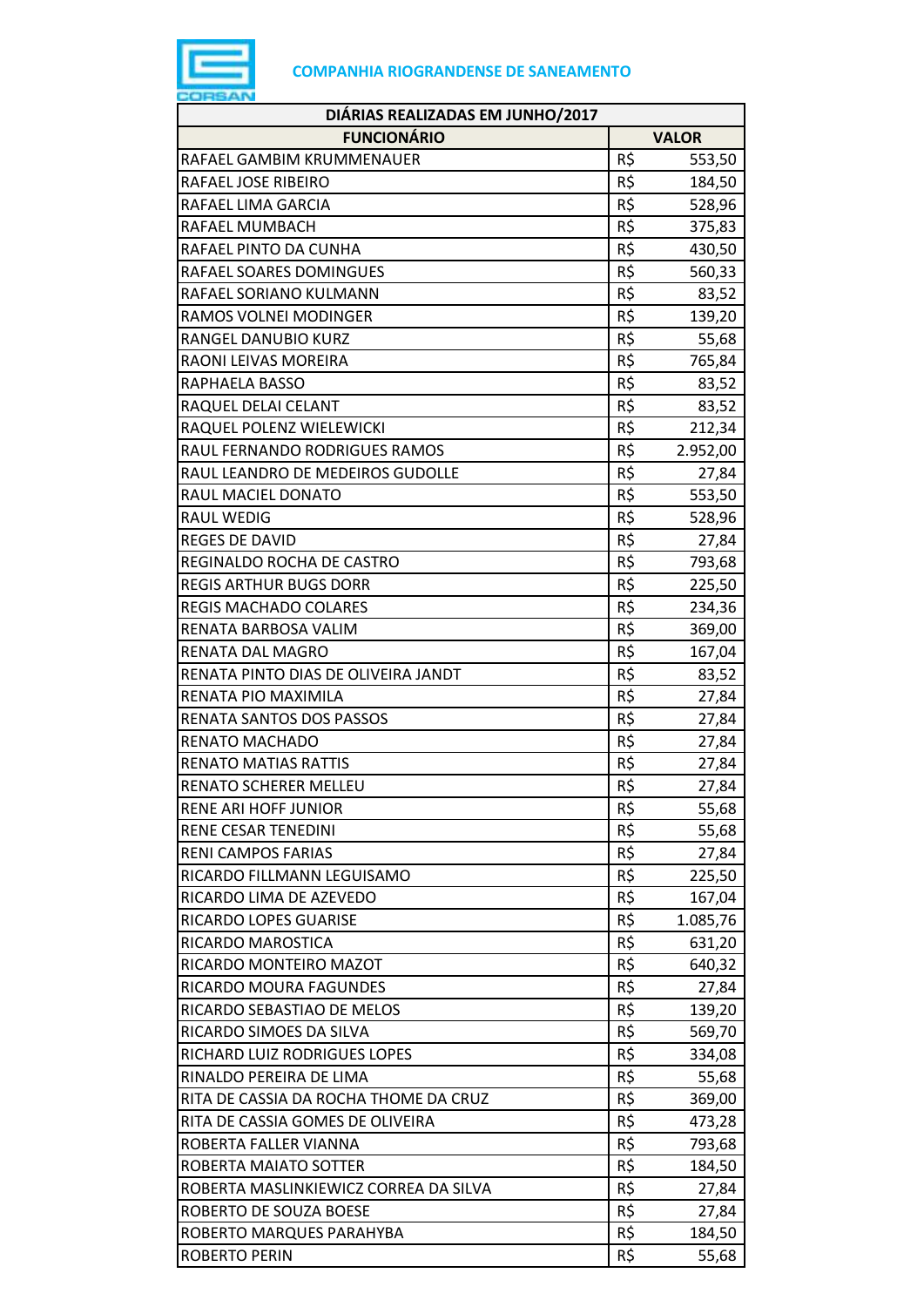

| DIÁRIAS REALIZADAS EM JUNHO/2017    |     |              |
|-------------------------------------|-----|--------------|
| <b>FUNCIONÁRIO</b>                  |     | <b>VALOR</b> |
| ROBERTO PINTO DA SILVA              | R\$ | 111,36       |
| ROBERTO SIDINEI JUNG                | R\$ | 27,84        |
| ROBERTO SILVEIRA DE BORBA           | R\$ | 799,50       |
| ROBINSON LUIS STURMER               | R\$ | 391,02       |
| ROBSON MENA                         | R\$ | 1.107,00     |
| ROCHELE PEREIRA GARCIA              | R\$ | 27,84        |
| RODINEI COSTA VITORIA               | R\$ | 1.660,50     |
| RODOLFO FUCHS DOS SANTOS            | R\$ | 278,40       |
| RODOLFO GOBI DIAS                   | R\$ | 278,40       |
| RODRIGO ALEXANDRE MAESTRI COLLARES  | R\$ | 553,50       |
| RODRIGO BRITTES DA SILVEIRA         | R\$ | 334,08       |
| RODRIGO DA SILVA MIRANDA            | R\$ | 3.813,00     |
| RODRIGO DO CARMO DE ALMEIDA         | R\$ | 553,50       |
| RODRIGO LUPIM FERNANDES             | R\$ | 720,54       |
| RODRIGO PACZEK FRANTZ               | R\$ | 307,50       |
| RODRIGO QUINTANILHA SANTINI         | R\$ | 240,18       |
| RODRIGO SOMENSI TROMBINI            | R\$ | 334,08       |
| RODRIGO VIEIRA PERES                | R\$ | 55,68        |
| RODRIGO ZAGO RODRIGUES              | R\$ | 55,68        |
| ROGER BLUHM DE OLIVEIRA             | R\$ | 27,84        |
| <b>ROGER CARLOS TORRES</b>          | R\$ | 184,50       |
| ROGER FERNANDO FAGAN VIECELI        | R\$ | 83,52        |
| ROGER RODRIGO DE OLIVEIRA LOPES     | R\$ | 765,84       |
| ROGERIO ANTONIO SOZINHO MAZURANA    | R\$ | 194,88       |
| ROGERIO BATISTA DOS SANTOS          | R\$ | 1.660,50     |
| ROGERIO DA SILVA WIPRICH            | R\$ | 1.968,00     |
| ROGERIO ESTANISLAU MEDEIROS DA ROSA | R\$ | 977,16       |
| ROGERIO FERREIRA DOS SANTOS SOUZA   | R\$ | 27,84        |
| ROGERIO LITAROVICZ MACEDO           | R\$ | 250,56       |
| ROGERIO LUCIO                       | R\$ | 2.057,34     |
| ROGERIO MADRID OLIVEIRA             | R\$ | 27,84        |
| ROGERIO MARTINS VARGAS              | R\$ | 83,52        |
| ROGERIO NUNES LOPES                 | R\$ | 167,04       |
| ROGERIO SCHWARZBACH                 | R\$ | 27,84        |
| ROMAR MULLER                        | R\$ | 83,52        |
| RONALDO DA SILVA ALVES              | R\$ | 212,34       |
| RONALDO RODRIGUES DENGO             | R\$ | 27,84        |
| RONAN XAVIER COUTINHO               | R\$ | 1.968,00     |
| RONEI BARREIRO FLORES               | R\$ | 1.129,02     |
| RONER LUIS DA SILVA FONTOURA        | R\$ | 375,83       |
| RONIE FINGER BARBOSA                | R\$ | 554,00       |
| ROQUE ALOISIO RODRIGUES DOS SANTOS  | R\$ | 194,88       |
| ROQUE DANIEL GAUER CABRAL           | R\$ | 1.305,66     |
| ROSANDRO DE ALMEIDA GARSKE          | R\$ | 55,68        |
| ROSANE DIAS GONCALVES               | R\$ | 526,16       |
| ROSANE SOARES DE QUADROS            | R\$ | 27,84        |
| ROSANGELA FREITAS DOS SANTOS        | R\$ | 83,52        |
| ROSELI DIAS PERALTA                 | R\$ | 1.134,84     |
| ROSELI MARIA KLEINUBING MOMBACH     | R\$ | 55,68        |
| ROSIANE LEAL SANTOS                 | R\$ | 417,60       |
|                                     |     |              |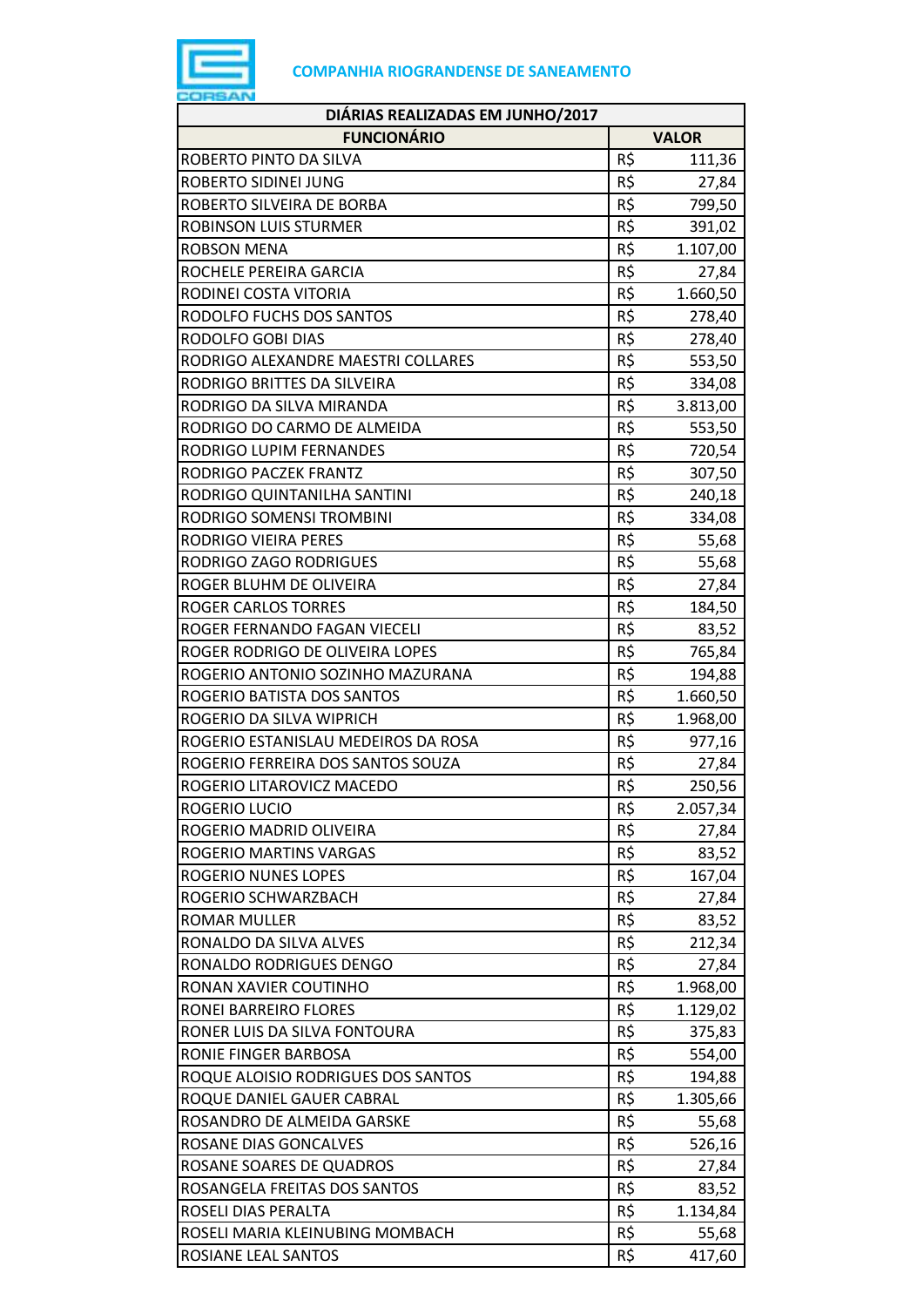

| DIÁRIAS REALIZADAS EM JUNHO/2017     |                 |              |
|--------------------------------------|-----------------|--------------|
| <b>FUNCIONÁRIO</b>                   |                 | <b>VALOR</b> |
| ROSMERI MENZEL LORA                  | R\$             | 27,84        |
| RUBEM SILVESTRE SANTOS DA COSTA      | R\$             | 696,00       |
| <b>RUBIMAR POST</b>                  | R\$             | 111,36       |
| RUDIMAR BIESEKI                      | R\$             | 584,64       |
| <b>RUDINEI POST</b>                  | R\$             | 363,18       |
| <b>RUDNEY CRACCO</b>                 | R\$             | 916,68       |
| <b>RUI LEANDRO VARGAS</b>            | R\$             | 1.660,50     |
| SABRINA CORREA                       | R\$             | 184,50       |
| SADI ANTONIO DAL PIVA                | R\$             | 473,28       |
| <b>SADI ZIMMERMANN</b>               | R\$             | 27,84        |
| SADY MOREIRA                         | R\$             | 306,24       |
| <b>SAMUEL BASSO</b>                  | R\$             | 615,00       |
| SANDRO ALEX GONCALVES VIEIRA         | R\$             | 410,00       |
| SANDRO DA SILVA NEUMANN              | R\$             | 430,50       |
| <b>SANDRO EMILIO RIFFEL</b>          | R\$             | 553,50       |
| SANDRO GEOVANI RADAELLI              | R\$             | 27,84        |
| SANDRO JACOB LOUREIRO                | R\$             | 676,49       |
| <b>SANDRO JOCELITO KLEIN</b>         | R\$             | 3.198,00     |
| SANDRO MARQUES DA SILVA              | R\$             | 55,68        |
| <b>SANDRO REOLON ZANELLA</b>         | R\$             | 369,00       |
| SANDRO ROGERIO BUZATA MACIEL         | R\$             | 1.968,00     |
| <b>SANDRO TONI HAETINGER</b>         | R\$             | 676,50       |
| <b>SAUL MINUZZI</b>                  | R\$             | 1.230,00     |
| SAULO CORTEZ DE ANDRADE              | R\$             | 2.275,50     |
| SAULO ORLANDO SCHOSSELER             | R\$             | 27,84        |
| SAULO RODRIGO GHYSIO SOUZA           | R\$             | 984,00       |
| SERGIO AUGUSTO PACHECO MENDES        | R\$             | 637,02       |
| SERGIO DA SILVA                      | R\$             | 1.542,06     |
| <b>SERGIO EDUARDO ROSSATO</b>        | R\$             | 676,49       |
| SERGIO LUIS DA ROCHA MONTEZANO       | R\$             | 2.029,50     |
| SERGIO LUIS FRANKLIN WINTER          | R\$             | 27,84        |
| SERGIO LUIS OLIVEIRA DA ROSA         | R\$             | 334,08       |
| SERGIO LUIZ MACHADO                  | R\$             | 27,84        |
| SERGIO LUIZ MALLMANN                 | R\$             | 55,68        |
| <b>SERGIO ROCHA CORREA</b>           | R\$             | 334,08       |
| SERGIO VALETA JUNIOR                 | R\$             | 528,96       |
| SHEILA DENISE SULZBACH               | R\$             | 799,50       |
| <b>SILMAR KREMER</b>                 | R\$             | 1.968,00     |
| SILVANA DE FREITAS BITENCOURT        | R\$             | 27,84        |
| SILVANI INES SCHEID                  | R\$             | 55,68        |
| SILVANO PRATAVIERA                   | R\$             | 27,84        |
| SILVIA FACHINI CAMARGO               | R\$             | 473,28       |
| SILVIO LUIZ MINELLA DE ALMEIDA       | R\$             | 782,30       |
| <b>SILVIO SOUCHIE</b>                | R\$             | 27,84        |
| SIMONE DA SILVA SOARES               | R\$             | 27,84        |
| SIMONE MOURA DOS SANTOS DA SILVA     | R\$             | 27,84        |
| SINARA GREICE REGINATO DO NASCIMENTO | $R\overline{S}$ | 554,00       |
| SOLENI MACHADO DE QUADROS            | R\$             | 194,88       |
| SONIA SIQUEIRA RISSETTI              | R\$             | 676,49       |
| <b>STEPHAN HUND PRATES</b>           | R\$             | 55,68        |
|                                      |                 |              |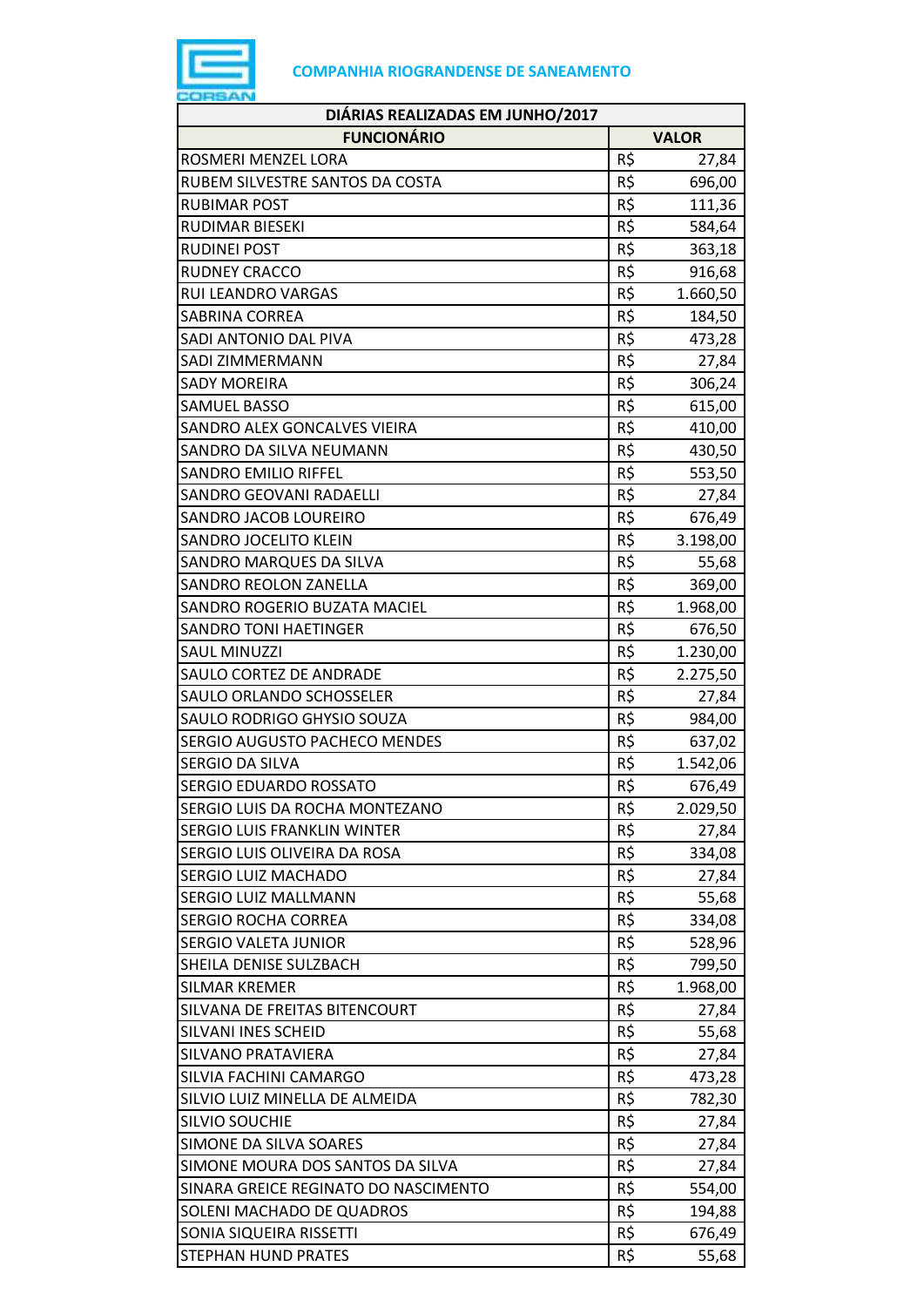

| DIÁRIAS REALIZADAS EM JUNHO/2017      |     |              |
|---------------------------------------|-----|--------------|
| <b>FUNCIONÁRIO</b>                    |     | <b>VALOR</b> |
| STEPHANE ROSA DE ALMEIDA              | R\$ | 184,50       |
| TADEU ANTONIO RORIG                   | R\$ | 55,68        |
| TATIANA CEZIMBRA DA COSTA             | R\$ | 184,50       |
| THAIS CANTARELLI CASARIN              | R\$ | 553,50       |
| THAISSA SILVA DOS SANTOS              | R\$ | 240,18       |
| THAUANE PERACA PERACA                 | R\$ | 27,84        |
| THIAGO DAMASCENO ROSA                 | R\$ | 278,40       |
| THIAGO DE HERMANN PRESTES             | R\$ | 27,84        |
| THIAGO MENEZES DA SILVEIRA            | R\$ | 403,67       |
| THIAGO PINTO DA CUNHA                 | R\$ | 1.660,50     |
| THIAGO PRATES COVALESKY               | R\$ | 1.414,50     |
| THIAGO VILANOVA                       | R\$ | 307,50       |
| THIANE ALVES BARCELLOS                | R\$ | 676,49       |
| THOMAS BUHLER                         | R\$ | 676,50       |
| THONI UILSON FOCKING                  | R\$ | 27,84        |
| TIAGO AMARAL KELBOUSCAS               | R\$ | 184,50       |
| TIAGO BORGES SILVA                    | R\$ | 55,68        |
| TIAGO DA SILVA                        | R\$ | 1.107,00     |
| TIAGO DA SILVA BARBOSA                | R\$ | 307,50       |
| TIAGO DA SILVA PACHECO                | R\$ | 222,72       |
| TIAGO LEMOS DA SILVA                  | R\$ | 528,96       |
| TIAGO LUIS MEDINA                     | R\$ | 640,32       |
| <b>TIAGO MORAES DELLANHESE</b>        | R\$ | 860,99       |
| <b>TIAGO NERLEI RESENDE</b>           | R\$ | 27,84        |
| TIAGO PERES DA SILVA                  | R\$ | 867,83       |
| <b>TIAGO PICH GARCIA</b>              | R\$ | 1.503,34     |
| <b>TIAGO TRESPACH MARQUES</b>         | R\$ | 27,84        |
| TOMAZ JAQUES DOS SANTOS               | R\$ | 27,84        |
| <b>UBAIAR BARBOSA ALVES</b>           | R\$ | 27,84        |
| UBIRAJARA JUSTO MENDONCA              | R\$ | 553,50       |
| <b>UBIRATAN DA CUNHA GUILHERME</b>    | R\$ | 27,84        |
| <b>UGLAIR MORAES MACHADO</b>          | R\$ | 473,28       |
| ULISSES DA SILVEIRA CARVALHO          | R\$ | 27,84        |
| ULISSES SANTOS VAQUEIRO               | R\$ | 389,76       |
| VAGNER CARDOSO DALENOGARE             | R\$ | 1.722,00     |
| VAGNER EICH DA SILVA                  | R\$ | 55,68        |
| VAGNER FRANCISCO DE AZEVEDO           | R\$ | 111,36       |
| VAGNER MACHADO DE FREITAS             | R\$ | 1.660,50     |
| <b>VAGNER PORTES GUESSER</b>          | R\$ | 27,84        |
| VAINER DE BARROS ASEVEDO              | R\$ | 27,84        |
| <b>VALDAIR PASTORIO</b>               | R\$ | 922,50       |
| VALDAIR VIEGAS FERREIRA               | R\$ | 993,86       |
| VALDECI SIDNEI BARBOSA                | R\$ | 1.865,28     |
| VALDEMIR ATHANAZIO                    | R\$ | 240,18       |
| VALDEMIR BORTOLANZA                   | R\$ | 184,50       |
| <b>VALDEMIR VIERA</b>                 | R\$ | 250,56       |
| VALDENI ARIOVALDO LACERDA DE QUADROS  | R\$ | 139,20       |
| VALDIR BALTAZAR FIGUEIREDO DOS SANTOS | R\$ | 27,84        |
| VALDIR DEFAVERI                       | R\$ | 55,68        |
| VALDIR PEREIRA                        | R\$ | 799,50       |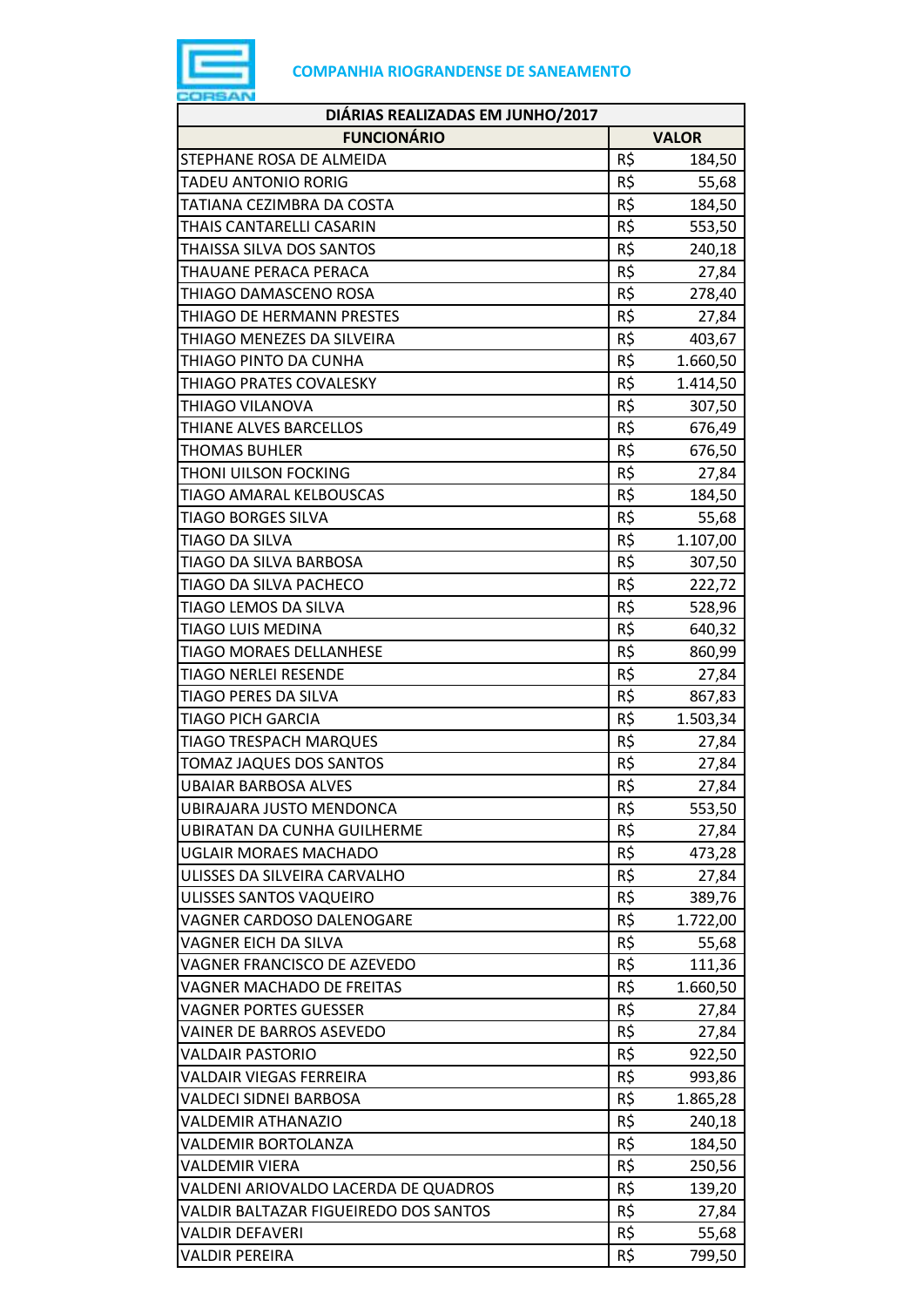

| DIÁRIAS REALIZADAS EM JUNHO/2017   |                 |              |
|------------------------------------|-----------------|--------------|
| <b>FUNCIONÁRIO</b>                 |                 | <b>VALOR</b> |
| VALDUIR TAMIOSSO BUENO             | R\$             | 278,40       |
| VALERIO MOREIRA DOS SANTOS         | $R\overline{S}$ | 83,52        |
| VALMIR ANDRE LUDWIG                | R\$             | 27,84        |
| <b>VALMIR BORGES SOARES</b>        | R\$             | 396,33       |
| VALMIR DOS SANTOS FERREIRA         | R\$             | 83,52        |
| VALMOR WEIRICH                     | R\$             | 83,52        |
| VALNERI ARAUJO DA SILVA JUNIOR     | R\$             | 167,04       |
| VALTER BARBOSA JUNIOR              | R\$             | 278,40       |
| VANDERLEI DALTRI ICKERT            | R\$             | 1.968,00     |
| <b>VANDERLEI HERPICH</b>           | R\$             | 55,68        |
| VANDERLEI JOSE PERIN               | R\$             | 139,20       |
| VANESSA DA COSTA VIEIRA KLUSENER   | R\$             | 55,68        |
| VANESSA DA GRACA                   | R\$             | 334,08       |
| VANESSA DE OLIVEIRA RODRIGUES      | R\$             | 27,84        |
| VANESSA MELLER                     | R\$             | 888,83       |
| VANESSA ROSA DA SILVA MACHADO      | R\$             | 27,84        |
| VANIR TEREZINHA TEIXEIRA CASTRO    | R\$             | 212,34       |
| <b>VENICIUS ANTONIO VIVIAN</b>     | R\$             | 27,84        |
| <b>VERA LOSEKANN GOLTZ</b>         | R\$             | 676,49       |
| VERA LUCIA SILVEIRA SOARES         | R\$             | 250,56       |
| VERA MARIA DA ROCHA RODRIGUES      | R\$             | 901,99       |
| <b>VERIDIANA FLESCH</b>            | R\$             | 83,52        |
| VICTOR ANDREI MARQUES DE ARAUJO    | R\$             | 27,84        |
| VICTOR HUGO CAMPOS FERRUGEM        | R\$             | 1.066,00     |
| VILMAR SIRINEU MORAES DOS SANTOS   | R\$             | 139,20       |
| VILSON DOS SANTOS                  | R\$             | 27,84        |
| <b>VILSON JOSE KUHN</b>            | R\$             | 55,68        |
| VILSON LUIZ ZIMMER                 | R\$             | 240,18       |
| VILSON PIMENTEL CARVALHO NETO      | R\$             | 27,84        |
| <b>VINICIUS CIRILO SCHAURICH</b>   | R\$             | 27,84        |
| VINICIUS SILVA CALIERON            | R\$             | 616,01       |
| VINICIUS VASCONCELOS SAMPAIO       | R\$             | 27,84        |
| <b>VINICIUS WAILER TRINDADE</b>    | R\$             | 1.030,08     |
| VITOR CESAR SARAIVA PORTO          | R\$             | 212,34       |
| VITOR LUIS BRINKHUS                | R\$             | 27,84        |
| <b>VITOR MATEUS CRIVELATTI</b>     | R\$             | 1.660,50     |
| <b>VIVIANE GUELLER MENDES</b>      | R\$             | 27,84        |
| <b>VIVIANE JUNQUEIRA DE MORAES</b> | R\$             | 1.968,00     |
| <b>VLADIMIR PRYTOLUK</b>           | R\$             | 194,88       |
| VLADIMIR SIMAS OLIVEIRA            | R\$             | 167,04       |
| VLADIR JOSE DA SILVA               | R\$             | 27,84        |
| <b>VOLMIR DE FREITAS COELHO</b>    | R\$             | 369,00       |
| <b>VOLMIR GODINHO ALVES</b>        | R\$             | 184,50       |
| VOLMIR JOSE DE CASTRO              | R\$             | 295,86       |
| WAGNER DA SILVA MADRUGA            | R\$             | 27,84        |
| <b>WAGNER FINGER HORBE</b>         | R\$             | 27,84        |
| WAGNER LUIZ ROLAND                 | R\$             | 167,04       |
| <b>WALDEMYR ANTONIO RIBEIRO</b>    | R\$             | 799,50       |
| WALEWSKA DA SILVA COSTA            | R\$             | 55,68        |
| <b>WALTON SILVEIRA</b>             | R\$             | 27,84        |